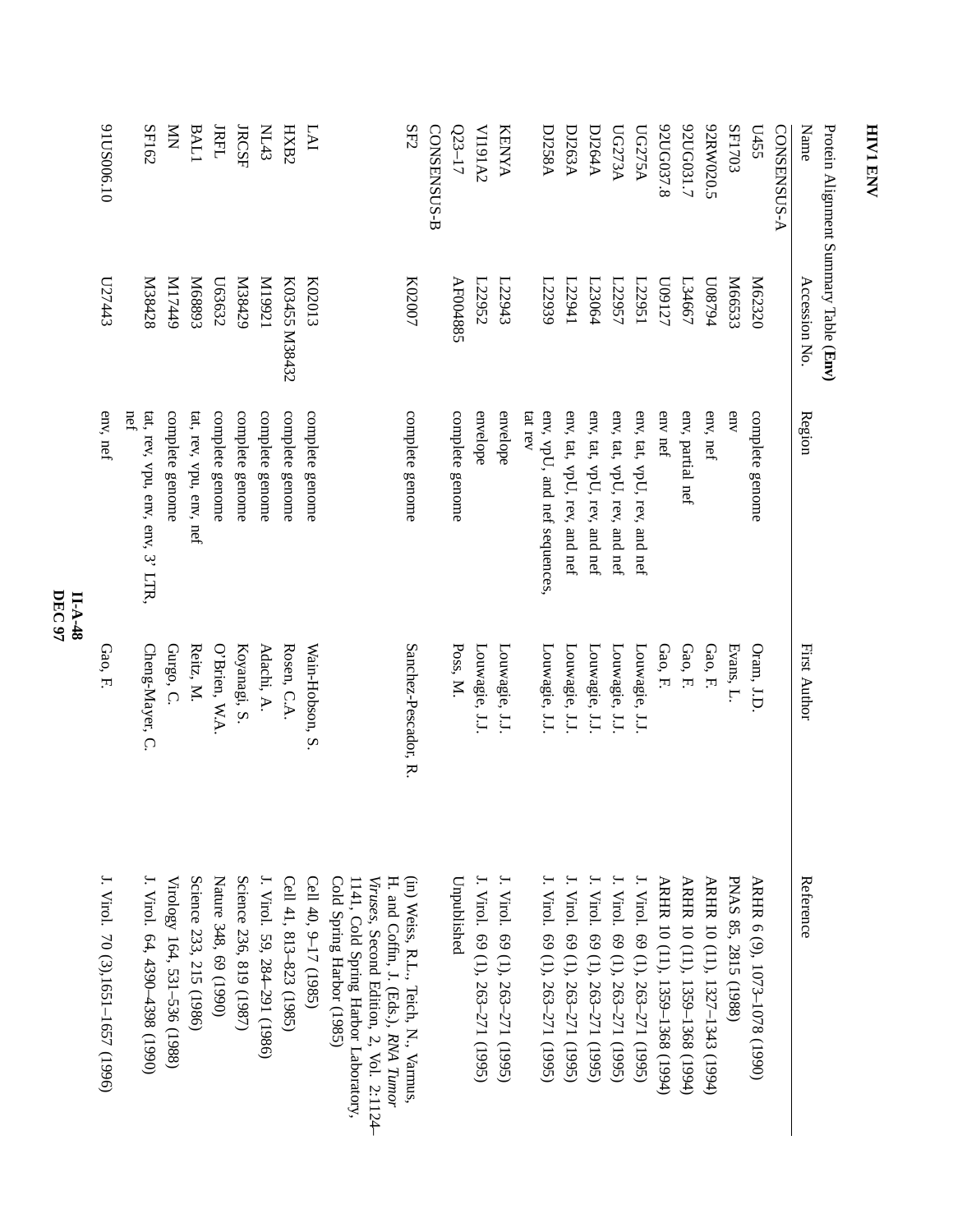| Gene 52, 71-82 (1987)                                                | Srinivasan, A. | nef, 3' LTR<br>pol, vif, vpr, tat, rev, vpu, env, | K03458             | 26              |
|----------------------------------------------------------------------|----------------|---------------------------------------------------|--------------------|-----------------|
| Unpublished (1988)                                                   | Theodore, T.   | complete genome                                   | N22639             | 9ZZZ            |
| Cell 46, 63-74 (1986)                                                | Alizon, M.     | complete genome                                   | K03454             | ELI             |
| Unpublished                                                          | Gao, F.        | complete genome                                   | L88824             | 141191141       |
| ARHR 12(14), 1389–1391 (1996)                                        | Robbins, K.E.  | env                                               | L65075             | 87TZ4622        |
| Aids 10, 39-46 (1996)                                                | Douglas, N.W.  | envelope complete                                 | L36884             | WHO15-726       |
| Unpublished                                                          | Gao, F.        | complete genome                                   | LS8822             | S4ZR085         |
|                                                                      |                |                                                   |                    | CONSENSUS-D     |
| ARHR 12 (8), 741-747 (1996)                                          | Penny, M.A.    | source envelope complete                          | 8776£0             | BU91002A        |
| ARHR 12 (8), 741-747 (1996)                                          | Penny, M.A.    | source envelope complete                          | GtZ6£N             | <b>BU91007A</b> |
| J. Virol. 69 (1), 263–271 (1995)                                     | Louwagie, J.J. | env tat vpu rev nef                               | L22944             | <b>SE364A</b>   |
| J. Virol. 69 (1), 263–271 (1995)                                     | Louwagie, J.J  | env, tat, vpU, rev, and nef                       | L23065             | <b>DJ373A</b>   |
| J. Virol. 69 (1), 263–271 (1995)<br>J. Virol. 69 (1), 263–271 (1995) | Louwagie, J.J. | env, tat, vpU, rev, and nef                       | L22940             | <b>DJ259A</b>   |
|                                                                      | Louwagie, J.J  | envelope                                          | L22956             | AM20A           |
| J. Virol. 69 (1), 263–271 (1995)                                     | Louwagie, J.J  | envelope                                          | L22954             | <b>AMI8A</b>    |
| J. Virol. 69 (1), 263–271 (1995)                                     | Louwagie, J.J  | env tat nef vpu rev                               | L22946             | <b>SN145A</b>   |
| I. Virol. 69 (1), 263–271 (1995)                                     | Louwagie, J.J  | env nef vpu rev, tat                              | L22948             | UG268A2         |
| J. Virol. 70 (3),1651-1657 (1996)                                    | Gao, F.        | complete env, partial nef                         | L08455             | 93MW965.26      |
| J. Virol. 70 (3),1651–1657 (1996)                                    | Gao, F.        | complete env, partial nef                         | L08454             | 93MW960.3       |
| J. Virol. 70 (3), 1651–1657 (1996)                                   | Gao, F.        | complete env, partial nef                         | E5+80N             | 81.656MMS6      |
| ARHR 12 (8), 741-747 (1996)                                          | Penny, M.A.    | env                                               | L39234             | BR911513        |
| ARHR 12 (8), 741-747 (1996)                                          | Penny, M.A.    | env                                               | L39233             | BU910112        |
| ARHR 12(14), 1329-1339 (1996)                                        | Salminen, M.O. | complete genome                                   | 010016             | ETH2220         |
| ARHR 10 (11), 1359-1368 (1994)                                       | Gao, F.        | env nef                                           | D09126             | 92BR025.9       |
|                                                                      |                |                                                   |                    | CONSENSUS-C     |
| Unpublished (1995)                                                   | Ghosh, S.K.    | complete genome                                   | L21135             | WEAU160         |
| J. Virol. 70 (3),1651–1657 (1996)                                    | Gao, F.        | env, nef partial                                  | ptt800             | 92HT593.1       |
| J. Virol. 70 (3), 1651–1657 (1996)                                   | Gao, F.        | env, partial nef                                  | Lt <sub>80</sub> 0 | 91HT651.11      |
| ARHR 12 (8), 741-747 (1996)                                          | Penny, M.A.    | source envelope complete                          | <b>U39259</b>      | A700HTE9        |
| ARHR 10 (11), 1327-1343 (1994)                                       | Gao, F.        | env, partial nef cds                              | L6L8011            | 92BR020.4       |
| ARHR 10 (11), 1327-1343 (1994)                                       | Gao, F.        | env, partial nef                                  | L08801             | 92TH014.12      |
| J. Virol. 70 (3),1651–1657 (1996)                                    | Gao, F.        | env, nef                                          | L27434             | 91US005.11      |
|                                                                      |                |                                                   |                    |                 |

**DEC 97 II-A-49**

#### **HIV1**

**ENV**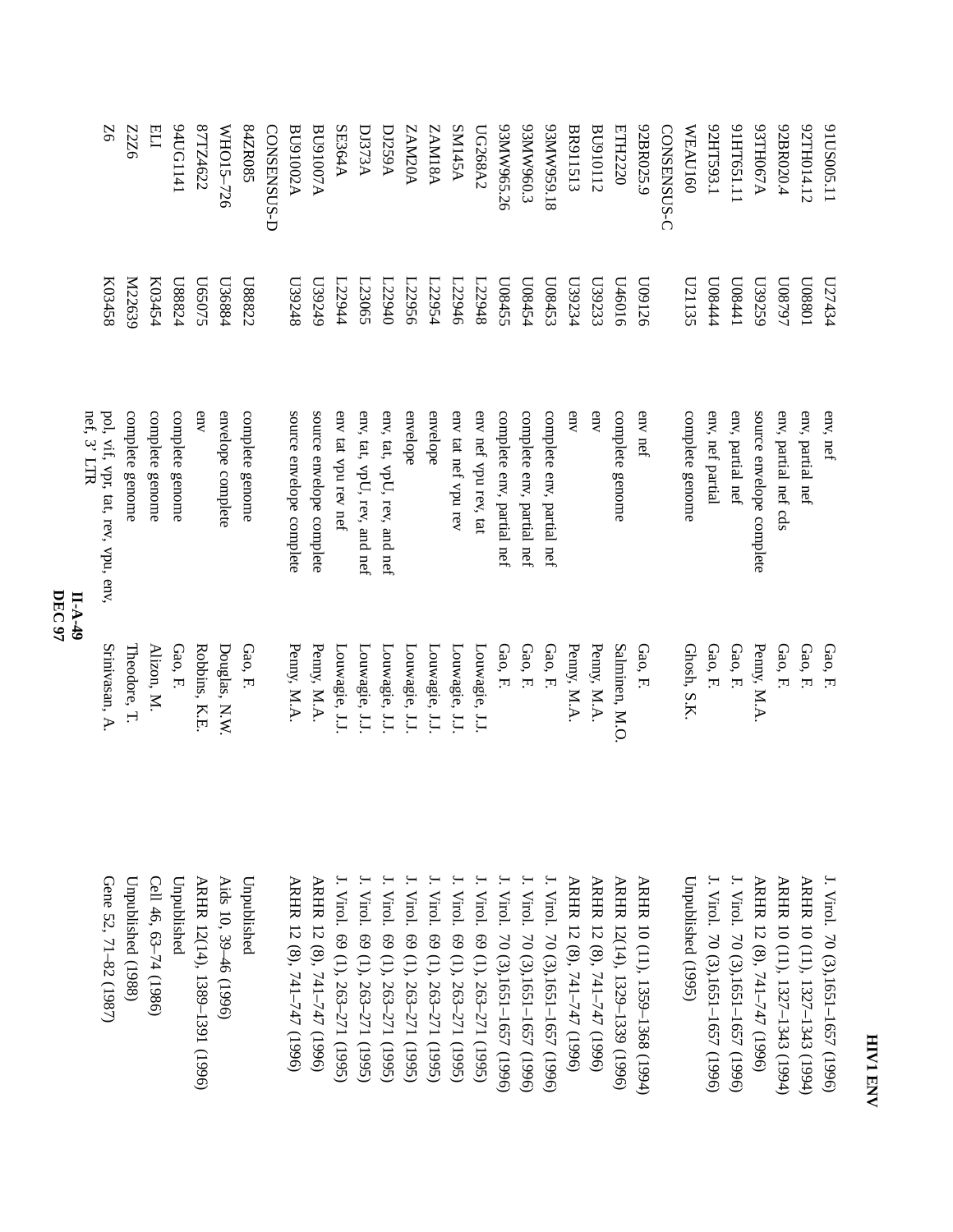| 90CR056         | 92UG975.10 JW3<br><b>CONSENSUS-H</b><br>027426 | LIZA <sub>B17</sub><br>L09664 | 92NG003.1<br>U88825 | 92NG083.2<br>U88826 | VI525A2<br>L22953                | 92RU131.9<br>L30312                | CONSENSUS-G | <b>BZ126A</b><br>L22082     | <b>AS163A</b><br>L22085 | 93BR020.1       | 93BR029.4       | CONSENSUS-F | CM240<br>I174771                   | 93TH976.17                        | 92TH022.4                          | $\Gamma\mathrm{N}242$<br>102301 | TN235<br>869807               | 93TH975.15<br>L08457              | 93TH966.8<br>U08456               | <b>KH08</b><br><b>U48266</b>       | <b>KHO3</b>                        | A110HT20<br>L08801             | CONSENSUS-E | SE365A2<br>L22945                | UG274A2<br>L22950                | <b>UG269A</b><br>L22949          | IYI<br>103653                                   | 92UG024.2<br>L43386  | NOK                     |
|-----------------|------------------------------------------------|-------------------------------|---------------------|---------------------|----------------------------------|------------------------------------|-------------|-----------------------------|-------------------------|-----------------|-----------------|-------------|------------------------------------|-----------------------------------|------------------------------------|---------------------------------|-------------------------------|-----------------------------------|-----------------------------------|------------------------------------|------------------------------------|--------------------------------|-------------|----------------------------------|----------------------------------|----------------------------------|-------------------------------------------------|----------------------|-------------------------|
| AF005496        |                                                |                               |                     |                     |                                  |                                    |             |                             |                         | AF005494        | AF005495        |             |                                    | S\$800                            | <b>U09131 U15120</b>               |                                 |                               |                                   |                                   |                                    | L48264                             |                                |             |                                  |                                  |                                  |                                                 |                      | K27323                  |
| complete genome | env gp160 nef                                  | env                           | complete genome     | complete genome     | envelope                         | env, nef                           |             | env, tat, rev, nef, vpu     | env, tat, rev, nef, vpu | complete genome | complete genome |             | complete genome                    | env, partial nef                  | env                                | env                             | env                           | env,<br>partial nef               | env, partial nef                  | env                                | env                                | $g$ p120 of env                |             | env tat nef vpu rev              | env tat nef vpu rev              | env, vpU, and nef, tat rev       | $3)$ , nef<br>vpu, env, tat (exon 3), rev (exon | env                  | complete genome         |
| Gao, F.         | Gao, F.                                        | Janssens, W.                  | Gao, F.             | Gao, F.             | Louwagie, J.J.                   | Gao, F.                            |             | Louwagie, J.                | Louwagie, J.            | Gao, F.         | Gao, F.         |             | Carr, J.K.                         | Gao, F.                           | Gao, F.                            | McCutchan, F.E                  | McCutchan, F.E                | Gao, F.                           | Gao, F.                           | McCutchan, F.E.                    | McCutchan, F.E                     | <b>MHO-GPA</b>                 |             | Louwagie, J.J.                   | Louwagie, J.J.                   | Louwagie, J.J.                   | Yourno, J.                                      | WHO-GPA, C.          | Spire, B.               |
| Unpublished     | J. Virol. 70 (3),1651–1657 (1996)              | ARHR 10, 877-879 (1994)       | Unpublished (1997)  | Unpublished (1997)  | J. Virol. 69 (1), 263–271 (1995) | J. Virol. 70 (3), 1651-1657 (1996) |             | ARHR 10 (5), 561-567 (1994) | ARHR 10, 561 (1994)     | Unpublished;    | Unpublished     |             | J. Virol. 70 (9), 5935–5943 (1996) | J. Virol. 70 (3),1651-1657 (1996) | J. Virol. 70 (3), 1651-1667 (1996) | ARHR 8 (11), 1887-1895 (1992)   | ARHR 8 (11), 1887-1895 (1992) | J. Virol. 70 (3),1651-1657 (1996) | J. Virol. 70 (3),1651–1657 (1996) | J. Virol. 70 (6), 3331-3338 (1996) | J. Virol. 70 (6), 3331-3338 (1996) | ARHR 10 (11), 1327-1343 (1994) |             | J. Virol. 69 (1), 263–271 (1995) | J. Virol. 69 (1), 263-271 (1995) | J. Virol. 69 (1), 263-271 (1995) | ARHR 4, 165-173 (1988)                          | ARHR 10, 1327 (1994) | Gene 81, 275-284 (1989) |

**DEC 97 II-A-50**

**HIV1**

**ENV**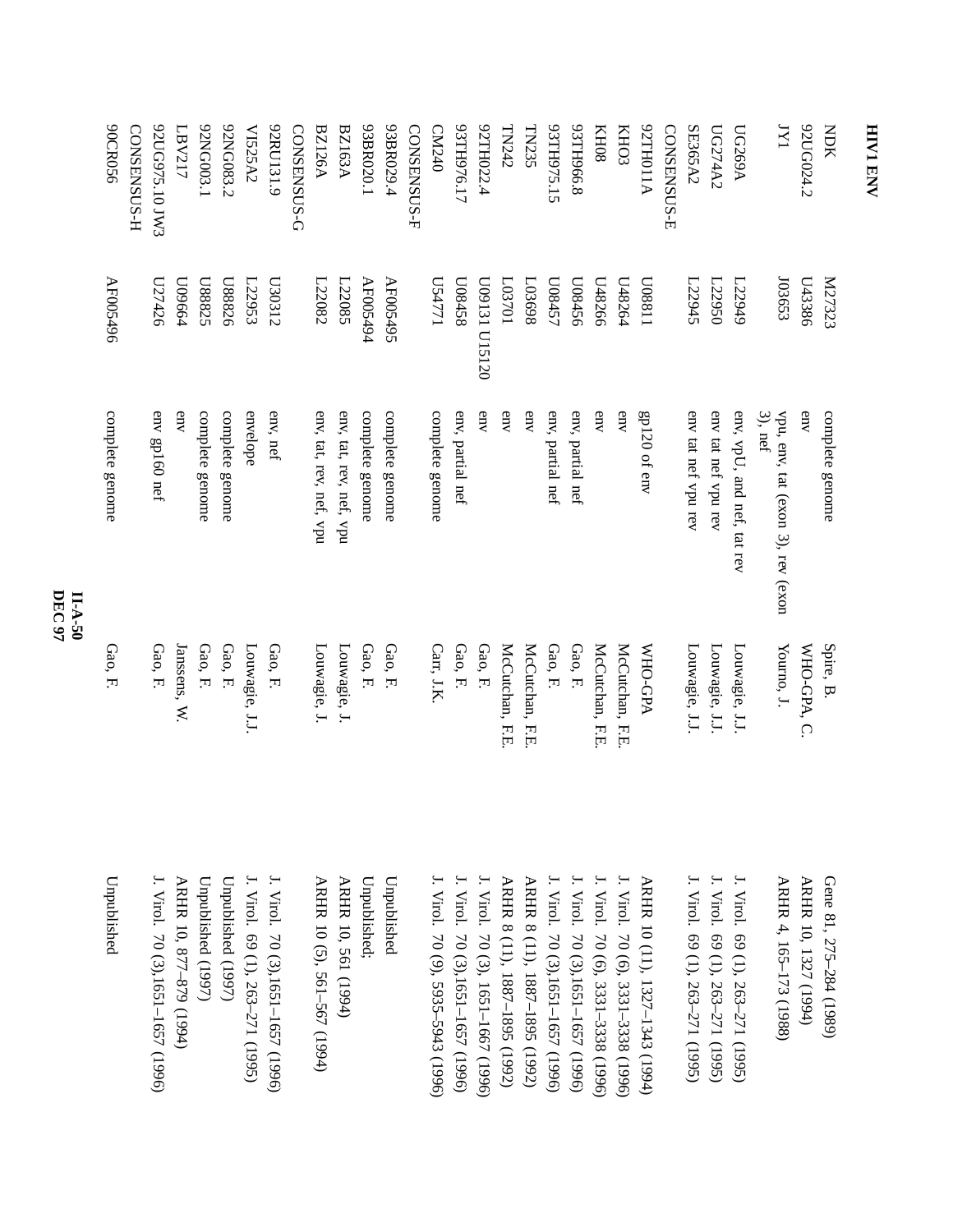| <b>CPZANT</b>                                     | CPZGAB                           | CONSENSUS-CPZ | <b>VI686</b>            | UAU                              | MVP5180                        | <b>ANT70</b>                 | CONSENSUS-C |
|---------------------------------------------------|----------------------------------|---------------|-------------------------|----------------------------------|--------------------------------|------------------------------|-------------|
| DZZZ70                                            | X52154                           |               | X96526                  | X80020                           | L20571                         | <b>N3117</b>                 |             |
| partial env<br>gag, pol, vif, vpr, tat, rev, vpu, | complete genome                  |               | env                     | env                              | complete genome                | ЦIR                          |             |
| Vanden Haesevelde.C.                              | Huet, T.                         |               | Delaporte, E.           | Charneau, 1                      | Gurtler, L.                    | De Leys, R                   |             |
| Virology 221, 346 (1996)                          | Nature 345 (6273), 356–359 (1990 |               | AIDS 10, 903-910 (1996) | Virology 205 (1), 247-253 (1994) | J. Virol. 68, 1581-1585 (1994) | J. Virol. 64, 1207-16 (1990) |             |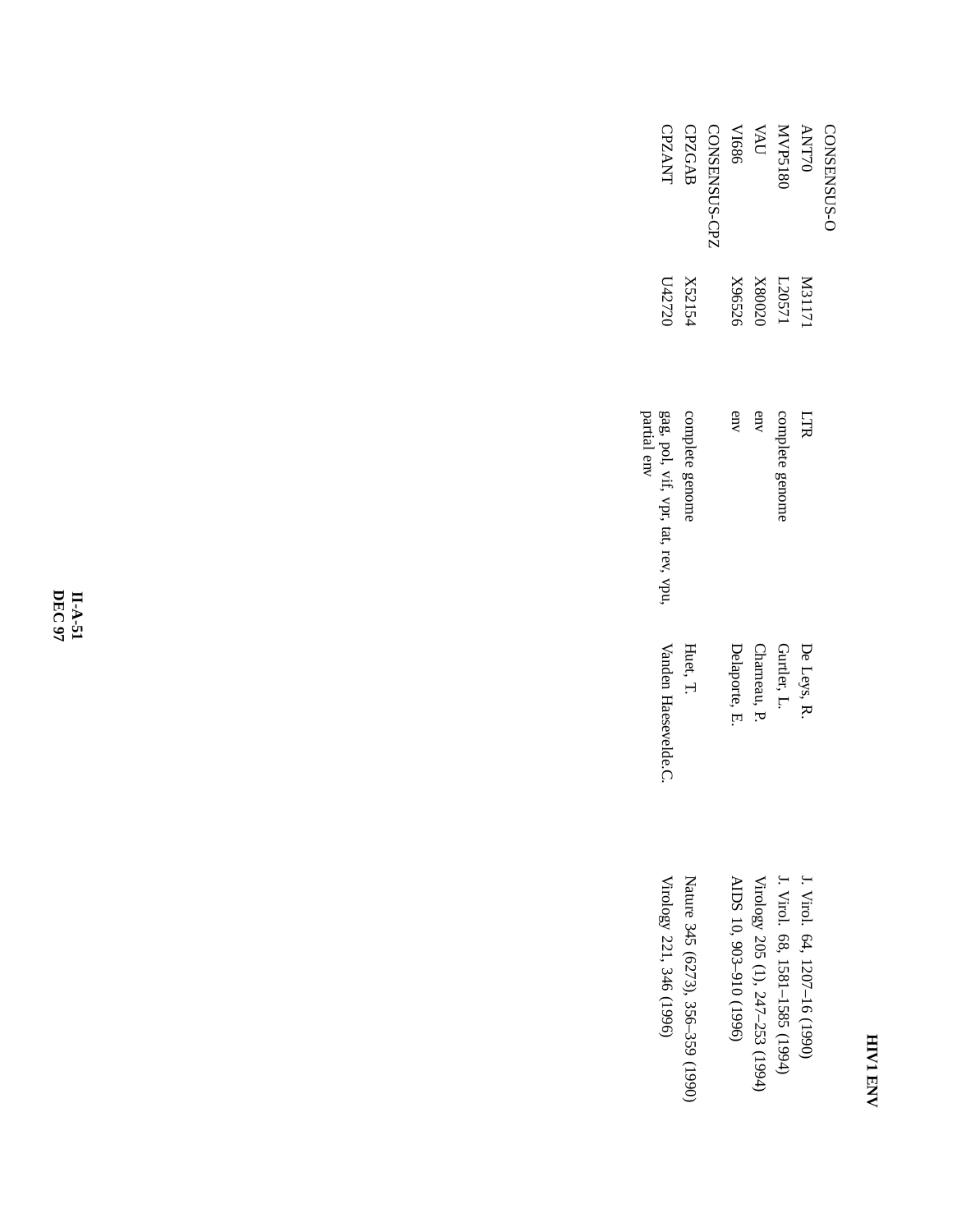HXB2R<br>NL43<br>JRCSF<br>BAL1<br>BAL1  $\begin{array}{l} \mathbb{T} \mathbb{MT} \\ \mathbb{T} \mathbb{MT} \end{array}$ 91HT651.11<br>92HT593.1 DJ7264A<br>DJ7258A<br>KENYA<br>VI191A<br>VI191A 920G031.<br>920G037. 92BR020.4<br>93TH067A 91US006.10<br>91US005.11<br>92TH014.12 UG275A<br>UG273A Q23 93MM260 CONSENSUS-C **SF162** SF2 GONSENSUS-B **DJ259A ZAM20A SM145A UG268A2** 93MW565 656MM26 BR911513 BU910112 ETH2220 92BR025 ĕ 92RM020 SF1703 **1455** A-SUSMESMOS BU91002A **BU91007A SE364A DJ373A ZAM18A** WEAU160  $\overline{8}$  .  $\frac{1}{6}$  $\frac{1}{4}$  in  $\frac{1}{\infty}$  $\frac{26}{6}$  $\ddot{\omega}$  $--N--OR-<sub>C</sub> - CN-<sub>T</sub>$ vpu cds end <- \* signal peptide // gp120 .NV.LG  $\ast$  $-S$  - - - M - - - - $\check{z}$  $-10 - 10 - 10 - 1$ 

DEC 97 II-A-52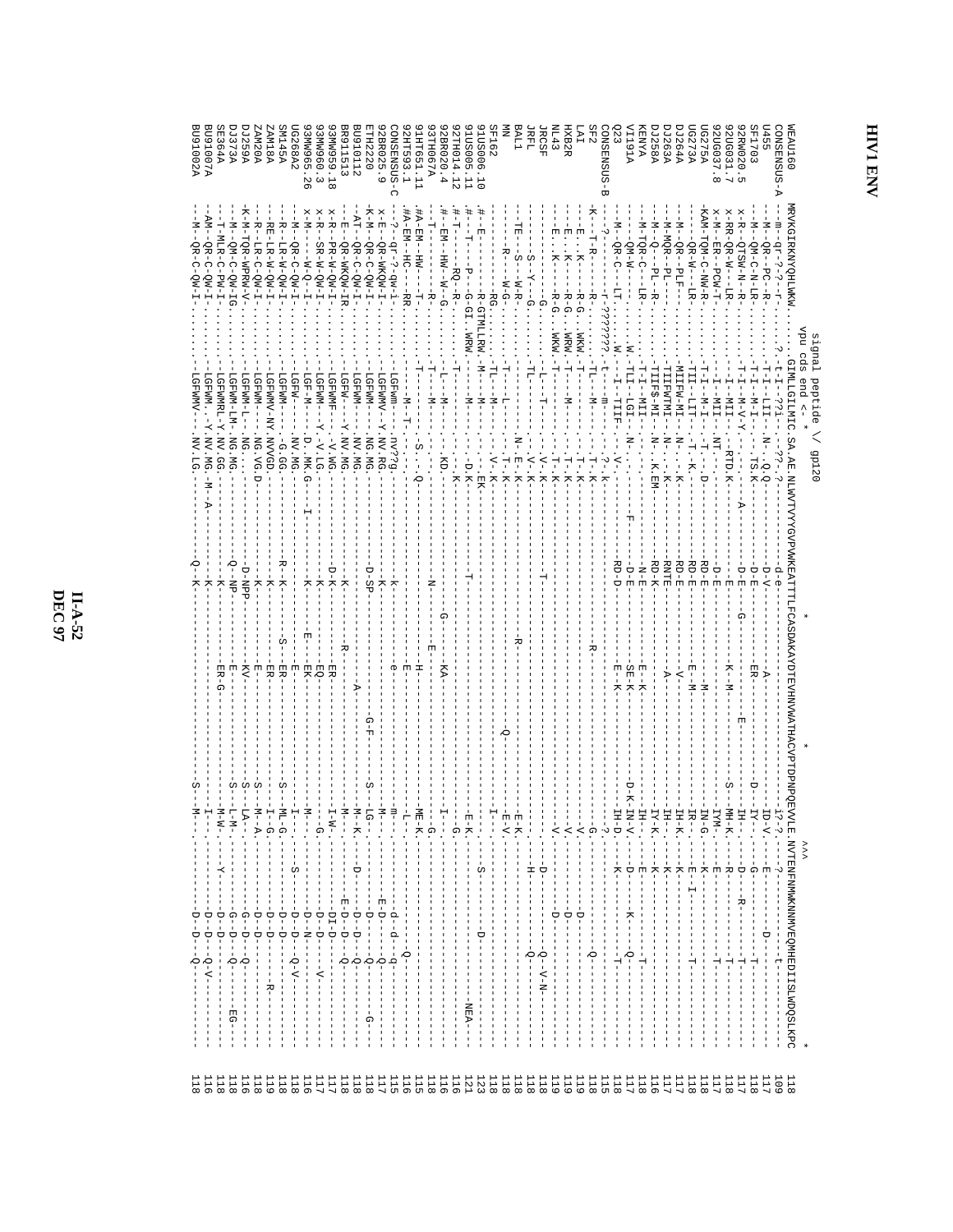| 부<br>$\frac{1}{1}$<br>1<br>118<br>$\overline{0}$<br>С<br>С                                                                                                                                                                                                                                                                                                                                                                                                                | I<br>$-1 - 1 -$<br>$-1 - NxQ - FQ - -1$<br>$- - 38 - 38$                                          | $\frac{1}{2}$<br>-<br>H<br>-<br>1<br>$-F-P$ . $F-P$<br>$\frac{1}{2} - \frac{1}{2} - \frac{1}{2}$<br>$- - 2 - 2 - - - - - - - - - - - - - -$<br>$\frac{1}{1}$ | S235<br><b>STIMS</b><br>HS<br>⊅<br>$\frac{1}{2}$<br>ò                             | モリーロセノ<br>23-253 | $\frac{1}{2}$                                 | ベーMEXX-RDWMSLSIF          | BZGAB<br><b>SUSNESNO</b><br><b>FZANT</b><br><b>CPZ</b> |
|---------------------------------------------------------------------------------------------------------------------------------------------------------------------------------------------------------------------------------------------------------------------------------------------------------------------------------------------------------------------------------------------------------------------------------------------------------------------------|---------------------------------------------------------------------------------------------------|--------------------------------------------------------------------------------------------------------------------------------------------------------------|-----------------------------------------------------------------------------------|------------------|-----------------------------------------------|---------------------------|--------------------------------------------------------|
| $\mathsf I$<br>$\mathbf{I}$<br>119                                                                                                                                                                                                                                                                                                                                                                                                                                        | $-5 - -$<br>$\frac{1}{1}$                                                                         | コーロー<br>$YP-K. -$                                                                                                                                            | <b>NLTS</b><br>Ö<br>$-55-$                                                        | ED-NPV           | LMALIITA-<br>$-5.5$ . SN. H-YA-               | -- HMR MME KKNKKF-        | 1686                                                   |
| $\frac{1}{1}$<br>Ť.<br>$\mathsf I$<br>1<br>119                                                                                                                                                                                                                                                                                                                                                                                                                            | Ť<br>$-1$ -D                                                                                      | $-S-N-S$<br>$-XE-K. -$<br>$- - - - - - - - - - - - - - -$                                                                                                    | SLTN-<br>$\overline{Q}$<br>$\overline{Q}$                                         | ED-KP-           | WCLI-ALIIP-<br>$-55.$ CN $-24-74$<br>ს<br>ს   | TAINKAMGKRNRKLG           |                                                        |
| 円 - - - -<br>$\mathsf I$<br>J.<br>120                                                                                                                                                                                                                                                                                                                                                                                                                                     | U--UI----U-----<br>Ţ<br>$\mathbf{I}$<br>Ť.                                                        | $-H -$<br>$FP-G. - - -$                                                                                                                                      | <b>NLTS</b><br>$\overline{Q}$<br>$-80-$                                           | E-APV-           | -di-AMAAT-18<br>$-KX$ -OXSX $S$ -ST<br>ს<br>ს | 1-HMXVMK KMMRXA           | <b>NP5180</b>                                          |
| 119                                                                                                                                                                                                                                                                                                                                                                                                                                                                       | $- - X - - I$<br>$-6 - -$                                                                         | $-X-L$<br>$- H - dA$<br>i<br>S                                                                                                                               | STIN-<br>šò                                                                       | <b>ED--PV</b>    | <b>LYLLAMALITP-</b><br>$-LR$ . $Q-YA-$        | . - TMKAMEKRIKKI -        |                                                        |
| $   \sim$<br>$\mathbf{I}$<br>107                                                                                                                                                                                                                                                                                                                                                                                                                                          | $- - \mathbf{X} - - \mathbf{I}$<br>ن.<br>$-1 - 1 - 1$<br>T<br>т<br>т<br>$\mathsf I$               | ن.<br>ا<br>$-2P-K$ .<br>$\mathsf I$<br>ł<br>نم<br>-- - -                                                                                                     | <b>NLTS</b><br>$-4 -$<br>õS                                                       | Ed-?Pv-          | - Frin Am S<br>$-xzA$ -baue                   |                           | O-SOSNEXEO                                             |
| J.<br>Ţ<br>1<br>Ť.<br>I<br>118                                                                                                                                                                                                                                                                                                                                                                                                                                            | Ŧ<br>$\begin{array}{c} 1 \\ 1 \\ 1 \end{array}$<br>т<br>十里!<br>I<br>п<br>п<br>п                   | $-M-M-$<br>-1<br>I<br>$\mathbf{I}$<br>CO.<br>Ĩ<br>$\frac{1}{\mathbb{H}}$                                                                                     | ė                                                                                 | $-5$             | $-1 - N - 1 -$                                | - - MELQR- - - PO - - - - | <b>OCR056</b>                                          |
| $\frac{1}{1}$<br>J.<br>118                                                                                                                                                                                                                                                                                                                                                                                                                                                | $\begin{array}{c} 1 \\ 1 \\ 1 \\ 1 \end{array}$<br>$-1 - 1 -$<br>Ť<br>$\mathbf{I}$<br>$\mathsf I$ | $N-M-1$<br>$\frac{1}{4}$<br>$\frac{1}{\Omega}$<br>$\frac{1}{1}$<br>$\frac{1}{4}$<br>国                                                                        | Ġ<br>$- -K$                                                                       | −k−              | È<br>--- N-L--                                | - NEHOR---<br>P-          | H-SOSNESNO                                             |
| 団<br>$\frac{1}{1}$<br>116                                                                                                                                                                                                                                                                                                                                                                                                                                                 | $\overline{1}$<br>$\blacksquare$<br>$\overline{\phantom{a}}$<br>$\blacksquare$                    | LP-K.<br>$\overline{1}$                                                                                                                                      | w                                                                                 | $P - HU - U - H$ | LVIM-.                                        | $R$ – $QM - N -$          | G_920G975.10                                           |
| $\mathsf I$<br>$\ddot{H}$<br>T<br>118                                                                                                                                                                                                                                                                                                                                                                                                                                     | I<br>$\frac{1}{1}$<br>$\frac{1}{1}$<br>$\mathsf I$<br>$\frac{1}{1}$<br>$\mathsf I$                | $TS-N$ .<br>$\mathbb I$<br>Ţ<br>Ţ<br>$\frac{1}{1}$<br>Ţ<br>$\frac{1}{1}$                                                                                     | ΰ,<br>ပ္ပ                                                                         | P-ED-D--         | --IVI--<br>$-N-$ . SG                         | --IA-W--                  | LISV217                                                |
| $\mathsf I$<br>F<br> <br> <br>J.<br>118                                                                                                                                                                                                                                                                                                                                                                                                                                   | J.<br>$\frac{1}{1}$<br>J.<br>$\mathsf I$<br>$\frac{1}{1}$<br>Ť.                                   | II--1<br>$\mathbb I$<br>J<br>$\frac{1}{1}$<br>ł                                                                                                              | ů,<br>ーー                                                                          | $ED-D-P$         | <b>NTILT</b><br>$-17N1 - -$                   | $-LQR-W--$                | $C000MSE6 - D$                                         |
| $\begin{array}{c}\n\text{E} \\ \text{E} \\ \text{E} \\ \text{E} \\ \text{E} \\ \text{E} \\ \text{E} \\ \text{E} \\ \text{E} \\ \text{E} \\ \text{E} \\ \text{E} \\ \text{E} \\ \text{E} \\ \text{E} \\ \text{E} \\ \text{E} \\ \text{E} \\ \text{E} \\ \text{E} \\ \text{E} \\ \text{E} \\ \text{E} \\ \text{E} \\ \text{E} \\ \text{E} \\ \text{E} \\ \text{E} \\ \text{E} \\ \text{E} \\ \text{E} \\ \text{E} \\ \text{E} \\ \text{E} \\ \text{E} \\ \text$<br>1<br>118 | $\,$ I<br>$\frac{1}{1}$<br>$-6 - -$<br>$\frac{1}{1}$<br>-1                                        | $-LAT-$<br>$\mathsf I$<br>ł<br>$\mathbf{I}$                                                                                                                  | $-SS-K$                                                                           | ED-D-P           | Η<br>$-12M$                                   | $-QR - N - - -$           | <b>G_92NG083</b>                                       |
| 固<br>Ţ<br>118                                                                                                                                                                                                                                                                                                                                                                                                                                                             | $-1$                                                                                              | $-5-$                                                                                                                                                        | ά,<br>ÜΩ                                                                          | $ED-E-P$         | $LVI-S$                                       | $QT - N - N - N - N - N$  | G_VI525A2                                              |
| 固<br>$\frac{1}{1}$<br>$\sf I$<br>T<br>116                                                                                                                                                                                                                                                                                                                                                                                                                                 | I.<br>J.<br>÷<br>÷<br>$\mathbf{I}$<br>I.<br>Ţ<br>1<br>1<br>1                                      | $-11$<br>т<br>ŧ                                                                                                                                              | S-S.<br>ပ္ပ်                                                                      | 편-D-             | 녑<br>$-1-\Delta\Delta$                        | <b>ローマー - ローマー</b>        | G_92RU131.<br>O                                        |
| 南!<br>!<br><b>115</b>                                                                                                                                                                                                                                                                                                                                                                                                                                                     | J.                                                                                                | $-1.5 - 1$                                                                                                                                                   | $5 - S -$                                                                         | ED-d-            | $-1V1$                                        |                           | D-SOSNESNC                                             |
| $\frac{1}{1}$<br>111                                                                                                                                                                                                                                                                                                                                                                                                                                                      | $\mathbf{I}$                                                                                      | $-1$                                                                                                                                                         | S-EK-                                                                             |                  | HЦ                                            | $R - MQR - N - - -G - -$  | Z126A                                                  |
| $\frac{1}{1}$                                                                                                                                                                                                                                                                                                                                                                                                                                                             | w<br>$\frac{1}{1}$<br>Ė                                                                           | $\overline{\phantom{a}}$<br>j<br>$-1$                                                                                                                        | - ER-                                                                             |                  | ILIF                                          | R-NOR-N-1-0-1             | <b>Z163A</b>                                           |
| $\frac{1}{2}$<br>$\frac{1}{1}$<br>I.<br>$\frac{111}{118}$                                                                                                                                                                                                                                                                                                                                                                                                                 | $\frac{1}{1}$<br>$\frac{1}{1}$<br>п<br>Ť.                                                         | -<br>-<br>-<br>-<br>-<br>-<br>-                                                                                                                              | $-{\ensuremath{\mathbf E}}\, {\ensuremath{\mathbf K}}-{\ensuremath{\mathbf A}}$ . |                  | HЩ                                            | R-NQR-N---G--             | 3BR020.1                                               |
| $\frac{1}{1}$<br>J.                                                                                                                                                                                                                                                                                                                                                                                                                                                       | $\frac{1}{1}$<br>$-1 - 1 -$<br>I<br>л.<br>$\mathsf I$                                             | $\overline{\phantom{a}}$<br>ţ<br>$- - -$                                                                                                                     | $EX - A$                                                                          |                  | Ę                                             | R-NQR-N---G--             | F_93BR029.4                                            |
| 117                                                                                                                                                                                                                                                                                                                                                                                                                                                                       | $\mathbf{I}$<br>۲ı                                                                                | $\mathbf{I}$<br>$\mathsf I$<br>ρ<br>T,<br>$\mathsf I$                                                                                                        | -Ek-a                                                                             |                  | III                                           | $R - MQR - N - - -G -$    | <b>BISKENSNS</b>                                       |
| 118                                                                                                                                                                                                                                                                                                                                                                                                                                                                       | $Q - -V - -$                                                                                      | IН---.                                                                                                                                                       |                                                                                   |                  | 븝<br>$-111$                                   | ATOM-WPN--                | 07240                                                  |
| т<br>116                                                                                                                                                                                                                                                                                                                                                                                                                                                                  | $\ddot{\zeta}$<br>T<br>$-6 - 7 - - -$<br>j                                                        | IН---.<br>T<br>т<br>T                                                                                                                                        |                                                                                   | n−n              | 븝<br>$-11M$                                   | ETQM-WPN--                | 3TH976.17                                              |
|                                                                                                                                                                                                                                                                                                                                                                                                                                                                           | $\overline{\phantom{a}}$<br>$-6 - 7 - - -$<br>$\overline{1}$                                      | $-1X -$                                                                                                                                                      |                                                                                   | ーローロー            | 뵵<br>$-12M1 -$                                | ETQM-WPN--                | 2TH022.4                                               |
| $\frac{118}{116}$                                                                                                                                                                                                                                                                                                                                                                                                                                                         | $-4 - 4 - 6$                                                                                      | $- H -$                                                                                                                                                      | z                                                                                 | RD-D-            | 岀<br>$-1201 -$                                | ETQM-WPN--                | Z774                                                   |
| 117                                                                                                                                                                                                                                                                                                                                                                                                                                                                       | $Q = -V -$                                                                                        | $-11$                                                                                                                                                        |                                                                                   | RD-D-            | 记<br>$-12M1 -$<br>. NS.                       | ETQM-WPN-2--              | <b>N235</b>                                            |
| I<br>ł<br>116                                                                                                                                                                                                                                                                                                                                                                                                                                                             | T<br>1<br>$Q - -V - - - - -$                                                                      | IH-<br>$\mathbf{I}$<br>ŧ                                                                                                                                     |                                                                                   | RD-D-            | 日<br>$---I\Lambda T---$                       | ETQM-WPN--                | 3TH975.15                                              |
| п                                                                                                                                                                                                                                                                                                                                                                                                                                                                         | $\begin{array}{c} \hline \end{array}$<br>$Q - -V - -$<br>j                                        | ÷<br> <br>ł                                                                                                                                                  |                                                                                   | RD-D-            | Ė<br>$-1N1-$                                  | ETQM-WPN--                | 3TH966.8                                               |
| $118$<br>$118$                                                                                                                                                                                                                                                                                                                                                                                                                                                            | w<br>$\frac{1}{1}$<br>$Q - -V - -$                                                                | IH-K.-<br>$\frac{1}{1}$                                                                                                                                      | HE - - M-                                                                         | RD-D-            | Ë<br>$-1M1-$                                  | ETQM-WPN--R-              | 8 <sub>OH</sub>                                        |
| ш                                                                                                                                                                                                                                                                                                                                                                                                                                                                         | $Q - -V - -$                                                                                      | $H = -H$<br>$\mathbf{I}$                                                                                                                                     |                                                                                   | RD-E-            | 日<br>$-LV1 -$                                 | ETQM-WPN--                | EOH.                                                   |
| $\sf I$<br>Ţ<br>I.<br>I.<br>$\frac{118}{118}$                                                                                                                                                                                                                                                                                                                                                                                                                             | $Q - -V - -$<br>İ                                                                                 | H1--1.<br>$\frac{1}{1}$                                                                                                                                      | 臣                                                                                 | RD-D-            | 팁<br>$TNT -$                                  | -HIDN-NPN--               | <b>ZTHOIIA</b>                                         |
| $\frac{1}{1}$<br>Ť<br>118                                                                                                                                                                                                                                                                                                                                                                                                                                                 | $-9 - 7 - - - -$<br>Î                                                                             | $-5 - -11$                                                                                                                                                   | He-                                                                               | rp-dr            | $-12M$<br>. sa.                               | -etqm-wpn--               | B-SOSNEWSNO                                            |
| $\frac{1}{1}$<br>İ<br>118                                                                                                                                                                                                                                                                                                                                                                                                                                                 |                                                                                                   | $T E - A$ . -                                                                                                                                                | $S - E - -K -$                                                                    |                  | ÷R-                                           | AREMKR-                   | E365A2                                                 |
| İ                                                                                                                                                                                                                                                                                                                                                                                                                                                                         | $\frac{1}{1}$                                                                                     | $D - R$ -<br>IR--.<br>$-1$                                                                                                                                   | $S - T A - A -$                                                                   |                  | $-5 -$                                        | RE-ER-                    | G274A2                                                 |
| 님<br>-<br>-<br>п                                                                                                                                                                                                                                                                                                                                                                                                                                                          | т.<br>T,<br>$\frac{1}{1}$<br>1                                                                    | や<br>#K----<br>T,<br>$\frac{1}{1}$                                                                                                                           | S-KKGA-                                                                           |                  | $. RV. TG.E-$                                 | - RR-RR-                  | <b>G269A</b>                                           |
| $-1 - N - -$                                                                                                                                                                                                                                                                                                                                                                                                                                                              | Ţ<br>$\frac{1}{1}$<br>$\frac{1}{2}$<br>J.                                                         | 현<br>IEM-.<br>$\overline{1}$<br>$\frac{1}{4}$                                                                                                                | $S - E P - A - -$                                                                 |                  | $-V$ , $-   D -$                              | $-1$                      |                                                        |
| I.<br>111178<br>11178                                                                                                                                                                                                                                                                                                                                                                                                                                                     | $---\Delta ----1$                                                                                 | 전<br>$-55 - 7$<br>$\frac{1}{1}$                                                                                                                              | $KA - A -$                                                                        |                  | $-G^T - EOS -$                                | x-REMQR-                  | 92UG024.<br>$\mathsf{D}$                               |
| ŧ<br>T                                                                                                                                                                                                                                                                                                                                                                                                                                                                    | $\mathbf{I}$<br>Ť<br>I                                                                            | $-18-$<br>Ţ<br>$\frac{1}{4}$                                                                                                                                 | $-KK$ – $A$ –                                                                     |                  | $\frac{1}{\sqrt{1}}$                          | AREKER-C-N--              | Ř                                                      |
| I<br>I.<br>I<br>$\frac{118}{118}$                                                                                                                                                                                                                                                                                                                                                                                                                                         | Ĩ<br>T<br> <br> <br>$\frac{1}{1}$<br>L                                                            | $-15 -$<br>$\frac{1}{\pi}$                                                                                                                                   | $S - K - -R -$                                                                    |                  |                                               | <b>ARE-ER-CPN--</b>       |                                                        |
| J<br>J<br>п<br>J<br>п<br>118                                                                                                                                                                                                                                                                                                                                                                                                                                              | $\overline{\phantom{a}}$<br>J.<br>$\overline{1}$<br>$\overline{1}$                                | $-1E - 1$<br>$-$ – $E$                                                                                                                                       | $S - K - -A -$                                                                    |                  | $-L$ - $\nabla$ - $D$ .                       | R--RR-C-N--               | 2226                                                   |
| 118                                                                                                                                                                                                                                                                                                                                                                                                                                                                       |                                                                                                   | - - F                                                                                                                                                        | $S - E = -A -$                                                                    |                  |                                               | AR-12R-C-NA-1             | Ë                                                      |
| 118                                                                                                                                                                                                                                                                                                                                                                                                                                                                       | Ţ                                                                                                 | $-LK--$                                                                                                                                                      | $-KA - A - -$                                                                     |                  | ₹<br>$-V.TG.KS$                               | RETKR-                    | 40G1141                                                |
| 118                                                                                                                                                                                                                                                                                                                                                                                                                                                                       | I                                                                                                 | $-1K--$                                                                                                                                                      | $S - F - A - -$                                                                   |                  | i<br>Y                                        | REM-R-                    | 7TZ4622                                                |
| 118                                                                                                                                                                                                                                                                                                                                                                                                                                                                       | $\frac{1}{1}$                                                                                     | 꼬<br>$-18 - 1$<br>$\mathbf I$                                                                                                                                | $S - K - -A - -$                                                                  |                  | ဂှ<br>$-$ KK $-$                              | R--QR-                    | G22-25-726                                             |
| 119                                                                                                                                                                                                                                                                                                                                                                                                                                                                       | $\frac{1}{1}$                                                                                     | $T E - K$ . -                                                                                                                                                | $3 - K - - A$                                                                     |                  |                                               | –<br>KR-<br>÷             | 4ZR085                                                 |
| ΞI                                                                                                                                                                                                                                                                                                                                                                                                                                                                        |                                                                                                   | μ.<br>$-5 - 5$<br>$\mathbb I$                                                                                                                                | s-k?-a                                                                            |                  | コーニュー シー・リー・リ                                 | $x - 3x$                  | Q-SOSNEXEO                                             |
| 118                                                                                                                                                                                                                                                                                                                                                                                                                                                                       |                                                                                                   |                                                                                                                                                              |                                                                                   |                  |                                               | MRVKGIRKNYQHLWKW          | EAU160                                                 |
|                                                                                                                                                                                                                                                                                                                                                                                                                                                                           |                                                                                                   | $\checkmark$                                                                                                                                                 |                                                                                   |                  | ਰ੍ਰੋ                                          |                           |                                                        |
|                                                                                                                                                                                                                                                                                                                                                                                                                                                                           |                                                                                                   |                                                                                                                                                              |                                                                                   |                  | peptide<br>02130                              |                           |                                                        |

 $\frac{H-A-S3}{\text{DEC } 97}$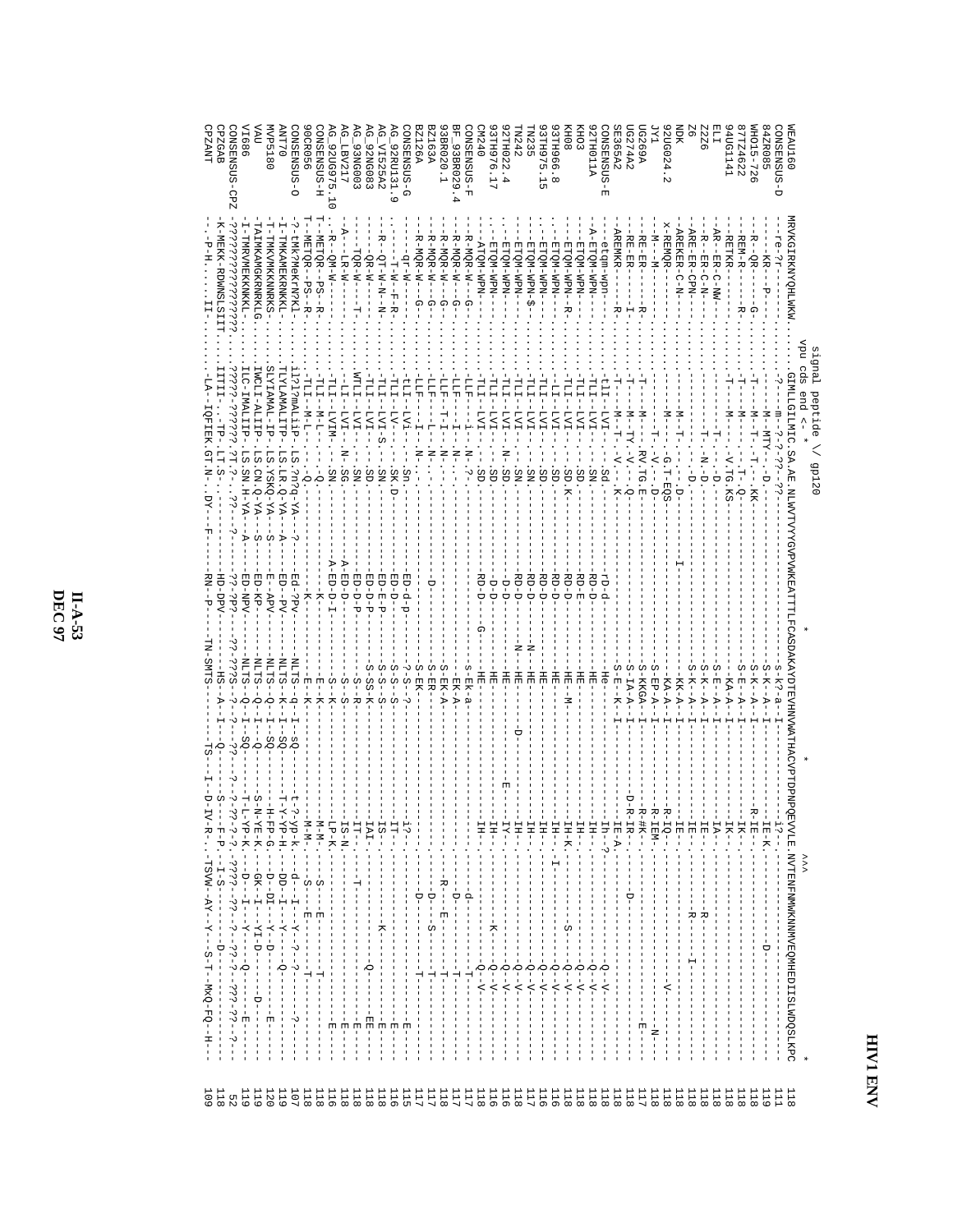$\frac{H-A-S4}{\text{DEC~97}}$ 

| 192<br>194         | II-IHEGKN.NFTESD<br>ω ω                  | $\blacksquare$                                              | --HAN-L-KAH-                                                                                                                                                                                                                                                                                                        |     |                 |                            |               |                            |                 |                   | <b>AS001002A</b>      |
|--------------------|------------------------------------------|-------------------------------------------------------------|---------------------------------------------------------------------------------------------------------------------------------------------------------------------------------------------------------------------------------------------------------------------------------------------------------------------|-----|-----------------|----------------------------|---------------|----------------------------|-----------------|-------------------|-----------------------|
|                    |                                          | ------IV-LGRGNEE<br>--R--IV-LSGSKNSS-S<br>--R--IV-LAEGNNS-S | L-D-KQKVR--                                                                                                                                                                                                                                                                                                         |     |                 |                            |               |                            |                 |                   | <b>A70016U</b>        |
| 188                |                                          |                                                             | L-D--RX--<br>$\frac{1}{1}$                                                                                                                                                                                                                                                                                          |     |                 |                            | ATS.          | $V-TSN$ .                  |                 |                   | E364A                 |
| 187                |                                          |                                                             | L-D-KQKK--<br>I                                                                                                                                                                                                                                                                                                     |     | .<br>E          |                            | 님.<br>.       | $-GSD - X$                 | <b>KVTATG</b>   |                   | AS73A                 |
|                    |                                          |                                                             | $L-D--CKA-$                                                                                                                                                                                                                                                                                                         |     |                 |                            | HК.           | $V - ZE$ .                 | $05.$ .         |                   | <b>A259A</b>          |
| 198<br>179         |                                          |                                                             |                                                                                                                                                                                                                                                                                                                     |     |                 |                            |               | $-S-YNGDTNS-TTNK$ .        | $-4\Delta$      | ローロ               | <b>AN20A</b>          |
| 186                | DS                                       |                                                             | LKD-KQRV----                                                                                                                                                                                                                                                                                                        |     |                 |                            | -<br>-<br>IK  | -<br>- NH ·                |                 | ដ<br>ឯ            | <b>AM18A</b>          |
| 191                | R---INEGE. NNSRK                         |                                                             | LSD-KQKV-----                                                                                                                                                                                                                                                                                                       |     |                 | <b>NDNK</b>                | -vrs          | $I-SVG$ .                  | ANI             |                   | <b>ASPIM</b>          |
| 195                |                                          |                                                             | $-$ -D-KQ-AH--                                                                                                                                                                                                                                                                                                      |     |                 |                            | <b>ATNSPY</b> | $I - INA$ .                | $-M^{\prime}$ . |                   | <b>G268A2</b>         |
| 186                |                                          |                                                             | <b>L-D-K-QV----</b>                                                                                                                                                                                                                                                                                                 |     |                 |                            |               | -G-VNV.                    | $-9 - N$ .      |                   | 3MW965.26             |
| 179                | $R = -I V - LM$ $I B N B N$              |                                                             |                                                                                                                                                                                                                                                                                                                     |     |                 |                            |               | $V - 1S$ .                 |                 |                   | 3MN960.3              |
| 186                |                                          |                                                             |                                                                                                                                                                                                                                                                                                                     |     | cs.             | $M^{\mathrm{T}}$           | /TA.TN.       | <b>LATN.</b>               | AN.             |                   | 3MW959.18             |
| 184<br>191         |                                          |                                                             |                                                                                                                                                                                                                                                                                                                     |     | SM-             | <b>ANAHISTTSRYNASTESYN</b> |               |                            |                 |                   | R911513               |
|                    |                                          |                                                             |                                                                                                                                                                                                                                                                                                                     |     | TMG.            | HNGTTDNH                   |               |                            |                 | ロードー              | 2110160               |
| 184                |                                          |                                                             |                                                                                                                                                                                                                                                                                                                     |     | $\cdot$ N . D-  |                            |               | $L\Delta H - N - I$        |                 |                   | TH2220                |
| 167<br>184         |                                          | V-D--EKVH-----R---IV-LKNESS                                 |                                                                                                                                                                                                                                                                                                                     |     | DINNG.          |                            |               |                            | R-IDY           |                   | 2BR025.9              |
|                    |                                          |                                                             |                                                                                                                                                                                                                                                                                                                     |     | 333.            | 2332323                    |               | -3-33333                   |                 |                   | D-SOSNEXEC            |
|                    |                                          |                                                             |                                                                                                                                                                                                                                                                                                                     |     |                 |                            |               | $-\mathbf{V}-\mathbf{ESS}$ |                 | -HD-MVNGTA        | 2HT593.1              |
| $185$<br>210       |                                          |                                                             |                                                                                                                                                                                                                                                                                                                     | 50- | IDK.            |                            |               | $BR-D-.-GS$                |                 |                   | TT-091HT              |
| $182\,$            |                                          |                                                             | --1-4: XD--                                                                                                                                                                                                                                                                                                         |     | $-55$           |                            |               | -TSSSP.                    |                 | -pr.              | <b>AV30HTS</b>        |
| $180$<br>$187$     | $\frac{1}{4}$                            | -- N--- NO-GN-                                              | VKD-E-K--                                                                                                                                                                                                                                                                                                           |     | IDK.            | .<br>อี                    | -GVK.         | $N-S$ - NN.                |                 | IDL.              | 2BR020.4              |
|                    |                                          | T,                                                          | $-KI - N - 1D - 1$<br>ŧ                                                                                                                                                                                                                                                                                             |     |                 |                            |               | $-A-$                      |                 |                   | 2TH014.12             |
| 196                | $\,$ I                                   |                                                             | $-$ - $-$ - $\sim$ $\frac{1}{2}$ $\frac{1}{2}$ $\frac{1}{2}$ $\frac{1}{2}$ $\frac{1}{2}$ $\frac{1}{2}$ $\frac{1}{2}$ $\frac{1}{2}$ $\frac{1}{2}$ $\frac{1}{2}$ $\frac{1}{2}$ $\frac{1}{2}$ $\frac{1}{2}$ $\frac{1}{2}$ $\frac{1}{2}$ $\frac{1}{2}$ $\frac{1}{2}$ $\frac{1}{2}$ $\frac{1}{2}$ $\frac{1}{2}$ $\frac{$ |     |                 | $12 - 51$                  |               | $-D-SG$ .                  |                 | DMSK              | LUS005.11             |
| 194                |                                          |                                                             | $- -N - K - -$<br>Ţ<br>$\mathbf{I}$                                                                                                                                                                                                                                                                                 |     | <b>NGR</b>      |                            |               | $\vdots$                   |                 |                   | IUS006.10             |
|                    |                                          |                                                             | $-100K -$                                                                                                                                                                                                                                                                                                           |     | -DR.            | <b>TIMERE</b>              |               | $-TKSS$                    |                 | --IIK             | E162                  |
| $192$<br>$187$     |                                          |                                                             | $-100K -$<br>$-1 - 1 -$                                                                                                                                                                                                                                                                                             |     | IKG.            | $N-EGL$ .                  |               | $N-S-2N$ .                 |                 | DLR.              |                       |
| 190                |                                          |                                                             | $- -\alpha - \alpha$ OK $-$<br>$\frac{1}{2}$                                                                                                                                                                                                                                                                        |     | VGG.            | SS-RGM                     |               |                            |                 | もロば               | <b>LLAs</b>           |
|                    |                                          |                                                             | DEVQK--                                                                                                                                                                                                                                                                                                             |     | 贵.              | ND-EGT                     |               | $-Z-$                      |                 | KD-               | <b>IRFL</b>           |
| 185<br>185         |                                          |                                                             | $D - NQK - -$                                                                                                                                                                                                                                                                                                       |     |                 | SS-EGM                     |               |                            |                 | P-D-              | <b>JRCSF</b>          |
| $18\sqrt{ }$       |                                          | 1                                                           | $D - VQK - -F - -$                                                                                                                                                                                                                                                                                                  |     |                 | --RM]                      |               |                            |                 | $S - K - - D L K$ | <b>SPTIN</b>          |
| $18\sqrt{ }$       |                                          |                                                             | $-1 - E - - - - - - - - - -$                                                                                                                                                                                                                                                                                        |     |                 |                            |               |                            |                 | $S-K--DLIK$       | <b>IXB2R</b>          |
| <b>192</b>         | $\frac{1}{2}$                            | $-111-$                                                     | $-20K - - - - - - - - -$                                                                                                                                                                                                                                                                                            |     |                 | -EMP                       |               | -SS-                       |                 | $-K$ - $DLG$      |                       |
|                    |                                          |                                                             |                                                                                                                                                                                                                                                                                                                     |     | EIK.-           | . MKE                      |               |                            |                 | -DLG              | SF2                   |
| 188<br>1979<br>191 | $-1 - 2 - 3 - 3 - 5 - 5 - 5 - 7 - 7 - 7$ | $\mathsf I$<br>$\mathsf I$                                  | $- -q - 2dK - - - -$                                                                                                                                                                                                                                                                                                |     |                 | $-333.$                    |               |                            | こうさ             |                   | <b>USNESNO</b>        |
|                    |                                          |                                                             |                                                                                                                                                                                                                                                                                                                     |     | DR. BG          | <b>NTTG</b>                |               |                            |                 |                   | $\tilde{\varepsilon}$ |
|                    |                                          | L-D-VQKVHS----R----NQ-MGI NGTSN -N                          | $M - L - -1$                                                                                                                                                                                                                                                                                                        |     |                 | TOST.                      | .<br>呂        | S-TPD.                     |                 | 円<br>H.           | <b>AIQIA</b>          |
| $181\,$            |                                          |                                                             | $L-DR-QKV-S$                                                                                                                                                                                                                                                                                                        |     | GR.             | DHL.                       | <b>ATSGTA</b> |                            |                 | ¦ ¤               | <b>AYME</b>           |
| 186                | $R - NQ - SEB$ $NRS$                     |                                                             | $\frac{1}{\mathbf{\Sigma}}$<br>--D-QQKNS--                                                                                                                                                                                                                                                                          |     |                 | .<br>SE.                   |               | <b>TSSYR.</b>              | S-S             | E1-H.             | <b>J258A</b>          |
| 189                | ດ ທ                                      |                                                             | ¦<br>≊<br>$L-D-KQKVS-----$                                                                                                                                                                                                                                                                                          |     |                 | <b>TDSK</b>                |               | SSTSI.                     | $-55.$          | $-H$ -O           | <b>AS 35 3A</b>       |
| 184                |                                          | R----ZQ- NE333---                                           | $L-D-KQOVS$                                                                                                                                                                                                                                                                                                         |     |                 | <b>ISRD</b>                |               |                            |                 |                   | <b>J264A</b>          |
| 194                |                                          |                                                             | $L-D-TRRV-S$<br>ł.                                                                                                                                                                                                                                                                                                  |     |                 | $-10S$                     |               | KNAKVNSA                   | L--A.           | --A.              | G273A                 |
| $187\,$            |                                          |                                                             | ż<br>L-D-QQKIHP<br>$\frac{1}{4}$                                                                                                                                                                                                                                                                                    |     |                 | CSS.                       |               | -HSI.                      | - AL.           | $-SD-N$ .         | <b>G275A</b>          |
| $18\sqrt{ }$       |                                          |                                                             | $L-D-NRKV-S$<br>$\frac{1}{1}$                                                                                                                                                                                                                                                                                       |     |                 | $M-S-M$                    |               |                            | $\frac{1}{1}$   | $D-SS^-.$         | 20G037.8              |
| 184                | $\ldots$ NES $\ldots \ldots -$ S         |                                                             | -M-X<br>$L-D-KQKI-S$                                                                                                                                                                                                                                                                                                |     |                 | $\frac{1}{\alpha}$         |               |                            | $\frac{1}{2}$   | ーローロ              | 20G031.7              |
| 175                | ---VQ-NEX                                |                                                             | LKD-KQQV-S                                                                                                                                                                                                                                                                                                          |     |                 |                            |               |                            | $-A-AS$         |                   | 2RW020.5              |
| <b>191</b>         |                                          |                                                             | $L-D-KQKV-S$<br>İ                                                                                                                                                                                                                                                                                                   |     |                 | TКY.                       |               | HHML-1                     | $-L-III$        | -SH.              | E04T4                 |
| $18\sqrt{ }$       |                                          | L-D-KQKV-S---R---IVQ-NKTD                                   |                                                                                                                                                                                                                                                                                                                     |     |                 | <b>FITDG</b>               |               |                            | <br> -<br>      | D-H               | 1455                  |
| 161                | ٠v                                       |                                                             |                                                                                                                                                                                                                                                                                                                     |     |                 | ssec                       |               |                            | $-3-33$ .       | $2 - 222$         | V-SOSNESNO            |
| 193                |                                          |                                                             | MKNCSFNVTTL                                                                                                                                                                                                                                                                                                         |     | <b>GE.GE.GE</b> |                            | <b>NSS</b>    |                            | <b>NATINIAN</b> | VKLTPLCVTLNCTNV.  | <b>JEAU160</b>        |
|                    | ᠈                                        |                                                             |                                                                                                                                                                                                                                                                                                                     |     |                 |                            |               |                            |                 |                   |                       |
|                    |                                          |                                                             |                                                                                                                                                                                                                                                                                                                     |     |                 |                            |               |                            |                 |                   |                       |
|                    |                                          | S2                                                          |                                                                                                                                                                                                                                                                                                                     |     |                 |                            |               |                            |                 |                   |                       |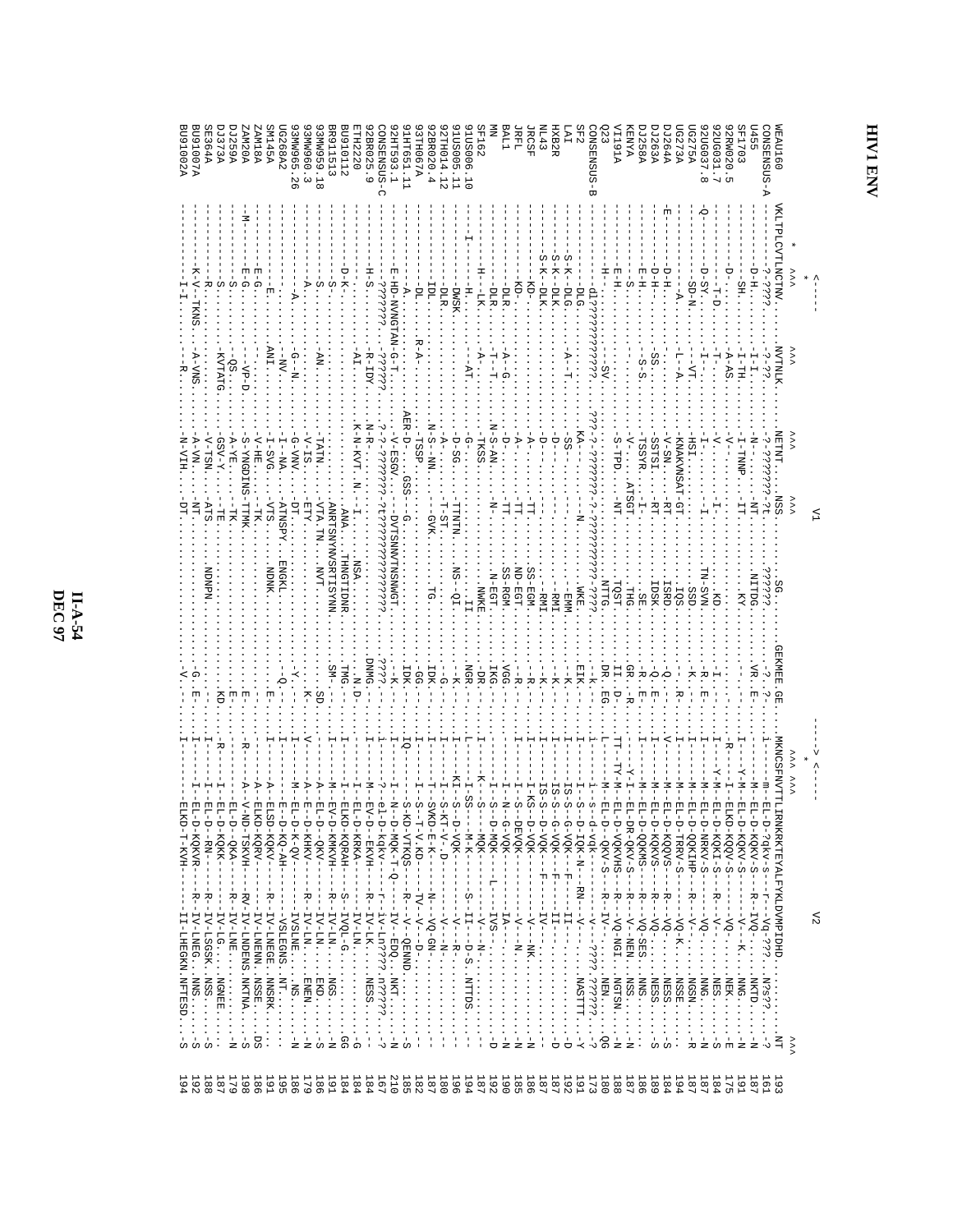|                               |                                                    |                                                 |                                                                                          | $\mathcal{Z}$                                               |                                     |
|-------------------------------|----------------------------------------------------|-------------------------------------------------|------------------------------------------------------------------------------------------|-------------------------------------------------------------|-------------------------------------|
|                               |                                                    |                                                 |                                                                                          | $\frac{1}{2}$                                               |                                     |
| <b>VEAU160</b>                | VKLTPLCVTLNCTNV.<br><b>NATINIAN</b>                | NETNT-<br><b>NSS</b>                            | GENNAME · GE<br><b>MKNCSFNVTTI</b>                                                       |                                                             | 19                                  |
| d-snskasko                    |                                                    |                                                 | こうこうこうこう<br>-- 5-4-977-                                                                  | $\frac{1}{1}$<br>$-25 - 55 - 55$<br>٠,                      | 55                                  |
| 84ZR085<br><b>AHO15-726</b>   |                                                    | ASM-ETKSCNDTSRNETSDIR<br>DNN.<br>LdTLL:         | VKP.<br>--HVQ----CTTV                                                                    | --R---VO--NEGR.NEH-U                                        | $\frac{1}{6}$<br>$\overline{6}$     |
| 87TZ4622                      |                                                    | <b>TINGLEMENTING SAMPLE</b>                     | $T-D$ . PG.<br>--<br>D-K-QAH--                                                           | w                                                           | 190                                 |
| 940G1141                      |                                                    |                                                 | $\ldots$<br>$-$ -D-K-QVQ--                                                               |                                                             | $_{\rm g}$                          |
|                               |                                                    | 3-MGN.<br>-VTHEE                                | $\cdots$ KG.<br>LKD-KQQV---                                                              | $-$ k $-$<br>ທ ທ                                            | <b>68T</b>                          |
| 2226                          | <b>1DEVAN: </b>                                    | V-MKNN<br><b>NTEE</b>                           | $V-D-T-QVH--$                                                                            |                                                             | 189                                 |
|                               | <b>DESPENNG</b>                                    | V-GK.<br><b>CHED</b>                            | $V-D-T-QVH--$                                                                            | w                                                           |                                     |
| NDK                           |                                                    | SKG.<br>GKVE                                    | $V - D - EQV -$                                                                          | w                                                           | 183                                 |
| 920G024.2                     | . ENKNE.                                           |                                                 | VDPDKDDG<br>$V-D-K-QV--$                                                                 | $\,$ I<br>--- VOMPU NHT --<br>$\mathbf{I}$                  | 190                                 |
| LXI<br><b>IG269A</b>          | EAKF<br>-RATNGK                                    | K-TNGN<br>гуR<br>--<br>1-<br>1-<br>1-<br>NQEEQN | $-90 -$<br>. - - x<br>$-X - C$<br>$-2D-K-0NF-1$                                          | $-R$ - $R$ --- $D-RSRTSRT$<br>$\frac{1}{1}$<br>қ            | 200                                 |
| <b>IG274A2</b>                | EWK<br><b>L-EQEK.</b>                              | $\Gamma A$                                      | VPGSTTSP4V<br>$L-D-KEDV-$<br>--<br>D-K-QXH--                                             | $-20 - 0$<br>$-20$ NON $\cdots$<br>w                        | 193<br>193<br>196                   |
| SE365A2                       | RDISS.<br>DA-SNTIS                                 | $-V-GLP$                                        | MMGK.                                                                                    |                                                             |                                     |
| B-SOSNEXEO                    | -33977                                             | $1 - 2$ and $1 - 9 - 1$                         | a cecccc<br>1-D-kqkvh--<br>1                                                             | ı<br>-iVq-ed?????-<br>w                                     | 188                                 |
| A110HT2                       |                                                    | -<br>NARI-NARIG-II-                             | Чч-<br>L-D-EQKVH--                                                                       |                                                             |                                     |
| EOH.                          | $\cdot$ + $\cdot$                                  | DVTET--VPKIIG-VT.                               |                                                                                          |                                                             |                                     |
| 3TH966.8<br>8 <sub>OH</sub>   | KANF.                                              | KVD-H-KANNIHKV-N<br>IRGPNIIC-II                 | -D-KOKVH-                                                                                | ດ ທ                                                         | 11225889<br>99088998                |
| 3TH975.15                     |                                                    | -- ESK: IG-IH                                   | -TD-KQKVH-                                                                               |                                                             |                                     |
| N235                          |                                                    | <b>NHNNHN</b><br>-SVSNTIG-IT                    | L-D-KQKVH-                                                                               |                                                             |                                     |
| Z 5 Z N                       |                                                    | $-$ NGK-I-KASN.<br>$-$ -KASN.<br>$-$ I-T        | L-D-KQKVH--                                                                              |                                                             |                                     |
| 2TH022.4                      |                                                    | NVN-1-1-1-ASNITC-11                             | УR-<br>--D-QQXVH--                                                                       | ω ω ω                                                       |                                     |
| 0 P Z M<br>3TH976.17          | -- ATIMCT                                          | NGSSK-<br>NGNRH--NSNITG-LH.                     | $L-D-KQKV---$                                                                            |                                                             |                                     |
| <b>DNSEDISCOS-F</b>           | $3-7-3$ tt.                                        | - anstis : 33<br>VSNIID-11T                     | - E – H – A<br>A<br>УR-<br>--HANIO-9-A<br>TTD-KQKVH--                                    | ۰.                                                          | 1111111118<br>80008888<br>801101478 |
| F_93BR029.4                   | R-S-ATT.                                           | -<br>CKDH:                                      | $A - E - P - P - P$<br>V-D-QLKVH-                                                        | $-1 - K - 1 - 2N - 1 - 2N - 1 - 2N - 1$<br>w                |                                     |
| 3BR020.1                      | <b>D-R-IAT.</b>                                    | --DIIAI.-                                       | $L - EDE$ . EA.<br>$-$ -D $-$ QLKVH $-$                                                  |                                                             |                                     |
| <b>Z163A</b>                  |                                                    | $\cdots$ opep $\cdots$                          | $L - EGP - A$ .<br>$-HMXOO-CHA$                                                          |                                                             |                                     |
| D-SDSNRISNO                   | SATP.                                              | CNGTT<br>3333333                                | euss.<br>$T - H - T$<br>$-q - k - 3 - - - - -$<br>$-H\Lambda B$ <sup>---</sup> BOXAH--   |                                                             |                                     |
| $-92$ RU131.9                 |                                                    | $\cdots \cdots$<br>KGN. NNRTV.                  | $-GR$ .<br>$-10 - 2 - 1$                                                                 | - V-- ND BSS -<br>w                                         |                                     |
| ត៍<br>VI525A2                 | K-TY                                               | N-RSS-VTTPTS<br>. TVTNNSTV.                     | $L-D-D$ - $D$ - $D$ - $D$                                                                | ∪                                                           | $\frac{188}{202}$                   |
| ត<br><b>92NG083</b>           | <b>ASN-</b>                                        |                                                 | V-NK.<br>RGG-K-H---                                                                      | $\frac{1}{1}$<br>$-2 - 1 - 1 - 1 - 1 = 1$                   | 186<br>196                          |
| តី<br><b>53NS003</b>          | -NCNS<br>-STGNSAG                                  | $T - A - .$                                     | $\cdot$ CM <sub>1</sub> .<br>$\mathbb{R}-\mathbb{R}$ .<br>--D-R------                    | $\ddot{A}$                                                  |                                     |
| L12V217                       | AIA.                                               | $S-N-S$<br>$N-L\Lambda$ .                       | .ISS:<br>.<br>면<br>$V-D-S-FK--$                                                          | w                                                           | 1961                                |
| H-SOSNESNO<br>920G975.10      |                                                    | RN-TS-STSSM<br>LXN.<br><b>ANTSI</b>             | GNR.<br>$\ldots$ EAG.-<br>.<br>면-<br>-11<br>$L - - - - - - - - - - - -$<br>$L-D-QQXVH--$ | $-$ RT- $-$ I-MD.<br>. NSKSSAS.<br>. NSKSSAS.<br>. - Y<br>Ω |                                     |
| 0CR056                        |                                                    | .RN-TS-STSSM.                                   | EAG.<br>L-D-QQKVH--                                                                      | S                                                           |                                     |
| O-SOSNEXEO                    | д<br>— Мр                                          |                                                 | 233323233<br>$3 - 5 - 5$<br>1kd-kekkg--                                                  | $-Vs-LvK2n2ts25N2T222$                                      |                                     |
| AVP5180                       | <b>E-N-F-</b><br>$QM-F$ .<br>-TQN--WDLQT.<br>K-GLL | $\cdots$ -15                                    | $\sim$ N-N-N.<br>$\ddot{N} - N$<br>- - HK - H<br>-KD-KEKKO--<br>LTD-KEQKQ--              | $--\nu S$ -LSKVNDSNAV<br>Ω<br>₩                             |                                     |
|                               | $-MI-H$ -<br>QM---DIKNS:<br>T--SPLNS               |                                                 | $Q - Q - D$<br>LKD-QEKKQ--                                                               | -- VT-LVK- NAHS-                                            | 189                                 |
| AI686                         | $QM-F$<br>Ом-<br>1S                                | 5S-95.                                          | <b>SKDTSSENS</b><br>$V - Q - E$                                                          | $\ddot{\phantom{a}}$<br><b>い 国</b>                          | 193                                 |
| CONSENSUS-CPZ                 | 333-333.<br>ن ذذذذذ                                |                                                 | ں.<br>ن                                                                                  | $\cdot$<br>$\ddot{\phantom{a}}_1$<br>•৩                     |                                     |
| <b>SPZGAB</b><br><b>TAAA!</b> | -MX                                                |                                                 |                                                                                          | L-D-K-QV-S---VE-- VNLGNE<br>í.<br>z<br>団                    | $\infty$                            |
|                               |                                                    |                                                 |                                                                                          | FREN-ROXNER-H---G-H-RCODN<br>$\mathsf I$                    |                                     |

**DEC 97 II-A-55**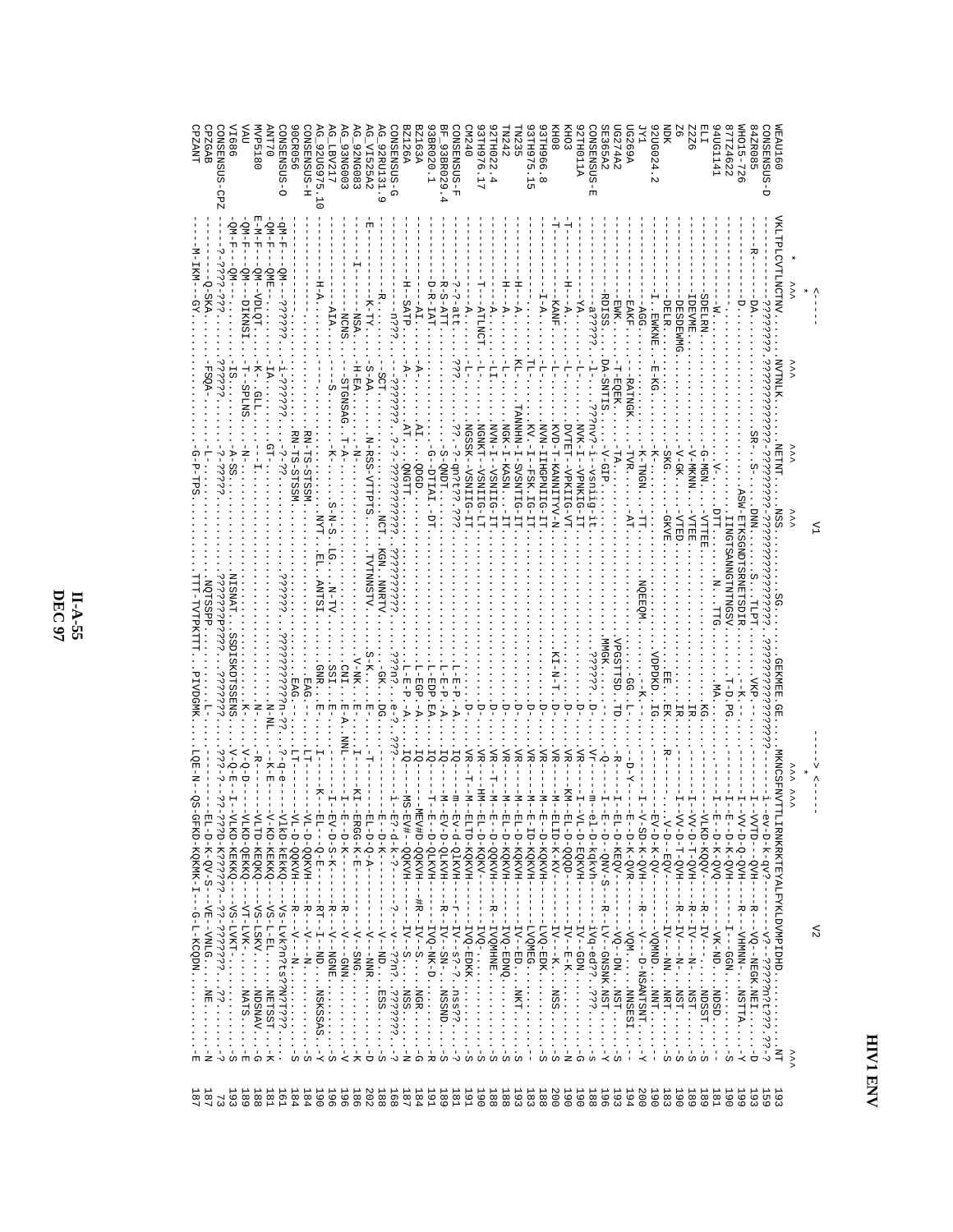| $31.2$<br>315 | $\frac{1}{4}$<br>L<br>Ť<br>国<br>S<br>$\sigma$ $\sigma$                                                                                                                                                                                                                                                                                                                                                                                                           | $\frac{1}{4}$<br>$-KDDV$ - $E-F$                                                            | - マーコーー              |            |                                                                                                                 |                     |                 |                                 |                    |                             | U91002A                          |
|---------------|------------------------------------------------------------------------------------------------------------------------------------------------------------------------------------------------------------------------------------------------------------------------------------------------------------------------------------------------------------------------------------------------------------------------------------------------------------------|---------------------------------------------------------------------------------------------|----------------------|------------|-----------------------------------------------------------------------------------------------------------------|---------------------|-----------------|---------------------------------|--------------------|-----------------------------|----------------------------------|
|               | $\mathbf{I}$<br>1<br>ł<br>Ω                                                                                                                                                                                                                                                                                                                                                                                                                                      | ŧ                                                                                           | $-1$ - $-1$ - $-1$   |            |                                                                                                                 |                     |                 |                                 |                    |                             | 3U91<br><b>A7001</b>             |
| 308           | $\mathbb{L}$<br>$\frac{1}{1}$<br>S<br>;<br>mR                                                                                                                                                                                                                                                                                                                                                                                                                    | $\frac{1}{11}$                                                                              | - 14 - 14 -          |            |                                                                                                                 |                     | 부               | -<br>コーロー                       | è                  | N-TA                        | <b>E364A</b>                     |
| 305           | $\mathbf{I}$<br>$--05. -R$                                                                                                                                                                                                                                                                                                                                                                                                                                       | $-\Delta - \delta -$<br>$\mathbf{I}$<br>$\frac{1}{1}$<br>$\mathcal{I}$                      | $-1$<br>$-1$<br>$-1$ |            |                                                                                                                 |                     |                 | R-T-                            |                    | ₩<br>$N_T-S$                | <b>J373A</b>                     |
| 662           | $\mathbb{I}$<br>J.<br>ES.<br>$\frac{1}{2}$ . $-\frac{1}{2}$                                                                                                                                                                                                                                                                                                                                                                                                      | ŧ<br>$-$ E $-$ Z $-$<br>$\begin{bmatrix} 1 \\ 1 \\ 1 \end{bmatrix}$<br>Ĵ                    | $-1$ $-1$ $-1$ $-1$  |            |                                                                                                                 |                     | 보<br>ź          | $R$ – – $N$                     | ģ                  | 뉴<br>$N-T-1$                | <b>A259A</b>                     |
| $32-$         | $\frac{1}{1}$<br>S<br>$\frac{1}{2}$                                                                                                                                                                                                                                                                                                                                                                                                                              | $\frac{1}{1}$<br>$-$ - $K$ - - - - $-\sqrt{2}$ - - . G - -                                  | $-1 - 0 + -1 - 0$    | ဂု         |                                                                                                                 |                     | Ė               | $L-NL$                          | 5                  | IPTK-I<br>Ż<br>T            | AM20A                            |
| 305           | $\frac{1}{1}$<br>C<br>:<br>⊭                                                                                                                                                                                                                                                                                                                                                                                                                                     | 」 N---T---H--E-V--V----- S--                                                                |                      |            |                                                                                                                 |                     | à<br>ŧ          | -N-L-                           | 팀                  | 뉴<br>$N-TN-2$               | <b>AM18A</b>                     |
| 309           | ŧ<br>Ω<br>.<br>公                                                                                                                                                                                                                                                                                                                                                                                                                                                 | - N-1-1-1-1-1-1-1-1-1-1                                                                     |                      |            |                                                                                                                 |                     | ż               | -<br>石耳口                        | Ų                  | $N-T-1$                     | <b>A345A</b>                     |
| 313           | $\frac{1}{4}$<br>因<br>c<br>:<br>. . -в<br>. . -в                                                                                                                                                                                                                                                                                                                                                                                                                 | $-K - N - - - -N - - - -$                                                                   | $T = -1 - T$         | 변          |                                                                                                                 | *⊤                  | ż               | $\overline{A}$ – $\overline{A}$ | <b>HID</b> .       | $N-T-N-$                    | G268A2                           |
| 307           | ł<br>S                                                                                                                                                                                                                                                                                                                                                                                                                                                           | - - V - T - - - H - - H - V - - V - - - - - - -                                             |                      | 변          |                                                                                                                 |                     |                 | ネーコ                             | ローワ                | SE-R<br>A-IN-               | <b>3MWS65</b><br>$\frac{26}{36}$ |
| 867           | $\frac{1}{1}$<br>C<br>$\ldots$ -R                                                                                                                                                                                                                                                                                                                                                                                                                                | -- N-- QT----HFT-E-V--V--<br>$\frac{1}{4}$                                                  |                      | E-I-       |                                                                                                                 | ポー                  | ÷               | - N - T - D - T -               | ÷                  |                             | 3MN960.3                         |
| 308           | $--RS$<br>$\ldots -R$                                                                                                                                                                                                                                                                                                                                                                                                                                            | $\frac{1}{1}$                                                                               |                      | $E - I$    |                                                                                                                 | ż                   | 岀               | .<br>-<br>그                     | $\frac{1}{\sigma}$ | GE-R<br>$S-T-V$             | 3MW959.18                        |
|               | $\frac{1}{4}$<br>$\frac{1}{1}$<br>S<br>; . −R                                                                                                                                                                                                                                                                                                                                                                                                                    | ŧ<br>$\cdot$                                                                                |                      | $E - T$    |                                                                                                                 | -<br>시<br>기         | 부<br>ź          | ב<br>יון                        | Ģ                  | SGD-R<br>$N-TN-$            | BR911513                         |
| 303<br>313    |                                                                                                                                                                                                                                                                                                                                                                                                                                                                  | - N - - - H - - - H - KU PV - - H                                                           |                      | 변          |                                                                                                                 | ー<br>トー             | 부<br>$N-\delta$ | ネーザ                             | ÷                  | $S - T T - A$               | SU910112                         |
| 305           |                                                                                                                                                                                                                                                                                                                                                                                                                                                                  |                                                                                             |                      | $EITI -$   |                                                                                                                 | ż                   | ÷               | ルーー ゴーゴーゴー                      | Ę                  | 11-R<br>$\frac{1}{2}$       | <b>JTH2220</b>                   |
|               |                                                                                                                                                                                                                                                                                                                                                                                                                                                                  |                                                                                             |                      | 변          |                                                                                                                 | -K--M               | Ĥ<br>ż          | -<br>1-1-1                      | Ģ                  | GD-R<br>$N-TN-$             | 92BR025.9                        |
|               |                                                                                                                                                                                                                                                                                                                                                                                                                                                                  |                                                                                             |                      | <b>ቦ</b>   |                                                                                                                 | ☆                   | ٣               | n – t                           |                    | uT-a                        | CONSENSUS-C                      |
|               |                                                                                                                                                                                                                                                                                                                                                                                                                                                                  |                                                                                             |                      | EV-        |                                                                                                                 | $\frac{1}{\lambda}$ |                 | - RN-1-                         |                    | $\overline{N}$ -TM-         | 92HT593.1                        |
|               |                                                                                                                                                                                                                                                                                                                                                                                                                                                                  |                                                                                             |                      | <b>EVI</b> |                                                                                                                 |                     | K-T             | Р<br>Р-Р                        |                    | $\Delta$ -IN-               | THI021.11                        |
|               |                                                                                                                                                                                                                                                                                                                                                                                                                                                                  |                                                                                             |                      | EV-        |                                                                                                                 |                     | H<br>闩          | ż                               |                    | $\Delta$ -H $\sim$ - $\sim$ | <b>3THO67A</b>                   |
|               |                                                                                                                                                                                                                                                                                                                                                                                                                                                                  |                                                                                             | - H - - - - - - -    |            |                                                                                                                 |                     | 보<br>н          | ດ່                              |                    | R-TS-NT-V                   | 2BR020.4                         |
|               |                                                                                                                                                                                                                                                                                                                                                                                                                                                                  |                                                                                             | $- - KV - -$         | 명          |                                                                                                                 |                     | 부               | -<br>- N                        |                    | $N-LN-1$                    | 2TH014.12                        |
|               |                                                                                                                                                                                                                                                                                                                                                                                                                                                                  |                                                                                             |                      | 団          |                                                                                                                 |                     |                 |                                 |                    | $R - NIS - NT - V$          | 10S005.11                        |
|               |                                                                                                                                                                                                                                                                                                                                                                                                                                                                  |                                                                                             |                      | 덩          |                                                                                                                 |                     |                 |                                 |                    | $R - R S - N T - V$         | 9102006.                         |
|               |                                                                                                                                                                                                                                                                                                                                                                                                                                                                  |                                                                                             |                      | GV.        |                                                                                                                 |                     |                 |                                 |                    | $-71 - 7$                   | <b>SF162</b>                     |
|               |                                                                                                                                                                                                                                                                                                                                                                                                                                                                  |                                                                                             |                      | EV-        |                                                                                                                 |                     |                 |                                 |                    | $rs - R$<br>$S-NT-V$        |                                  |
|               |                                                                                                                                                                                                                                                                                                                                                                                                                                                                  |                                                                                             |                      | EV-        |                                                                                                                 |                     |                 |                                 |                    | INR-R<br>$S-NT-V$           | <b>BAL1</b>                      |
|               |                                                                                                                                                                                                                                                                                                                                                                                                                                                                  |                                                                                             | $-1$                 | <b>EV</b>  |                                                                                                                 |                     |                 |                                 |                    | $S-DT-V$                    | JRFL                             |
|               |                                                                                                                                                                                                                                                                                                                                                                                                                                                                  |                                                                                             |                      | KV-        |                                                                                                                 |                     | ρ               | 님<br>-                          |                    | S-NT-V                      | <b>JRCSF</b>                     |
|               |                                                                                                                                                                                                                                                                                                                                                                                                                                                                  |                                                                                             |                      |            |                                                                                                                 |                     | 년               | -<br>- 나-                       |                    | $S - N_T - N$               | NL43                             |
|               |                                                                                                                                                                                                                                                                                                                                                                                                                                                                  |                                                                                             |                      | 덩          |                                                                                                                 |                     | 부               | $N-T$                           |                    | $V-IJ-IH-S-I-I$             | HXB2R                            |
|               |                                                                                                                                                                                                                                                                                                                                                                                                                                                                  |                                                                                             |                      | 뎡          |                                                                                                                 |                     | 년               | 님<br>-                          |                    | TS-NT-V                     | IAI                              |
|               |                                                                                                                                                                                                                                                                                                                                                                                                                                                                  |                                                                                             | $-1$                 | 뎡          |                                                                                                                 |                     |                 | コーロー                            |                    | N-R.<br>H-NR-V              | SF2                              |
|               |                                                                                                                                                                                                                                                                                                                                                                                                                                                                  |                                                                                             |                      | $-49$      |                                                                                                                 |                     |                 |                                 |                    | $S - nfc - N$               | CONSENSUS                        |
| 300           |                                                                                                                                                                                                                                                                                                                                                                                                                                                                  | $-XQPVT-K-T------$                                                                          | $-1$ – $-1$ – $-1$   | .<br>コーロー  |                                                                                                                 | ż                   | ーローロー           | $K - E G$                       |                    | ヨード<br>$N-TN-$              | 223                              |
| 309           | $S -$                                                                                                                                                                                                                                                                                                                                                                                                                                                            | ---AEPVK----<br>Ĵ.                                                                          | $-1 - 1 - 1 - 1 - 1$ | K-M        |                                                                                                                 | ☆                   | 부<br>Η,         | R<br>-<br>.<br>因                |                    | $A-TN$                      | <b>AI011N</b>                    |
| 306           |                                                                                                                                                                                                                                                                                                                                                                                                                                                                  | ŧ<br>$FABPVK------$                                                                         | : −N − − − − − −     | EVM·       |                                                                                                                 | トマー                 | 부               |                                 |                    | $N-T-N-$                    | <b>AYMED</b>                     |
|               | $\begin{array}{l} \mathbb{H} & \begin{array}{c} \mathbb{H} \\ \mathbb{H} \\ \mathbb{H} \\ \mathbb{H} \\ \mathbb{H} \\ \mathbb{H} \\ \mathbb{H} \\ \mathbb{H} \\ \mathbb{H} \\ \mathbb{H} \\ \mathbb{H} \\ \mathbb{H} \\ \mathbb{H} \\ \mathbb{H} \\ \mathbb{H} \\ \mathbb{H} \\ \mathbb{H} \\ \mathbb{H} \\ \mathbb{H} \\ \mathbb{H} \\ \mathbb{H} \\ \mathbb{H} \\ \mathbb{H} \\ \mathbb{H} \\ \mathbb{H} \\ \mathbb{H} \\ \mathbb{H} \\ \mathbb{H} \\ \mathbb$ | Ť<br>$-\mathrm{VTPVR} = -S$                                                                 | - 1<br>- 1<br>- 1    | EV-        |                                                                                                                 | $-K-\Delta$ -       |                 |                                 |                    | Q-R<br>$N-T-N$              | <b>A85250</b>                    |
|               |                                                                                                                                                                                                                                                                                                                                                                                                                                                                  | $\frac{1}{1}$<br>$-\ensuremath{\mathrm{VAP}}$                                               | $-1$                 |            |                                                                                                                 | ۶                   | 부               |                                 |                    | $N-T-N$                     | A263A                            |
|               |                                                                                                                                                                                                                                                                                                                                                                                                                                                                  | -VTPVG<br>$\frac{1}{1}$                                                                     | - Z - - - - -        |            |                                                                                                                 |                     |                 |                                 |                    | $N-T-N$                     | <b>J264A</b>                     |
|               |                                                                                                                                                                                                                                                                                                                                                                                                                                                                  |                                                                                             |                      | $EVK - K$  |                                                                                                                 |                     | アーロー            |                                 |                    | $N-TN-$                     | <b>G273A</b>                     |
|               | $\frac{1}{2}$                                                                                                                                                                                                                                                                                                                                                                                                                                                    | $- \text{N} - \text{L} - \text{L} - \text{S} - \text{L} - \text{S} - \text{L} - \text{N} -$ |                      | KVK·       |                                                                                                                 | $\frac{1}{2}$       | 1 – 1 – 1       |                                 |                    | N-T-A                       | <b>IG275A</b>                    |
|               |                                                                                                                                                                                                                                                                                                                                                                                                                                                                  | $--L11L1L1--\\$<br>$\frac{1}{2}$                                                            | -- A-N-1             | . KVM-     |                                                                                                                 |                     | - 1<br>- 1      |                                 |                    | $N-T-N$                     | 20G037<br>$\frac{1}{\infty}$     |
| 2965          |                                                                                                                                                                                                                                                                                                                                                                                                                                                                  | $-HTPVN-S-T---.$                                                                            | $-L--L--NS$          | . GVR.     |                                                                                                                 |                     | けい              | EDD                             |                    | FSE-R<br>$N-T-K$            | 920G031.7                        |
|               |                                                                                                                                                                                                                                                                                                                                                                                                                                                                  |                                                                                             | - N - - - - - - - -  | $-9 - 0$ . |                                                                                                                 |                     |                 | ヘーコロ                            |                    | DK-R<br>$N-T-N$             | 92RW020                          |
|               | Ţ<br>$\frac{1}{1}$<br>…<br>アルト<br>ファール                                                                                                                                                                                                                                                                                                                                                                                                                           | ł<br>$-1 - KLT$                                                                             | : – N – – – – T – –  | . RVK-     |                                                                                                                 |                     |                 | i<br>Fi                         |                    | N-TH                        | F1703                            |
| 305<br>314    |                                                                                                                                                                                                                                                                                                                                                                                                                                                                  | $\frac{1}{1}$                                                                               | -- 12 - - - - 1      | 日一氏        |                                                                                                                 |                     |                 | スートド                            |                    |                             |                                  |
| 272           | $S = - - - - -$<br>$\cdots$                                                                                                                                                                                                                                                                                                                                                                                                                                      | $---25PV2---$                                                                               | $-1 - 2 - -1$        |            |                                                                                                                 |                     |                 |                                 |                    | $-III-a$                    | CONSENSUS                        |
| 15            |                                                                                                                                                                                                                                                                                                                                                                                                                                                                  | TDNAKNI IVQLNVSI E INCTRP. NNNTRKKIT                                                        |                      |            | TTLINGKOKOPKYRSSTIDAG DE LEPER PLANCAPAREA LEPER KENGKOROKOKO POTHOUING DYNSTVOCHE LEPER DYNSTIDAG SLAREA LEPER |                     |                 |                                 |                    |                             | <b>JEAU160</b>                   |
|               | $\checkmark$                                                                                                                                                                                                                                                                                                                                                                                                                                                     | $\checkmark$<br>$\begin{array}{c}\n\lambda \\ \lambda \\ \lambda \\ \lambda\n\end{array}$   |                      |            |                                                                                                                 |                     |                 |                                 |                    |                             |                                  |
|               | $\frac{1}{1}$<br>AS LOOP                                                                                                                                                                                                                                                                                                                                                                                                                                         | $\overline{\phantom{a}}$                                                                    |                      |            |                                                                                                                 |                     |                 |                                 |                    |                             |                                  |

 $\frac{H-A-S6}{\text{DEC } 97}$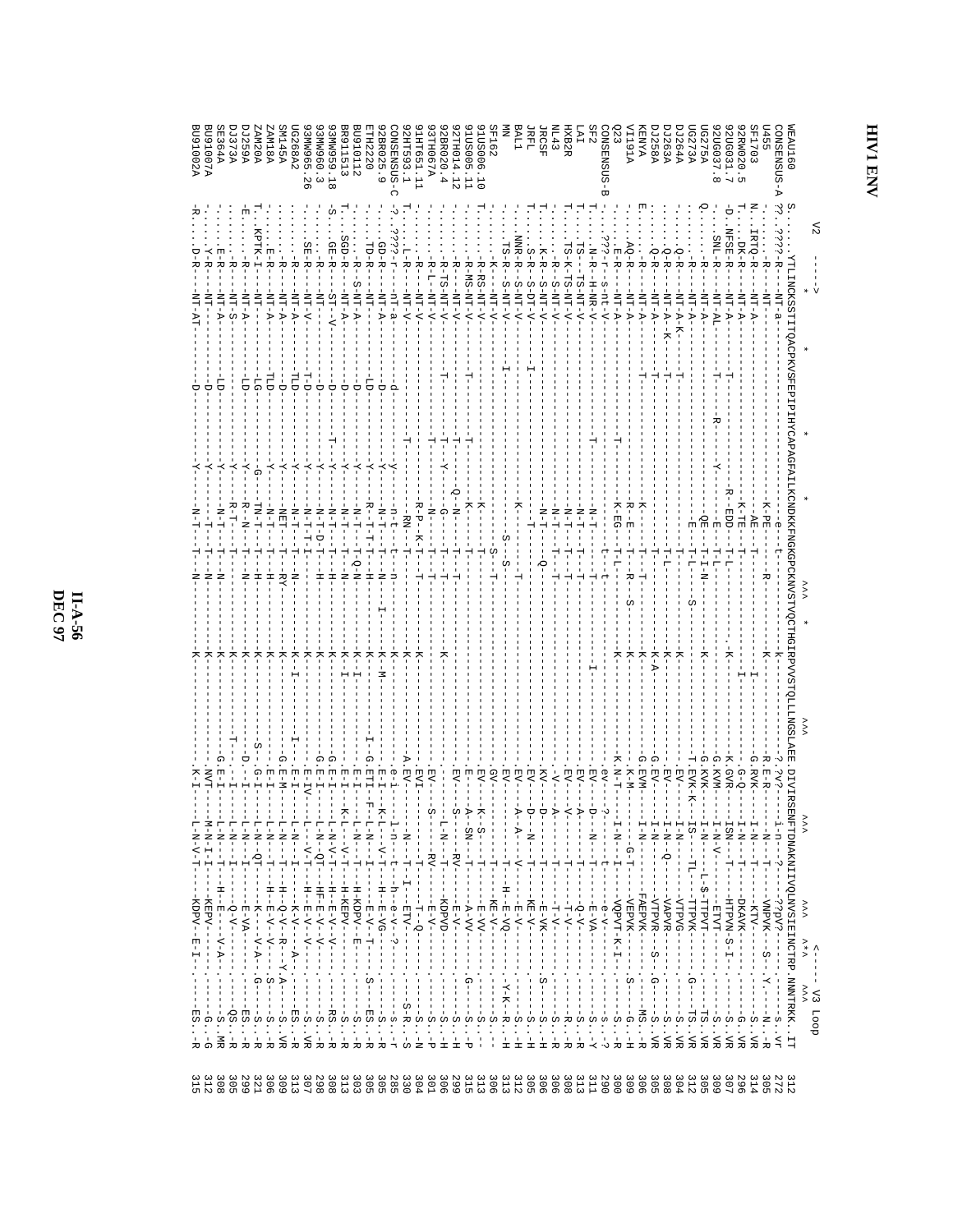|                                                                                                                                                                           |                                                                                                          |                                                                     |                      |                                                                             |                         |                                 | <b>LNAZS</b>              |
|---------------------------------------------------------------------------------------------------------------------------------------------------------------------------|----------------------------------------------------------------------------------------------------------|---------------------------------------------------------------------|----------------------|-----------------------------------------------------------------------------|-------------------------|---------------------------------|---------------------------|
|                                                                                                                                                                           |                                                                                                          |                                                                     |                      |                                                                             |                         |                                 |                           |
|                                                                                                                                                                           |                                                                                                          |                                                                     |                      |                                                                             |                         | NTTP                            | <b>DISENSI</b>            |
| -H-SN-H-SN-H-C-H-SN-NASE                                                                                                                                                  |                                                                                                          | $-1S - 2G - - - -$                                                  |                      | 百円<br>L-ALI                                                                 |                         |                                 | $\frac{1}{8}$             |
| $\frac{1}{N} 1 - \frac{1}{N} - \frac{1}{N} - \frac{1}{N} - \frac{1}{N} - \frac{1}{N} - \frac{1}{N} - \frac{1}{N} - \frac{1}{N} - \frac{1}{N} - \frac{1}{N} - \frac{1}{N}$ |                                                                                                          | $x - 15 - 5GB - -$                                                  | ドーエ                  | ETG                                                                         |                         | z<br>F                          |                           |
| T-TP-TP-NNT-L-B-GIAEVOD.                                                                                                                                                  |                                                                                                          | <b>X-I-ES-----</b>                                                  | ドーエ                  | 습                                                                           |                         | $X-TI-TK$                       | 08194A                    |
|                                                                                                                                                                           | $\mathsf I$                                                                                              | KDILEGG--<br>Ť.                                                     |                      | <b>STE</b><br>コーコーカー H コマーロ                                                 |                         | N - 1                           |                           |
|                                                                                                                                                                           |                                                                                                          | $-MG$<br>k-I?-sg---                                                 | k-T                  | PTe<br>itV-T                                                                |                         | -N-1-1-                         | O-SOSNESNC                |
|                                                                                                                                                                           |                                                                                                          | $-1 - 2 - 5 = -2$                                                   |                      |                                                                             |                         |                                 | <b>CRO56</b>              |
| . ------RSMR-G<br>. -------S -S                                                                                                                                           |                                                                                                          | X-II----II---                                                       |                      |                                                                             |                         |                                 | 55<br>55                  |
|                                                                                                                                                                           | $\mathbb I$<br>$\blacksquare$                                                                            |                                                                     |                      |                                                                             |                         |                                 |                           |
|                                                                                                                                                                           |                                                                                                          | オーロー エー・ローエーエー                                                      |                      |                                                                             |                         |                                 | H-SUSNESNG                |
|                                                                                                                                                                           |                                                                                                          | メーロー ーーートーン                                                         |                      |                                                                             |                         |                                 | 20G975                    |
|                                                                                                                                                                           |                                                                                                          | $-1$ $-1$ $-1$ $-1$ $-1$                                            |                      |                                                                             |                         | k                               | LTZAE'                    |
|                                                                                                                                                                           |                                                                                                          | 면<br>$-1$<br>$- - - - - - - -$                                      | Ķ                    | RG-N-H-H-Q-                                                                 |                         | $M - R$<br>$-M-$<br>처           | 3NG003                    |
|                                                                                                                                                                           |                                                                                                          | $\frac{1}{1}$<br>$-1-\Lambda -1$                                    | ×                    | $-XH -$                                                                     |                         | M-H-                            | <b>2NG083</b>             |
|                                                                                                                                                                           |                                                                                                          | $\times$ $E - I$<br>$-1$                                            | ×                    | RE-N-T-T-L                                                                  |                         | H-NV                            | <b>VI525A2</b>            |
|                                                                                                                                                                           |                                                                                                          | $- - - - - - - -$                                                   | ×                    | -<br>N-1-1-                                                                 | $T - N$                 | $-$ NN $-$                      | 2RU131.<br>9              |
|                                                                                                                                                                           |                                                                                                          | $-4 -$                                                              | ×                    | $L - 5 - U$                                                                 |                         | $-$ NV                          | D-SDSNERVC                |
|                                                                                                                                                                           | Ť                                                                                                        | $2 - 15 -$                                                          | ×                    |                                                                             | Š                       | $H - D T$                       |                           |
|                                                                                                                                                                           | H---HF-KQ-----                                                                                           | $-152 -$                                                            |                      |                                                                             | S≲                      | $\overline{M}$                  |                           |
|                                                                                                                                                                           |                                                                                                          | $2 - 15 -$<br>н                                                     |                      |                                                                             | Š                       | -DA                             |                           |
|                                                                                                                                                                           |                                                                                                          | $2 - 15 - 7$<br>ŧ                                                   |                      | 겨                                                                           | Š                       | -<br>H                          | 93BR029                   |
|                                                                                                                                                                           |                                                                                                          | $Q - 1S -$<br>부                                                     | ×                    |                                                                             | p∧.                     | -nt                             | <b>BISKENSUS-F</b>        |
|                                                                                                                                                                           |                                                                                                          | $N-Td-$<br>부                                                        | ×                    | Ż                                                                           | $\frac{1}{\Box}$<br>н   | $N - N - N - K$                 |                           |
|                                                                                                                                                                           |                                                                                                          | $N-T-1$<br>ł<br>÷                                                   | ×                    | ż                                                                           | 부<br>Ų<br>Ĥ<br>ķ        | 団<br>NT-N-K                     | 3TH976.17                 |
|                                                                                                                                                                           |                                                                                                          | $N-T-1$<br>$-1 - 1 - -$                                             | ×                    | -<br>$\overline{z}$ - $\overline{z}$ - $\overline{z}$ - $\overline{z}$<br>S | $\frac{1}{\sigma}$<br>Ĥ | NT-V-K                          | STH022<br>$\overline{1}$  |
|                                                                                                                                                                           |                                                                                                          | $N-T-$<br>$-1 - 1 -$                                                | ×                    | ż<br>S                                                                      | $M - D$<br>Н            | $N-L-N-K$                       |                           |
|                                                                                                                                                                           |                                                                                                          | $N-T$<br>$-1 - -$                                                   | ×                    | $\vec{\mathbf{z}}$<br>C                                                     | Н                       | NT-V-R                          |                           |
|                                                                                                                                                                           |                                                                                                          | $N-T$<br>$-101 -$                                                   |                      | ー<br>N-L<br>w                                                               | 闩                       | $N-T-V-K$                       |                           |
|                                                                                                                                                                           |                                                                                                          | $N-T$<br>$-1 - 1 - -$                                               |                      | ź                                                                           | н                       | $V-K$                           | 3TH966.8<br>3TH975.15     |
|                                                                                                                                                                           |                                                                                                          | $N-T$<br>부                                                          |                      | $\overline{N} - \overline{N}$                                               | 부                       | $V-K$                           |                           |
| $--$ SDRM $-TP$ . NR                                                                                                                                                      | $-H - H - K - K -$<br>т                                                                                  | $\overline{N}$<br>ł<br>부                                            | ×                    | ¥                                                                           |                         | コースコームーズ                        |                           |
|                                                                                                                                                                           |                                                                                                          | $\overline{N}$<br>ł<br>$\mathsf{H}$                                 |                      | $\frac{1}{2}$                                                               |                         | -NH-V-K                         | <b>ZTHO11A</b>            |
|                                                                                                                                                                           |                                                                                                          | 団<br>$u - T$<br>$\frac{1}{1}$<br>$\uparrow$                         | ż                    | $\mathbf{r}$                                                                | $1 - q$                 | $N = N - K$                     | <b>SUSNESNE</b>           |
|                                                                                                                                                                           | ٦Ē                                                                                                       | $-1 - N - 1$                                                        |                      |                                                                             | $-1/2$                  | $N-T-V-K$                       | E365A2                    |
|                                                                                                                                                                           | Ŧ<br>1                                                                                                   | 団<br>$-1 - 2 - 1 - 1$<br>$\mathsf{H}$                               |                      | P−                                                                          | 휴                       | LT – A-                         | G274A2                    |
|                                                                                                                                                                           |                                                                                                          | --- N---                                                            |                      |                                                                             |                         |                                 | <b>G269A</b>              |
| L-N-V-H---H--E-V--------D-KI--QSHP                                                                                                                                        |                                                                                                          |                                                                     |                      |                                                                             |                         | $N_T - A -$                     |                           |
|                                                                                                                                                                           |                                                                                                          | $\mathbb{I} \mathop{-} \mathbb{N} \mathop{-} \mathop{-} \mathbb{I}$ |                      | $M-N$                                                                       |                         | $N-TM$                          | 9200024                   |
|                                                                                                                                                                           |                                                                                                          | $L - N - N - T$                                                     |                      | ن<br>م                                                                      |                         | 日                               | Ř                         |
| --E-VA------------------                                                                                                                                                  | ÷                                                                                                        | $L - N - -1$<br>$\mathbf{H}$                                        |                      | $R - R$ .                                                                   |                         | $N-T-K$                         |                           |
| $E - V A - - - - - - XF - I - QF$ . Ta                                                                                                                                    | $\begin{array}{c} \begin{array}{c} \text{1} \\ \text{2} \\ \text{3} \\ \text{4} \end{array} \end{array}$ | $-1-{\bf N}=-1$<br>$\overline{H}$                                   |                      | R – R –<br>۲<br>ا                                                           |                         | スー<br>$N-T-N$                   | 3222                      |
| $A H--E-VK-T-A--YQ---QR-.TP$                                                                                                                                              |                                                                                                          | EVE<br>$N-T$                                                        |                      |                                                                             |                         | $N-T-K$                         | E<br>H                    |
| -- E-VP-----------------                                                                                                                                                  | $\frac{1}{1}$                                                                                            | $-1 - N$<br>$\frac{1}{1}$                                           |                      | 団                                                                           |                         | $N_T - N$                       | 40G1141                   |
|                                                                                                                                                                           |                                                                                                          | $N-TS$<br>÷<br>$\mathsf{H}$                                         |                      |                                                                             |                         |                                 | 7TZ4622                   |
|                                                                                                                                                                           |                                                                                                          |                                                                     |                      |                                                                             |                         |                                 | THO15-726                 |
|                                                                                                                                                                           |                                                                                                          |                                                                     |                      |                                                                             |                         |                                 | 4ZR085                    |
| ENFTDNAKNI I VQLNVS I E INCTR P. NNNTRKKIT<br>--e-v?-------?y?-?-qrtp                                                                                                     |                                                                                                          | DIVIRS<br>$-1 - N - -1$                                             | HGIRPVVSTQLLLNGSLAEE | KCNDKKFNGKGPCKNVSTVQCT                                                      | IHYCAPAGFA              | <b>THINGKSSACPKASSHETDITION</b> | EAU160<br><b>SUSNESNC</b> |
| $\checkmark$                                                                                                                                                              | $\checkmark$<br>$* * * *$                                                                                | $\checkmark$                                                        |                      |                                                                             |                         |                                 |                           |
| $\overline{\phantom{a}}$<br>$\mathbb{S}$<br>doo <sub>T</sub>                                                                                                              | $\hat{\mathbf{r}}$                                                                                       |                                                                     |                      |                                                                             |                         |                                 |                           |
|                                                                                                                                                                           |                                                                                                          |                                                                     |                      |                                                                             |                         |                                 |                           |

 $\frac{H-A-S7}{\text{DEC } 97}$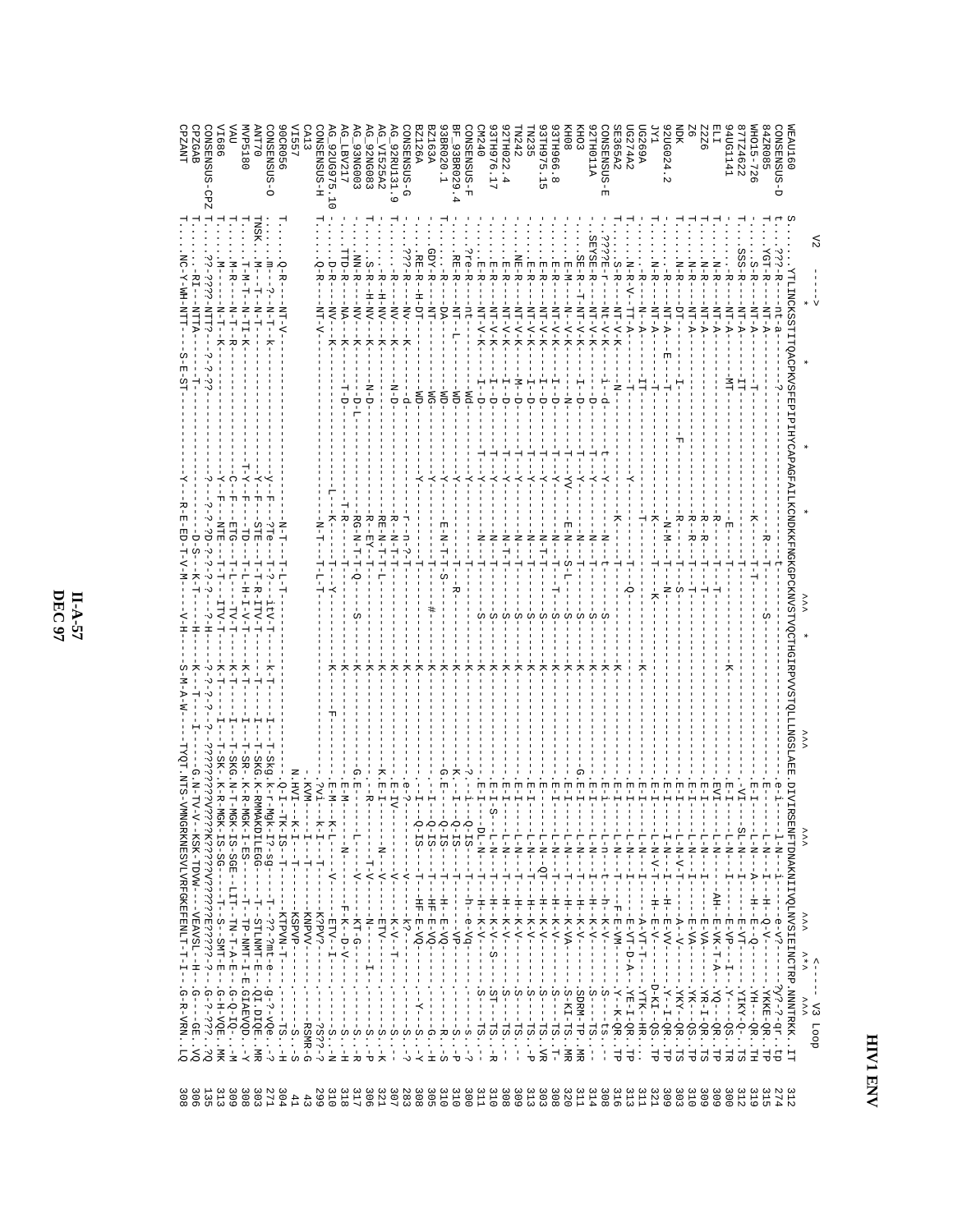HXB2R<br>NL43<br>JRCSF<br>BALL<br>BALL 91HT651.11<br>92HT593.1  $\begin{array}{lcl} \text{LAT} \\ \text{LAT} \end{array}$ 92BR020.4<br>93TH067A 91US006.10<br>91US005.11<br>92TH014.12 UG275A<br>DUG273A<br>DU7263A<br>DJ7258A<br>DJ7258A 92RW020.<br>92UG031.<br>92UG037. **DJ373A** CONSENSUS-C **SF162** SF2 GONSENSUS-B Q23 **AIQIA A7001002** ZAM20<sub>A</sub> **AS IMAS SM145A UG268A2** 93MW665 **93MM260** 93MN559.18 BR911513 BU910112 ETH2220 92BR025 ĕ **KENYA** SP1703 BU91002A SE364A **DJ259A A-SUSMERSNO MEAU160**  $-26$  $\frac{1}{6}$  $\frac{1}{\infty}$ Ļ,  $\frac{1}{2}$ i???---qaF-a.--d-...-----RYSI-S-QAF-Y.---X-....----- $I \cdot I \cdot P - QTP - A \cdot H - A -$ H . . . - - - OHE-B . - - D- $\begin{aligned} &Q\mathbf{R}F\cdot\mathbf{A}_1\cdot-\mathbf{G}_1\cdot\ldots\cdot-1\cdot\mathbf{A}_1\cdot-\mathbf{Q}_1\cdot\ldots\cdot\mathbf{I}_n\cdot\mathbf{K}\mathbf{E}\mathbf{N} -\mathbf{K}\mathbf{X}\mathbf{V}\cdot\ldots\cdot\\ &\cdot\mathbf{QTF\cdot\mathbf{A}_1}\cdot-\mathbf{A}_2\cdot\ldots\cdot\mathbf{I}_n\cdot\ldots\cdot\mathbf{I}_n\cdot\mathbf{I}_n\cdot\mathbf{I}_n\cdot\mathbf{I}_n\cdot\mathbf{I}_n\cdot\mathbf{I}_n\cdot\mathbf$ V3 Loop  $\frac{1}{2}$  ,  $\frac{1}{2}$  ,  $\frac{1}{2}$  ,  $\frac{1}{2}$  ,  $\frac{1}{2}$  ,  $\frac{1}{2}$  ,  $\frac{1}{2}$ O-N-H-KAT-KAT-OEA  $Q = -1 - H - H - H - H - H - H - H - H$  $\rightarrow \rightarrow \rightarrow$  $\checkmark$ ....M-E-KK..H-P...---.....--E-A.P-. QKE-AK . H-P . -----KQ--Q- . . H-PQK-HS . . . . . . . . . . . . 7 . . . - \_ N - H . - p - - - - ---------CD4  $5D4$  $\ast$ -<br>B----۳Ļ  $\checkmark$ -TSG------YNS...  $\check{z}$ ÞΛ  $\ldots - S - D \ldots$  $\checkmark$ 

DEC 97 **II-A-58**  **HIV1 ENV**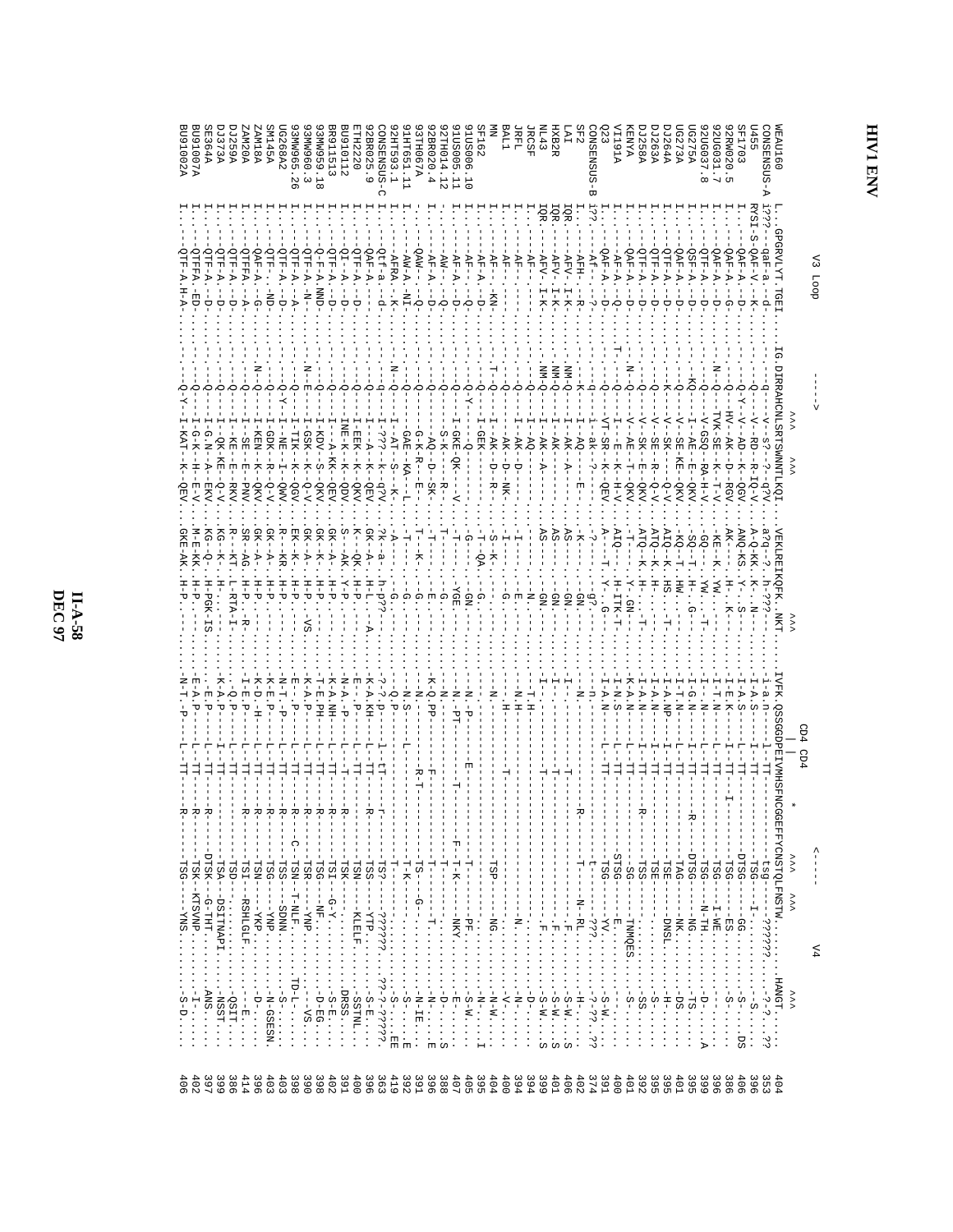**ENV** 

**HIV1**

|                                 | doo∏                                                                      |                                                                                                                                                                                                                                                                                       |                                                                  | $\frac{1}{1}$<br>γ4                                                                                                                                                                                                                                                                                                                                                                                                               |                                                        |
|---------------------------------|---------------------------------------------------------------------------|---------------------------------------------------------------------------------------------------------------------------------------------------------------------------------------------------------------------------------------------------------------------------------------|------------------------------------------------------------------|-----------------------------------------------------------------------------------------------------------------------------------------------------------------------------------------------------------------------------------------------------------------------------------------------------------------------------------------------------------------------------------------------------------------------------------|--------------------------------------------------------|
|                                 |                                                                           |                                                                                                                                                                                                                                                                                       | CD4<br>CD4                                                       | $\check{'}$<br>$\checkmark$<br>$\checkmark$                                                                                                                                                                                                                                                                                                                                                                                       |                                                        |
| EAU160                          | PGRVLYT.TGE                                                               | G. DIRRAHCNLSRTSWNNTLKQI                                                                                                                                                                                                                                                              | .<br>NKT                                                         | IVFK. QSSGGDPE IVMHSFNCGGEFYCNSTQLFNSTW<br>$\cdots$ $\cdots$                                                                                                                                                                                                                                                                                                                                                                      | 60                                                     |
| Q-SQSNEXEO                      |                                                                           | i-?a?--k--q-V                                                                                                                                                                                                                                                                         | ن-<br>-ن-                                                        | 2333-33333                                                                                                                                                                                                                                                                                                                                                                                                                        | 350                                                    |
| <b>NHO15-726</b><br>34ZR085     | $-6A-$<br>г-QA-                                                           | - K-00-Y--<br>--GVK--<br>$1 - EAG - -K - -Q - V$<br>- R-V                                                                                                                                                                                                                             | r<br>F<br>녑<br>녀                                                 | л<br>$-18K -$<br>$-18G - -$<br>Ţ<br>$-4$<br>$\frac{1}{1}$<br>$\ldots$ V---A<br>.  NISGHSTGL.                                                                                                                                                                                                                                                                                                                                      | 408<br>409                                             |
| 87TZ4622                        | $2 - QA -$<br>-RLEPKP                                                     | スーロワース<br>$I - G = -K - IQ - N$<br>LKR-KH                                                                                                                                                                                                                                             | $-K-C$ .<br>녀                                                    | - TSE - - - H -<br>$\cdots$ - $S - \cdots$ -                                                                                                                                                                                                                                                                                                                                                                                      | 402                                                    |
| 94UG1141                        | $-QA-F-$                                                                  | $-GRG---$<br>$\Delta$ -0                                                                                                                                                                                                                                                              | 녑                                                                | -<br>H-R-                                                                                                                                                                                                                                                                                                                                                                                                                         | 398<br>397                                             |
| 2226<br>쯥                       | --04--<br>$-58 - 7$<br>$-$ KT.<br>$-.RS$                                  | $RS \cdot I - GQ - Y - -$<br>$I-GQ-$<br>- NNE - - N - - N - -<br>$- - BQ - SK - -Q - N$<br>AR--GT<br>ND--IY<br>$\vdots$                                                                                                                                                               | 녀                                                                | --<br>1984----------<br>$-1.28G - - - - -$<br>$\mathsf I$<br>$\begin{bmatrix} 1 & 1 & 1 \\ 1 & 1 & 1 \\ 1 & 1 & 1 \\ 1 & 1 & 1 \\ 1 & 1 & 1 \\ 1 & 1 & 1 \\ 1 & 1 & 1 \\ 1 & 1 & 1 \\ 1 & 1 & 1 \\ 1 & 1 & 1 \\ 1 & 1 & 1 \\ 1 & 1 & 1 \\ 1 & 1 & 1 \\ 1 & 1 & 1 \\ 1 & 1 & 1 & 1 \\ 1 & 1 & 1 & 1 \\ 1 & 1 & 1 & 1 \\ 1 & 1 & 1 & 1 \\ 1 & 1 & 1 & 1 \\ 1 & 1 & 1 & 1 \\ 1 & 1 & 1 & 1 \\ 1 & $<br>$\frac{1}{n}$ 213KS<br>団<br>ъ | 399                                                    |
| ä                               | L-QA-<br>- RG.                                                            | RTKI-GQ-<br>I-KEU--K--QRV<br>AI--CN                                                                                                                                                                                                                                                   | 녀                                                                | $\frac{1}{2}$<br>$\cdots$ and $\cdots$                                                                                                                                                                                                                                                                                                                                                                                            | 40C                                                    |
| NDK                             | $TBSO2 -$<br>I-. GKKKK                                                    | $-5 - 7 - 9 - 9 - 9$<br>$-KI - AR - KA - Q - V$<br>$N = -CD - DC$<br>$\cdot$ . Liles .                                                                                                                                                                                                | $TS-ML$                                                          | ーー                                                                                                                                                                                                                                                                                                                                                                                                                                | 394                                                    |
| 920G024.<br>$\mathsf{N}$        | $-8A-$                                                                    | $L = E \cdot \Delta A - K K - E - E - V$                                                                                                                                                                                                                                              |                                                                  | CΩ                                                                                                                                                                                                                                                                                                                                                                                                                                | 400                                                    |
| <b>G269A</b>                    | AQ--AWN-.<br>$-8P-$<br>$-9 - 7$<br>$\cdot$ R- $\cdot$                     | ۲<br>ا<br>Κ-.<br>I-KAK-QE--Q-V<br>$I - A A A - - K - -Q - V$ .<br>AK--GD<br>AK--GD                                                                                                                                                                                                    | $2 - I - E \cdot E - -$<br>MAG.                                  | т<br>$---TSR - -$<br>$\frac{1}{1}$<br>$\cdots \cdots \cdots \cdots S$ S $\cdots \cdots$<br>$\overline{z}$                                                                                                                                                                                                                                                                                                                         | 40C<br>408                                             |
| G274A2                          | $-9A-$<br>.-QGRKK.                                                        | $K-GQ-$<br>V-KAG-EK--Q-V.<br><b>AK#-KD#.FL</b>                                                                                                                                                                                                                                        | $-ROH$<br>N-1-1-1                                                |                                                                                                                                                                                                                                                                                                                                                                                                                                   | 405                                                    |
| E365A2                          | --Q--HI----RV---                                                          | $I - K E R - - K - -Q - V.$<br>$-B$ - $KD$ $-$                                                                                                                                                                                                                                        |                                                                  | -<br>トー<br>1<br>J.<br>$-1.56 - -$                                                                                                                                                                                                                                                                                                                                                                                                 | 404                                                    |
| B-SOSNEWS                       | $-1 - x - 5 -$<br>$\frac{1}{2}$                                           | k-Y-EINg-k--e?---V<br>・t-?--K-・・H-n - ・                                                                                                                                                                                                                                               |                                                                  |                                                                                                                                                                                                                                                                                                                                                                                                                                   | 395<br>404                                             |
| <b>ZTHO11A</b><br>HO3           | Q-F-R.-<br>$-1 - K$ .                                                     | - R - H - K - E H N Q - K - - R V - - - V<br>K-K-HING-K-KEK-----<br>$MG - K -$<br>TK--K-<br>- H - H<br>$N-H$                                                                                                                                                                          | I-QP.P<br>I-QP.P<br>-H-T                                         | т<br>$\mathbf{I}$                                                                                                                                                                                                                                                                                                                                                                                                                 | $-01$                                                  |
| <b>H08</b>                      | $-$ HHK $\cdot$                                                           | K-K-HING-K--KV---X.<br>TK--K-<br>H-                                                                                                                                                                                                                                                   | I-QP.P<br>녺                                                      | $R$ <sup>-</sup><br>л.                                                                                                                                                                                                                                                                                                                                                                                                            | 410                                                    |
| 3TH966.8                        | $Q - F - R - R$                                                           | K-K-E1NG-K--E2---K.<br>TK--K-<br>$-K-H$ .                                                                                                                                                                                                                                             | I-QP.P<br>$\frac{1}{1}$                                          | R<br>--<br>I<br>$\mathbf{I}$<br>ï<br>T                                                                                                                                                                                                                                                                                                                                                                                            | 398                                                    |
| 3TH975.15<br>N235               | QAF-R.<br>$Q-F-F$ .                                                       | $K - Y - E I N G - K - - E V - T - V$<br><b>K-EING-K-DE-</b><br>$N-H$                                                                                                                                                                                                                 | I-QP.P<br>I-QP.P<br>푸                                            | $\overline{1}$<br>$\mathbf{I}$<br>$\overline{1}$<br>$-L-R$<br>- $N-C$<br>$X-L-K$<br>$\mathbf{I}$                                                                                                                                                                                                                                                                                                                                  |                                                        |
| Z77                             | $Q-F-R$ .                                                                 | X-Y-E I N--K--E A---V<br>TK--K-<br>$N-H$                                                                                                                                                                                                                                              | -QP.P<br>Ŧ                                                       | -<br>トー<br>п<br>$\blacksquare$                                                                                                                                                                                                                                                                                                                                                                                                    |                                                        |
| 2TH022.4                        | 0-F-R.                                                                    | $Y-EING-K-FKA---V.$<br>부<br>$\vdots$                                                                                                                                                                                                                                                  | I-QP.P<br>푸                                                      | -<br>トー<br>$\mathbf{I}$<br>$\mathbf{I}$                                                                                                                                                                                                                                                                                                                                                                                           | 39.7                                                   |
| 3TH976.17                       | $Q-F-R$ .<br>2-F-R.                                                       | K-BING-K--KK--<br>K-BINE-K--BY-----<br>$AG--K-$<br>$\vdots$                                                                                                                                                                                                                           | 円<br>:<br>:<br>I-QP.P                                            | R<br>--<br>작<br>$\mathbf{I}$<br>$\mathbf{I}$<br>$-1 - 11 - -$<br>$-17 - 17 - 17 - 0$<br>$---R---$                                                                                                                                                                                                                                                                                                                                 | 399                                                    |
| <b>A-SOSNEXEC</b>               | aF-                                                                       | $-\Delta - \Delta -$<br>--?---ekV                                                                                                                                                                                                                                                     | h-P.                                                             | $\mathbf{I}$<br>л.<br>л.                                                                                                                                                                                                                                                                                                                                                                                                          | $\begin{array}{c}\n 400 \\  000 \\  000\n \end{array}$ |
| $F_2$ 93BR029.4                 | $A$ F-                                                                    | N-G-K--E-F-EXV<br>RA--KP                                                                                                                                                                                                                                                              | $H - P$ .<br>$-4-$<br>$K - NS$                                   |                                                                                                                                                                                                                                                                                                                                                                                                                                   |                                                        |
| <b>ASS3A</b><br>3BR020.1        | $AF - A$ .<br>부                                                           | $V-G-Q-R-1$<br>$V-G-Q--K--E-V$<br>$-MKV.$<br>$RA--KS$<br>$KA-GS$                                                                                                                                                                                                                      | $-4 - 1 - 2$<br>$x - p - p - p$<br>$K-MS$ .<br>K-NS.<br>TR-N-    | $R$ – –<br>$-7$<br>$\mathbf{I}$<br>$\mathbf{I}$<br>$\mathbf{I}$<br>$\blacksquare$                                                                                                                                                                                                                                                                                                                                                 | 3<br>9 8 9 9 9 9 9<br>4 9 7 8 9 7 6                    |
| Z126A                           | -AFH-<br>$A-K-$                                                           | V-G-Q--K--ERV<br>$RA-FSS$                                                                                                                                                                                                                                                             | H-<br><br><br><br><br><br><br><br><br><br><br><br><br>$K-NS$ . - | R-1<br>т.<br>$\mathbf{L}$                                                                                                                                                                                                                                                                                                                                                                                                         |                                                        |
| D-SOSNERNO                      | -qaf-A.<br>$\frac{1}{2}$                                                  | v-???-?eM-qnV<br>¿¿-be¿<br>$\vdots$                                                                                                                                                                                                                                                   | $\ddot{\zeta}$ – $-\ddot{\zeta}$<br>$-E-N.S-B$                   | $-1$<br>J.<br>I.<br>п                                                                                                                                                                                                                                                                                                                                                                                                             |                                                        |
| 92RU131.9<br><b>VI525A2</b>     | $-\mathbf{Q}\mathbf{A}$ – $-\mathbf{A}$ .                                 | V-TEK-GKM-QNV<br>$V - F D -$<br>-EM-QNV<br>TT--KG                                                                                                                                                                                                                                     | $-1 - 1 - 1 - 1$<br>N-TYN.SAA<br>$I - N S - -$<br>占              | ÷<br>⊢<br>п<br>$-$ KTSE                                                                                                                                                                                                                                                                                                                                                                                                           |                                                        |
| 92NG083                         | <u>г</u> -----д.<br>$-QAF - A$ .<br>$\frac{1}{\mathsf{U}}$<br>$\forall$ – | V--IK-KEV--NV<br>$TAPQ--K$ . $IY$ . $IY$ . $IY$ . $IY$ . $IY$ . $IY$ . $IY$ . $IY$ . $IY$ . $IY$ . $IY$ . $IY$ . $IY$ . $IY$ . $IY$ . $IY$ . $IY$ . $IY$ . $IY$ . $IY$ . $IY$ . $IY$ . $IY$ . $IY$ . $IY$ . $IY$ . $IY$ . $IY$ . $IY$ . $IY$ . $IY$ . $IY$ . $IY$ . $IY$ . $IY$ . $I$ | Ę<br>$F-N.S-P$<br>-11-                                           | $R$ <sup>-</sup><br>ı<br>л.<br>п                                                                                                                                                                                                                                                                                                                                                                                                  |                                                        |
| 93NG003                         | $-QAP - A$ .                                                              | - QE-QEM-QKV<br>$-0AQ-BQV---S$                                                                                                                                                                                                                                                        | $F - N S - P -$                                                  | $R$ – –<br>т                                                                                                                                                                                                                                                                                                                                                                                                                      |                                                        |
| LEV217                          | $QA - -R$ .                                                               | E-D-RDM-QKV<br>KAQ-0G                                                                                                                                                                                                                                                                 | $\ddot{\circ}$<br>TA-                                            | R--                                                                                                                                                                                                                                                                                                                                                                                                                               | $300000000$                                            |
| <b>H-SOSNERVO</b><br>920G975.10 | -qaF-A.<br>$-QAI - A$ .<br>؋                                              | $A \ddot{c} - 3 - -5 - -1$<br>7-GGN-STM-QRV<br>KAQ-AR.<br>$-tQ-g?$ . $H1m - ? -$                                                                                                                                                                                                      | $-1 - 2 - 1$<br>$N - I - N$ . $S - A -$<br>.<br>-<br>$-2 - 7 -$  | п                                                                                                                                                                                                                                                                                                                                                                                                                                 | 380                                                    |
|                                 | R-QTFHA.I-A-                                                              | I-GAK--DM-TKV<br>.ATQ-GK.                                                                                                                                                                                                                                                             | $S--\cdots$ TH.<br>Σ-1<br>٠,<br>$-LT - N -$                      | т                                                                                                                                                                                                                                                                                                                                                                                                                                 | 14C                                                    |
| <b>IS57</b>                     | QAF-A.                                                                    | $K-X-$<br>11-ED-KR--HEV<br>$-00-$                                                                                                                                                                                                                                                     | $-5 - 7 - -6 -$<br>ローロ・ロー                                        | Р-1<br>$-LSK--$                                                                                                                                                                                                                                                                                                                                                                                                                   | $\frac{1}{3}$                                          |
| <b>OCR056</b>                   | maW-S.M-.                                                                 | $2 - Y - 2Yna - d - 2ka - -t$ .<br><b>ローーーロー− K – − H – K</b><br>$-RTT$<br>-TQ-GI                                                                                                                                                                                                     | HLN. -R-<br>7vtm?-n?s-?-<br>$-M=$<br>?-vthlh<br>ミークローー           | Ė<br>¦<br>R-1<br>$\mathbf{I}$                                                                                                                                                                                                                                                                                                                                                                                                     | 395<br>35C                                             |
| O-SOSENSNO<br><b>D 4 T 7 0</b>  | $MAN- S$ . $M-$ .                                                         | $A-RTL-$<br>.LV                                                                                                                                                                                                                                                                       | $-24.7.7 - -2 -$<br>- 14-QSHINTH.<br>- N - H - H -<br>L-VTHLH-L  | ÷<br>⊤<br>п<br>$\blacksquare$<br>-Ts?m--y-Fsc??????????-?-??????<br>-TAKM--Y-FSC---TCS                                                                                                                                                                                                                                                                                                                                            | 401                                                    |
| <b>NP5180</b>                   |                                                                           | MRWRS.MT.LKRSNNTSPRS-V-Y-TYNK-V-E-A-Q-T.<br><b>NTIXAIY</b>                                                                                                                                                                                                                            | $-5.RT -$<br><b>A-VSHLH</b>                                      | $-1$<br>-TRGM-Y-Y-HI                                                                                                                                                                                                                                                                                                                                                                                                              | 41(                                                    |
|                                 | MAW-S-MA                                                                  | ドーダーロー - K A - - N -<br>T-BYL-                                                                                                                                                                                                                                                        | $-LV \cdot EY-Q-2$<br>DAIRY-G.NH--<br>E-A-VINFF                  | 宇<br>-<br>$-TNR-1-H-FSCKKNNTNNK\,I-C- \ldots \, .$                                                                                                                                                                                                                                                                                                                                                                                | $41$                                                   |
| CONSENSUS-C<br>71686<br>Zđ      | <b>LEE . NKT</b>                                                          | $-K$ MA- $K$<br>23322323                                                                                                                                                                                                                                                              | - N-NHYTVTWI-<br>НТНІЛ<br>$\frac{1}{2}$                          | $\frac{1}{1}$<br>÷<br>⊤                                                                                                                                                                                                                                                                                                                                                                                                           | 175<br>41                                              |
| <b>SZGAB</b>                    | <b>LENVV</b>                                                              | KING-<br>KKA-AT                                                                                                                                                                                                                                                                       | N-HI                                                             |                                                                                                                                                                                                                                                                                                                                                                                                                                   | 394                                                    |
| <b>TNANP</b>                    |                                                                           | A-HWKK                                                                                                                                                                                                                                                                                |                                                                  | ή                                                                                                                                                                                                                                                                                                                                                                                                                                 | $^{40}$                                                |
|                                 |                                                                           |                                                                                                                                                                                                                                                                                       |                                                                  |                                                                                                                                                                                                                                                                                                                                                                                                                                   |                                                        |

**DEC 97 II-A-59**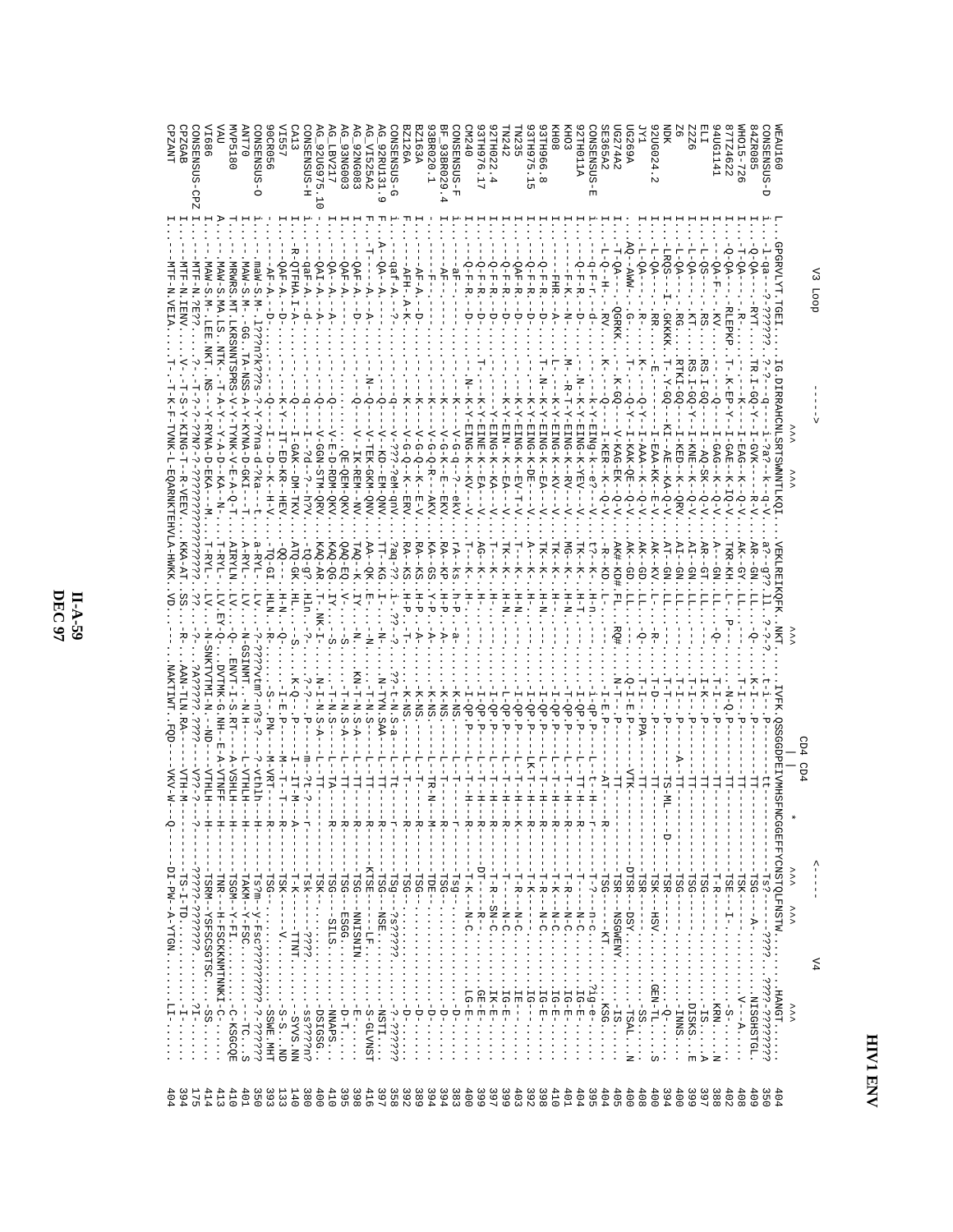|                                              |                     |                       | CD4<br>binding              |                                                                      |              | ဌ                          |                                                                                                                                                                                                                                                                                                                                                                                                                                                                                                                                                                                                |                                                                                                                                                                                                                                                                  |
|----------------------------------------------|---------------------|-----------------------|-----------------------------|----------------------------------------------------------------------|--------------|----------------------------|------------------------------------------------------------------------------------------------------------------------------------------------------------------------------------------------------------------------------------------------------------------------------------------------------------------------------------------------------------------------------------------------------------------------------------------------------------------------------------------------------------------------------------------------------------------------------------------------|------------------------------------------------------------------------------------------------------------------------------------------------------------------------------------------------------------------------------------------------------------------|
| EAU160                                       | WKNTEGAD.           |                       |                             | NNITTPORI .KOI INE .WERNESNINGILITTPORISTE .GOINGILITTPOGSSSESE .XQT |              | <b>EIFRPG</b>              | GONNEDNWRSELYKYKYYKIEPLGYAPTE. AKREVY                                                                                                                                                                                                                                                                                                                                                                                                                                                                                                                                                          |                                                                                                                                                                                                                                                                  |
| <b>ONSENSUS</b>                              | 2322-513            | ۰,                    |                             |                                                                      | $-125$       |                            | $\mathbf{I}$<br>d-R                                                                                                                                                                                                                                                                                                                                                                                                                                                                                                                                                                            | $\overline{5}$                                                                                                                                                                                                                                                   |
|                                              |                     |                       |                             |                                                                      |              | KN-T.                      | $D - R - -$<br>$-K$<br>$\mathbf{I}$                                                                                                                                                                                                                                                                                                                                                                                                                                                                                                                                                            | -----R.<br>$\overline{1}$<br>ï<br>$\mathsf I$                                                                                                                                                                                                                    |
| <b>F1703</b>                                 | QESNS-              | BOXDH-I--             | $-B--Q$                     | $-\Delta - K - T$                                                    | $-105$       | <b>DA-1-</b>               | $---R---$<br>-i<br>$\mathbb T$<br>$\frac{1}{4}$<br>$\frac{1}{4}$<br>$\overline{1}$<br>$\frac{1}{1}$                                                                                                                                                                                                                                                                                                                                                                                                                                                                                            | $\,$ I<br>$- - - -$<br>$\begin{array}{c} 1 \\ 1 \\ 1 \end{array}$                                                                                                                                                                                                |
| 2RW020.5                                     | $ESN - -$           | <b>TSNDT-</b>         | $-K - 2 -$                  |                                                                      | $-$ NS       | 보<br>-<br>-                | ł.<br>$\mathbf{I}$                                                                                                                                                                                                                                                                                                                                                                                                                                                                                                                                                                             | L<br>Ţ.<br>$SR - - - -$                                                                                                                                                                                                                                          |
| 20G031.7                                     | NNPN5--             | ETNGT-                | $B - EQ -$                  |                                                                      |              | NGN-T-                     | $\overline{1}$<br>$\mathbf{I}$                                                                                                                                                                                                                                                                                                                                                                                                                                                                                                                                                                 | $\mathbf{I}$<br>- 11<br>$-\mathbf{R}$ .                                                                                                                                                                                                                          |
| 20G037<br><b>G275A</b><br>$\frac{1}{\infty}$ | WKPND-<br>CESSS.    | ESNG--                | $-B$ - $Q$ - $I$<br>$RA$ -- |                                                                      | $-EES$       | $-1 -1 =$<br>$\frac{1}{2}$ | $\frac{1}{4}$<br>$\frac{1}{1}$<br>÷i.<br>$\frac{1}{2}$<br>-<br>- 포<br>- -                                                                                                                                                                                                                                                                                                                                                                                                                                                                                                                      | $\mathbf{I}$<br>J.<br>----R. -R--<br>Ť<br>$\frac{1}{1}$<br>Ţ                                                                                                                                                                                                     |
| G273A                                        | EXSND-              | --TOT-<br>Ю<br>Ő      | $R - R -$                   |                                                                      | င္ပ်ာ        | 4HZ-H-                     | $\mathbf{I}$<br>$\frac{1}{4}$<br>$-6 - 0$                                                                                                                                                                                                                                                                                                                                                                                                                                                                                                                                                      | $\frac{1}{1}$<br>$P - - - -$                                                                                                                                                                                                                                     |
| A264A                                        | ESNH-               | .<br>巴口-<br>Ю         | $N-\Delta$<br>$K - R$ .     | ٣                                                                    | $-15M$       | $-L-L$                     | $\mathbf{I}$<br>$\mathbb{L}$                                                                                                                                                                                                                                                                                                                                                                                                                                                                                                                                                                   | $\mathbb{R}^n$<br>$I = -H$ . $-G$                                                                                                                                                                                                                                |
| <b>J263A</b>                                 | NDNSSMHIE           | <b>POELENS</b><br>Ю   | - K---L-                    | ե<br>면                                                               | -NST         | $-K-L-S$                   | п.<br>$1 - 1 - 1$<br>$\mathbf{I}$<br>$\mathbf{1}$<br>$\mathbf{1}$                                                                                                                                                                                                                                                                                                                                                                                                                                                                                                                              |                                                                                                                                                                                                                                                                  |
| A8525                                        | EHTNYS              | -didex<br>Ю           | $K-1$                       | 변                                                                    | -NST         | $-K--$                     | f,<br>$D - R - - -$<br>$\mathsf I$<br>$\mathbf{I}$ $\mathbf{I}$<br>$1$ $1$ $1$ $1$<br>-                                                                                                                                                                                                                                                                                                                                                                                                                                                                                                        |                                                                                                                                                                                                                                                                  |
| <b><i>AYMA</i></b>                           |                     | <b>ESNDT</b>          | $-RA-Q-$                    | $I-K-V$                                                              |              | $S-T$ .                    | J.<br>÷R<br>Ŧ<br>Ť.<br>-1<br>Ť.<br>Τ.<br>1<br>$\mathbf{I}$<br>Ť.                                                                                                                                                                                                                                                                                                                                                                                                                                                                                                                               |                                                                                                                                                                                                                                                                  |
| <b>AIQIA</b>                                 | OVAND----           | -TURE                 | $R = -Q$ .                  | 国                                                                    | $-$ NST      | $-K-T$ -                   | J.<br>D-R<br>Ĩ.<br>Ť.<br>$\blacksquare$<br>$\blacksquare$<br>$\mathbf{I}$<br>Ţ<br>$\mathbf{I}$                                                                                                                                                                                                                                                                                                                                                                                                                                                                                                 | $\overline{\phantom{a}}$<br>$\frac{1}{4}$<br>$SR. - -$                                                                                                                                                                                                           |
|                                              | TAD-DSTC            | ESNDT-                | -RA-Q                       | $-N-K-E$                                                             | ₫            | $N-T$ -                    | $-1 - 1 - 1 - 1$<br>Ť.<br>$\blacksquare$<br>Ţ<br>$\frac{1}{4}$<br>$\mathbb T$<br>÷<br>⊢                                                                                                                                                                                                                                                                                                                                                                                                                                                                                                        | 1                                                                                                                                                                                                                                                                |
| SUSENE SNO.                                  | -3n?-?              | 32.42                 |                             | $\mathbb{G}^n$                                                       | ussa         | ن:<br>ا                    | $-\mathbf{q}$<br>$\frac{1}{1}$<br>Ť                                                                                                                                                                                                                                                                                                                                                                                                                                                                                                                                                            | 1<br>$\frac{1}{1}$<br>$\frac{1}{2}$                                                                                                                                                                                                                              |
|                                              | EG-K.               | $CNOT-T-T$            |                             | - 2<br>S                                                             |              | $V-T(T)$                   | J<br>$D-R$<br>Ĭ<br>$\mathbf{L}$<br>$\frac{1}{4}$<br>$\frac{1}{1}$                                                                                                                                                                                                                                                                                                                                                                                                                                                                                                                              | $-1 - 1 - 1 - 1$<br>$\frac{1}{4}$                                                                                                                                                                                                                                |
|                                              | $EGGN---$           | GSDT-                 |                             |                                                                      | <b>MAR</b>   |                            | $\frac{1}{1}$<br>$-R$<br>ŧ<br>$\mathbf{I}$<br>$\mathbb{L}$                                                                                                                                                                                                                                                                                                                                                                                                                                                                                                                                     | $\mathbf{I}$<br>$\mathbf{I}$<br>$\mathbf{I}$<br>$\cdot$                                                                                                                                                                                                          |
| EXB2R                                        | $-$ -NSSDE          | -resp                 |                             |                                                                      | $N-N$        |                            | ł<br>÷P<br>Ŧ<br>$\mathbb T$<br>$\mathbf{I}$<br>$\mathbf{I}$<br>$\mathbf{L}$<br>п.<br>$\mathbb T$<br>$\mathbf{I}$<br>-1<br>$\mathbb{R}^n$                                                                                                                                                                                                                                                                                                                                                                                                                                                       | $\mathbf{I}$<br>$\frac{1}{4}$<br>$\mathsf I$<br>÷,                                                                                                                                                                                                               |
| <b>IRCSF</b><br>$11-43$                      | EGSN----<br>EKSSG-- | $-1 - 1 - 1$<br>GSDT- |                             | C                                                                    | <b>KINDI</b> |                            | ł<br>Ť<br>÷P<br>D-R<br>$\frac{1}{1}$<br>Ť<br>Ť.<br>Ţ<br>$\blacksquare$<br>Ť                                                                                                                                                                                                                                                                                                                                                                                                                                                                                                                    | $\mathsf I$<br>$\frac{1}{4}$<br>$\cdot$ <sup>1</sup><br>$\frac{1}{4}$                                                                                                                                                                                            |
| RFL                                          | EGSN---             | GN.T-                 |                             |                                                                      | IN- .        |                            | $\frac{1}{1}$<br>÷P<br>$\frac{1}{4}$<br>Ť.<br>$\mathbf{I}$<br>Ť.<br>$\mathbb T$<br>$\frac{1}{1}$<br>$\frac{1}{1}$                                                                                                                                                                                                                                                                                                                                                                                                                                                                              | $\begin{array}{c} \begin{array}{c} \begin{array}{c} \begin{array}{c} \end{array} \\ \end{array} \\ \begin{array}{c} \end{array} \end{array} \end{array}$<br>$\mathbf{I}$<br>$\frac{1}{1}$<br>Ĵ<br>$\frac{1}{2}$                                                  |
| <b>LLA</b>                                   | EESN--V.            | <b>EN-T-</b>          | 능                           |                                                                      | PED          |                            | ł<br>÷P<br>Ŧ<br>1<br>$\mathbf{L}$<br>T.<br>$\mathbf{I}$<br>Ť.<br>$\mathbb{L}$<br>$\mathbb I$<br>ł                                                                                                                                                                                                                                                                                                                                                                                                                                                                                              | L<br>ł<br>Ĵ.<br>$\frac{1}{4}$                                                                                                                                                                                                                                    |
|                                              | $\ldots$ NNT-G.     | $-SN = -$<br>$Q-K$ .  |                             |                                                                      | KDTDT        |                            | D-R<br>$\frac{1}{4}$<br>Ť.<br>$\frac{1}{1}$                                                                                                                                                                                                                                                                                                                                                                                                                                                                                                                                                    | $\frac{1}{1}$<br>$\frac{1}{2}$<br>$\frac{1}{4}$                                                                                                                                                                                                                  |
| <b>F162</b>                                  | . . N - -           | $\sim$ NGT-           |                             | C                                                                    | KEIS.        |                            | $\blacksquare$<br>i<br>P−R<br>$\frac{1}{1}$<br>$\blacksquare$<br>$\mathbf{I}$<br>$\blacksquare$<br>Ť<br>$\begin{array}{cccccccccc} \multicolumn{2}{c}{} & \multicolumn{2}{c}{} & \multicolumn{2}{c}{} & \multicolumn{2}{c}{} & \multicolumn{2}{c}{} & \multicolumn{2}{c}{} & \multicolumn{2}{c}{} & \multicolumn{2}{c}{} & \multicolumn{2}{c}{} & \multicolumn{2}{c}{} & \multicolumn{2}{c}{} & \multicolumn{2}{c}{} & \multicolumn{2}{c}{} & \multicolumn{2}{c}{} & \multicolumn{2}{c}{} & \multicolumn{2}{c}{} & \multicolumn{2}{c}{} & \multicolumn{2}{c}{} & \multicolumn{2}{c}{} & \mult$ | $\frac{1}{2}$<br>$\frac{1}{1}$                                                                                                                                                                                                                                   |
| LUS006.                                      | $\cdots$ N-N-N      | $-L-M0$               |                             | Ω                                                                    | $\vdots$     | RTN-T                      | $\blacksquare$<br>$\frac{1}{1}$<br>$\frac{1}{1}$<br>$\mathbf{I}$<br>$\blacksquare$<br>$\mathbf{I}$                                                                                                                                                                                                                                                                                                                                                                                                                                                                                             | $\frac{1}{2}$                                                                                                                                                                                                                                                    |
| [DS005.11                                    | $7 - L - L$ NIN     | KG.E-                 |                             | ÖΩ                                                                   | 凶.<br>       | $NGL--$                    | j.<br>÷R<br>Ŧ.<br>$\mathbb{L}$<br>$\mathbb{L}$<br>$\mathbf{L}$<br>$\mathbf{L}$<br>$1 \quad 1 \quad 1$<br>$\mathbb{L}$<br>$\mathbf{I}$<br>$\mathbf{L}$<br>$1 - 1 - 1$<br>$1 - 1$<br>Ħ                                                                                                                                                                                                                                                                                                                                                                                                           | $\mathsf I$<br>$-1 - R -$                                                                                                                                                                                                                                        |
| SIT-1014.12                                  | M.MN----            | <b>GNGT-</b>          |                             | C                                                                    |              | :<br>بار<br>بار            | ŧ<br>$D-R$<br>Ť<br>$\mathbf{I}$                                                                                                                                                                                                                                                                                                                                                                                                                                                                                                                                                                | Ł<br>$P$ – –                                                                                                                                                                                                                                                     |
| 2BR020.4                                     | TS.NT-.             | -TONE                 | ŠЯ                          | $K - KSS$                                                            | NN-NN.       |                            | $\frac{1}{1}$<br>$\frac{1}{R}$<br>$\frac{1}{1}$<br>Ť.<br>$\mathsf I$<br>$\blacksquare$<br>$\mathbf{I}$<br>÷.                                                                                                                                                                                                                                                                                                                                                                                                                                                                                   | - - - - - - - - - - - - - E<br>- - R - - - - - - - E - - R .<br>- - - - - - - - - - - - - - - -<br>$\begin{array}{c} 1 \\ 1 \\ 1 \\ 1 \end{array}$                                                                                                               |
| <b>THOG7A</b>                                |                     | $-LSM$ .              | $\sim$                      | SX                                                                   | NNGS.        |                            | $-R$ – $R$ –<br>Ì<br>$\mathsf I$<br>$\mathbf{I}$<br>$\blacksquare$                                                                                                                                                                                                                                                                                                                                                                                                                                                                                                                             | ÷,<br>$\frac{1}{1}$<br>$\mathsf I$                                                                                                                                                                                                                               |
| HT651.11                                     | ESKYNES             | $-TLLIN$              |                             | S                                                                    | MN.          | 1回11-1-                    | $-$ -D-R<br>Ŧ<br>-1<br>$\sim 1$<br>$\blacksquare$<br>$\mathbf{1}$<br>$\mathbb T$<br>$\blacksquare$<br>Ħ                                                                                                                                                                                                                                                                                                                                                                                                                                                                                        | $\mathsf I$<br>$\mathbf{I}$<br>$\frac{1}{4}$<br>$\mathsf I$                                                                                                                                                                                                      |
| IT-593.1                                     |                     | EGT-                  |                             | S                                                                    |              |                            | $-$ -D $-$ R<br>$\frac{1}{1}$<br>1<br>$\begin{array}{c} \begin{array}{c} \bullet \\ \bullet \\ \bullet \\ \bullet \\ \bullet \end{array} & \begin{array}{c} \bullet \\ \bullet \\ \bullet \\ \bullet \\ \bullet \end{array} \\ \begin{array}{c} \bullet \\ \bullet \\ \bullet \\ \bullet \\ \bullet \end{array} & \begin{array}{c} \bullet \\ \bullet \\ \bullet \\ \bullet \\ \bullet \end{array} \end{array}$<br>$\mathbf{I}$                                                                                                                                                                | Ħ<br>$\cdot$ <sup>i</sup><br>$\frac{1}{4}$                                                                                                                                                                                                                       |
| D-SOSNEXEC                                   | 233523              |                       |                             | $-n-t-k$                                                             |              |                            | $\blacksquare$<br>$\frac{p}{\pi}$<br>$\frac{1}{1}$                                                                                                                                                                                                                                                                                                                                                                                                                                                                                                                                             | E<br>E – K – – – 1 – – 1 – –<br>ļ<br>$\frac{1}{4}$                                                                                                                                                                                                               |
| SBR025.9                                     | NI-G.               | $-T = -1 - -I$        | $G--R$                      | 1-1-F                                                                | TGM          |                            | ŧ<br>-p-R<br>Ŧ.<br>Ť.<br>$\mathbb T$<br>$\mathbf{I}$<br>$\mathbf{1}$<br>$\mathbf{L}$<br>$\mathbf{L}$<br>$\mathbf{L}$<br>$\mathbb{I}$                                                                                                                                                                                                                                                                                                                                                                                                                                                           | $E-K--I--I--$<br>$\frac{1}{2}$<br>$\frac{1}{4}$<br>I.                                                                                                                                                                                                            |
| 2220                                         |                     | ÷                     | ם--פ-                       | $I - M - R$                                                          | <b>AKEP.</b> |                            | J.<br>÷R<br>ŧ<br>$\mathbb T$<br>п.<br>$\mathbf{1}$<br>$\mathbf{1}$<br>- 11<br>$\mathbb{L}$                                                                                                                                                                                                                                                                                                                                                                                                                                                                                                     |                                                                                                                                                                                                                                                                  |
| <b>SILD122</b>                               | STESA.              |                       | G--R                        |                                                                      |              | $T - A$ .                  | $\frac{1}{1}$<br>$\frac{1}{\sqrt{2}}$<br>ŧ<br>1<br>$\mathbf{L}$<br>$\mathbb T$                                                                                                                                                                                                                                                                                                                                                                                                                                                                                                                 |                                                                                                                                                                                                                                                                  |
| 211513                                       | $ZH - -HH$          | $-I = -I -$           | $-R - I$ .                  | $X-L-T$                                                              |              | .<br>ٻ                     | $\overline{1}$<br>p-R<br>Ĵ,                                                                                                                                                                                                                                                                                                                                                                                                                                                                                                                                                                    |                                                                                                                                                                                                                                                                  |
| <b>MW959.18</b>                              | -SS-                | $-57$                 | −k−                         | -N-H-H                                                               |              | -1-1-                      | ł<br>÷P<br>$\frac{1}{1}$<br>Ť.<br>-1<br>п.<br>п.<br>$\mathbf{I}$<br>Ħ<br>Ť                                                                                                                                                                                                                                                                                                                                                                                                                                                                                                                     |                                                                                                                                                                                                                                                                  |
| 8MW960.3                                     |                     | -TSNS                 | −R−                         | -<br>N-H-H<br>N-                                                     |              |                            | ł<br>Ù−R<br>Ť<br>$\mathbb{I}$<br>÷<br>$\mathbf{I}$<br>$\mathbf{L}$<br>$\mathbb T$                                                                                                                                                                                                                                                                                                                                                                                                                                                                                                              |                                                                                                                                                                                                                                                                  |
| <b>S96MW</b><br>56                           |                     |                       | $G - R$                     | $-N-L-K-K$                                                           |              | å                          | ÷<br>п<br>Τ.<br>$\mathbf{L}$<br>$\mathbf{L}$                                                                                                                                                                                                                                                                                                                                                                                                                                                                                                                                                   |                                                                                                                                                                                                                                                                  |
| G268A2                                       |                     |                       | -9--B                       | – K–T–R                                                              | ETS-T        | ÷                          | $\overline{B}-R$<br>$\frac{1}{4}$<br>j.<br>$- NIX --$                                                                                                                                                                                                                                                                                                                                                                                                                                                                                                                                          |                                                                                                                                                                                                                                                                  |
| <b>ASPIN</b>                                 |                     | ò                     | $\sigma$                    | $L - L - L - N -$                                                    | MDP.         | EQNNT-R-                   | ł<br>Ò<br>P<br>Ţ<br>Ť.<br>$\mathsf I$<br>п.<br>$\mathbf{L}$<br>$\mathbf{I}$<br>$\mathbb{I}$                                                                                                                                                                                                                                                                                                                                                                                                                                                                                                    |                                                                                                                                                                                                                                                                  |
| <b>AN18A</b>                                 |                     | -- THRIP              | ဂု<br>Ю                     | -<br>N-H-H-                                                          |              | HNH-H-                     | ł<br>÷P<br>Ŧ<br>$\mathbf{I}$<br>$\mathsf I$<br>п.<br>п.<br>$\mathbf{1}$<br>÷.                                                                                                                                                                                                                                                                                                                                                                                                                                                                                                                  | $\begin{split} &-\mathbf{E}\nabla\mathbf{K}=-----\cdot\\ &-\mathbf{E}-\mathbf{K}--\mathbf{I}--\mathbf{G}\,,\\ &-\mathbf{E}-\mathbf{K}--\mathbf{I}--\mathbf{G}\,,\quad---\cdot--\\ &-\mathbf{E}-\mathbf{K}--\mathbf{I}--\mathbf{A}\,,\quad---\cdot-- \end{split}$ |
| <b>AN20A</b>                                 |                     | ъб<br>.               |                             | -<br>-<br>T – H                                                      |              | GTRN-T                     | l.<br>D-R<br>$\frac{1}{1}$<br>т<br>$\mathbf{L}$<br>$\mathbb{L}$                                                                                                                                                                                                                                                                                                                                                                                                                                                                                                                                | $\frac{1}{\Omega}$<br>$P$ – –                                                                                                                                                                                                                                    |
| <b>7259A</b>                                 |                     | $- B N -$<br>$\circ$  |                             |                                                                      |              |                            | $\frac{1}{R}$<br>$\blacksquare$                                                                                                                                                                                                                                                                                                                                                                                                                                                                                                                                                                | ÷,<br>$\overline{\phantom{a}}$                                                                                                                                                                                                                                   |
| <b>J373A</b>                                 |                     | $\frac{1}{\circ}$     |                             | $I - A - K$                                                          |              | $\frac{1}{2}$              | D-R<br>Ţ<br>$\mathbb I$<br>-11<br>$\mathsf I$                                                                                                                                                                                                                                                                                                                                                                                                                                                                                                                                                  | 因ーズーーーローー<br>$\cdot$<br>$\,$ I<br>$\mathsf I$<br>$\,$ I                                                                                                                                                                                                          |
| 1364A                                        |                     | ð                     | $-9-7-7$                    | -<br>N-H-K                                                           |              |                            | D-R<br>Ť<br>1<br>Τ.<br>$\blacksquare$<br>Τ.                                                                                                                                                                                                                                                                                                                                                                                                                                                                                                                                                    | <b>E-K-------</b><br>÷,<br>$\frac{1}{4}$                                                                                                                                                                                                                         |
|                                              |                     |                       |                             |                                                                      |              |                            |                                                                                                                                                                                                                                                                                                                                                                                                                                                                                                                                                                                                |                                                                                                                                                                                                                                                                  |
| <b>A7001</b>                                 |                     |                       |                             |                                                                      |              |                            | −k<br>$\mathbf{L}$                                                                                                                                                                                                                                                                                                                                                                                                                                                                                                                                                                             | <b>E-K-------</b><br>ς.<br>$\frac{1}{4}$                                                                                                                                                                                                                         |

 $\frac{H-A-60}{\text{DEC } 97}$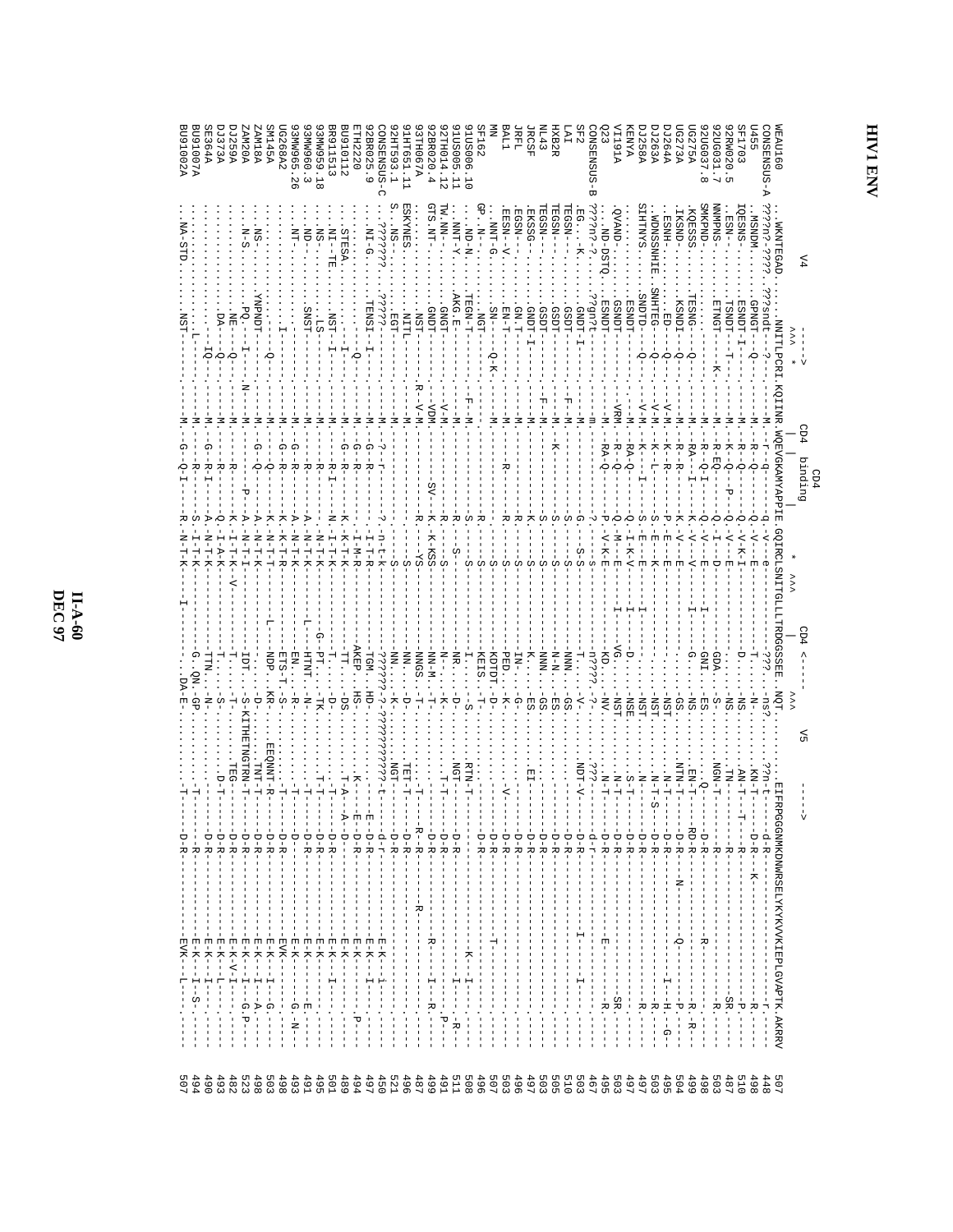$\frac{II-A-61}{\text{DEC~97}}$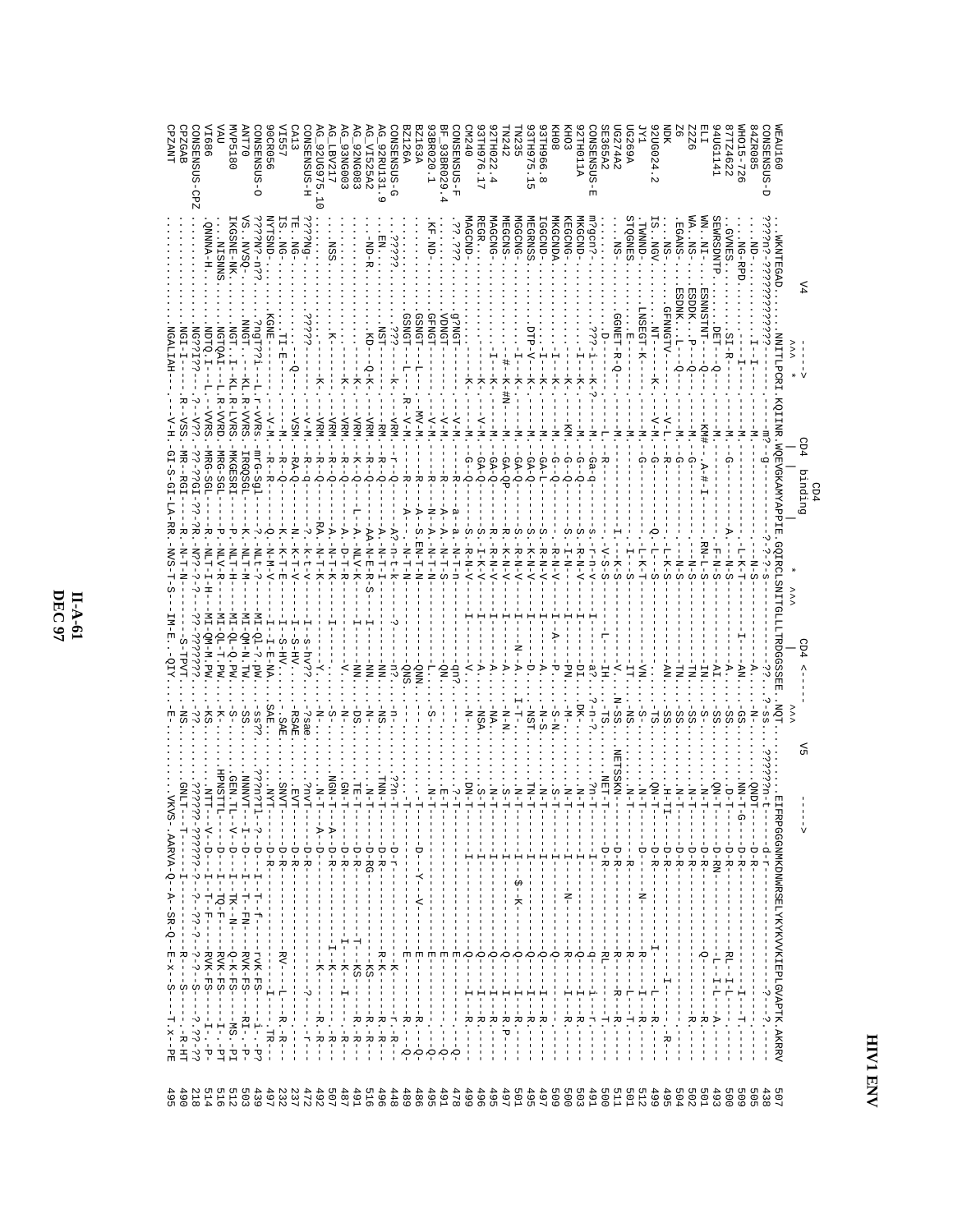## HIVI ENV

fusion peptide

| EAU160                       | 35120<br>REKRA | uot<br>peptide                     |         |   |   |                 | VGNLASNFLGFLGRASGTMGAASMTLTVQARIJLADARLLLSGTVQQQNTLFAA ERAQHLFELTVWGIKQLQARVLAVERYLADQ | LGIWGCSGKLICTTTVPWNASW<br>$\checkmark$                                                                                                                                 | . SNR.<br>$\checkmark$                                                                                                                                                                                                                                                                                              |
|------------------------------|----------------|------------------------------------|---------|---|---|-----------------|----------------------------------------------------------------------------------------|------------------------------------------------------------------------------------------------------------------------------------------------------------------------|---------------------------------------------------------------------------------------------------------------------------------------------------------------------------------------------------------------------------------------------------------------------------------------------------------------------|
| <b>ONSENSUS</b><br>455       |                |                                    |         |   |   |                 |                                                                                        | $-11-$<br>$rac{1}{2}$<br>$S -$                                                                                                                                         | $X -$<br>$+ -$                                                                                                                                                                                                                                                                                                      |
| F1703                        |                | $\sqrt{1}$                         |         |   |   |                 |                                                                                        | $-1$<br>$-5 - -$                                                                                                                                                       | $\frac{1}{4}$                                                                                                                                                                                                                                                                                                       |
| <b>2RW020</b><br>ŪП          |                |                                    |         |   |   | <b>MLK</b>      |                                                                                        | $-K-$<br>$S -$                                                                                                                                                         | $X - - -K$                                                                                                                                                                                                                                                                                                          |
| 20G031<br>4                  |                | $N-\Delta-1$                       |         |   |   | .<br>קי         |                                                                                        | $-1$<br>$S -$                                                                                                                                                          | $x - -1$                                                                                                                                                                                                                                                                                                            |
| 20G037<br>$\infty$           |                | $-\Delta - I$                      |         |   |   | ŅТ              | ᆽ                                                                                      | $-1$<br>ςi                                                                                                                                                             |                                                                                                                                                                                                                                                                                                                     |
| <b>G275A</b>                 |                | $\mathcal{N}$ - $\mathcal{N}$ - -  |         |   | w | Ę               | ᆽ                                                                                      | $-1$<br>$S -$                                                                                                                                                          | $x$ <sub>--</sub> - $\cdots$ - $x$                                                                                                                                                                                                                                                                                  |
| G273A<br>J264A               |                | $-\Delta$ -E-<br>$-\Delta$         |         |   |   | FК<br>Ę         | ᆽ<br>ᆽ                                                                                 | Ţ<br>$S -$<br>Ť                                                                                                                                                        | $x=-1$ .                                                                                                                                                                                                                                                                                                            |
| J263A                        | 固              | $-4$                               |         |   |   | XТ              | ך<br>5<br>ᆽ                                                                            | $-8 - -$                                                                                                                                                               | $X = -K$                                                                                                                                                                                                                                                                                                            |
| A8525                        |                | 뉨                                  |         |   |   | XТ              | L- S.<br>₩                                                                             | $\begin{array}{c} 1 \\ 1 \\ 1 \end{array}$                                                                                                                             |                                                                                                                                                                                                                                                                                                                     |
| <b>AYVA</b>                  |                |                                    |         |   |   | Ę               | ᆽ                                                                                      | i<br>İ<br>$-1 - N - -$                                                                                                                                                 |                                                                                                                                                                                                                                                                                                                     |
| <b>AIQIL</b>                 |                |                                    |         |   |   | 55              | ᄷ                                                                                      | $-1 - N - d -$<br>$-2$<br>--3<br>--3<br>---                                                                                                                            | $x_1 + \cdots + x_n$                                                                                                                                                                                                                                                                                                |
|                              |                |                                    |         |   |   | Ę               | ᆽ                                                                                      | $- -N - - -$<br>$-5$ -                                                                                                                                                 |                                                                                                                                                                                                                                                                                                                     |
| -SQSN3ENSOS-                 |                |                                    |         |   |   | 50              |                                                                                        | $-9 -$<br>$\frac{1}{1}$                                                                                                                                                |                                                                                                                                                                                                                                                                                                                     |
| 정                            |                |                                    | ᆽ       |   |   | 55              |                                                                                        | $-\mathbf{A}$ $-$<br>$\frac{1}{1}$<br>ļ                                                                                                                                | $\frac{1}{1}$                                                                                                                                                                                                                                                                                                       |
| <b>IXB2R</b>                 |                |                                    |         |   |   | ŌЯ<br>50        |                                                                                        | $- -A - -$<br>$-\Delta -$                                                                                                                                              |                                                                                                                                                                                                                                                                                                                     |
| $11-43$                      |                |                                    | G       | Α |   | Ġ               |                                                                                        | $-4-$                                                                                                                                                                  |                                                                                                                                                                                                                                                                                                                     |
| <b>TRCSF</b>                 |                |                                    | ₩       |   |   | ŎТM-            | ≒<br>T                                                                                 | $-4-$                                                                                                                                                                  |                                                                                                                                                                                                                                                                                                                     |
| <b>RFL</b>                   |                | $\overline{a}$                     |         |   |   | <b>RMLQ</b>     | Ω                                                                                      | $-\mathbf{A}$                                                                                                                                                          |                                                                                                                                                                                                                                                                                                                     |
| <b>LLA</b>                   |                | $-1 - 1$                           | ٦       |   |   | δ               | ᆽ                                                                                      | $-$ A $  \sim$                                                                                                                                                         |                                                                                                                                                                                                                                                                                                                     |
| F162                         |                | $1 - 1$                            | א<br>1- |   |   | ŎТM-<br>δĪ      |                                                                                        | ーカーー<br>$-4$<br>$\frac{1}{1}$                                                                                                                                          |                                                                                                                                                                                                                                                                                                                     |
| LUS006.10                    |                | ᡛ                                  | -4      |   |   | ξ               |                                                                                        | $-4-$                                                                                                                                                                  |                                                                                                                                                                                                                                                                                                                     |
| LUS005.11                    |                |                                    | ₿       |   |   | Ŏ <sub>TM</sub> | ᆽ                                                                                      |                                                                                                                                                                        |                                                                                                                                                                                                                                                                                                                     |
| STRO14.12                    |                |                                    | 부       |   | ᆽ | Ġ               |                                                                                        | $-4-$                                                                                                                                                                  |                                                                                                                                                                                                                                                                                                                     |
| 2BR020.4                     |                |                                    | ŠУ.     |   |   | ŌТM             | Ω                                                                                      | ł                                                                                                                                                                      |                                                                                                                                                                                                                                                                                                                     |
| <b>AVSOHTS</b><br>TT-951H    |                |                                    |         |   |   | 5<br>ðТ         |                                                                                        | 언<br>$-5$<br>$-4-$                                                                                                                                                     |                                                                                                                                                                                                                                                                                                                     |
| PHT593.1                     |                |                                    |         |   |   | 50              |                                                                                        | $\mathbf{I}$                                                                                                                                                           |                                                                                                                                                                                                                                                                                                                     |
| D-SOSNESNC                   |                |                                    |         |   |   | ŎТш             |                                                                                        | $-9 -$<br>$\mathsf I$                                                                                                                                                  |                                                                                                                                                                                                                                                                                                                     |
| SBR025.9                     |                |                                    |         |   |   | ŎТM-            |                                                                                        |                                                                                                                                                                        | $\frac{1}{2}$ $\frac{1}{2}$ $\frac{1}{2}$ $\frac{1}{2}$ $\frac{1}{2}$ $\frac{1}{2}$ $\frac{1}{2}$ $\frac{1}{2}$ $\frac{1}{2}$ $\frac{1}{2}$ $\frac{1}{2}$ $\frac{1}{2}$ $\frac{1}{2}$ $\frac{1}{2}$ $\frac{1}{2}$ $\frac{1}{2}$ $\frac{1}{2}$ $\frac{1}{2}$ $\frac{1}{2}$ $\frac{1}{2}$ $\frac{1}{2}$ $\frac{1}{2}$ |
| <b>TH2220</b>                |                |                                    |         |   |   | ŎТM-            | 闩<br>H-R                                                                               | $-4-$                                                                                                                                                                  | $x_1 + \cdots + x_n = x_n$                                                                                                                                                                                                                                                                                          |
| <b>SILD122</b>               |                | - - N - - R                        |         |   |   | ŌТM-            | н                                                                                      | $-4-$<br>$-1 -$<br>$\frac{1}{2}$                                                                                                                                       | $$ SN-K                                                                                                                                                                                                                                                                                                             |
| R911513                      |                | $\prec$                            |         |   |   | NITQ            | н                                                                                      | $-4$<br>$-8 - -$                                                                                                                                                       | . X-X                                                                                                                                                                                                                                                                                                               |
| 3MW959.18                    | 固              | $\overline{\phantom{a}}$           |         | 먹 |   | $\overline{C}$  |                                                                                        | $-A - A - -S - -$<br>$\frac{1}{2}$                                                                                                                                     |                                                                                                                                                                                                                                                                                                                     |
| 3MW960.3                     | E              | $-\Delta$ -                        |         |   |   | S--MLQ          | Ю                                                                                      | 부부<br>$\frac{1}{1}$<br>$-5 - -$<br>$\frac{1}{2}$                                                                                                                       |                                                                                                                                                                                                                                                                                                                     |
| 3MW965.26                    | Ħ              | $\overline{\mathcal{L}}$           |         |   |   | <b>PALLQ</b>    | ᆽ                                                                                      | $-1$ $-1$<br>$-4-$<br>$---S---$<br>$\vdots$                                                                                                                            |                                                                                                                                                                                                                                                                                                                     |
| G268A2                       | 固              | $\overline{\mathrm{A}}$<br>$\prec$ |         |   |   | ŌТM-            | 団<br>Ю                                                                                 | İ<br>$\begin{aligned} & -\mathbf{A} & = -\mathbf{S} & = -\end{aligned}$ $\begin{aligned} & -\mathbf{A} & = -\mathbf{S} & = -\mathbf{S} & = -\end{aligned}$<br>$\vdots$ | $x$ + $x$ + $y$ + $y$ + $y$ + $y$ + $y$ + $y$ + $y$ + $y$ + $y$ + $y$ + $y$ + $y$ + $y$ + $y$ + $y$ + $y$ + $y$ + $y$ + $y$ + $y$ + $y$ + $y$ + $y$ + $y$ + $y$ + $y$ + $y$ + $y$ + $y$ + $y$ + $y$ + $y$ + $y$ + $y$ + $y$ +                                                                                       |
| <b>AN18A</b><br><b>M145A</b> |                |                                    |         |   |   | ŌТM-            |                                                                                        |                                                                                                                                                                        | . <u>.</u><br>$\frac{1}{2}$                                                                                                                                                                                                                                                                                         |
| AN20A                        |                |                                    | A-      |   |   | ŌП<br>Ъ-        |                                                                                        |                                                                                                                                                                        | $\rm T-K$                                                                                                                                                                                                                                                                                                           |
| <b>J259A</b>                 |                |                                    |         |   |   | ŎТM-            |                                                                                        | $-1$<br>$\vdots$                                                                                                                                                       | $\frac{1}{1}$                                                                                                                                                                                                                                                                                                       |
| <b>J373A</b>                 |                | $\mathbf{A}-\mathbf{V}$ .          |         |   |   | ŌТM-            | н                                                                                      | $\overline{Y}$                                                                                                                                                         | $X -$                                                                                                                                                                                                                                                                                                               |
| E364A                        |                | $\stackrel{1}{\sim}$               |         |   |   | ŌТM             |                                                                                        | $\ddot{\phantom{0}}$<br>က် လုံ                                                                                                                                         | $- - K$                                                                                                                                                                                                                                                                                                             |
| <b>A700100</b>               |                |                                    |         |   |   | NLQ             |                                                                                        | $-\mathbf{A}-$<br>$\frac{5}{1}$                                                                                                                                        | $\frac{1}{X}$                                                                                                                                                                                                                                                                                                       |
| <b>J91002A</b>               |                |                                    |         |   |   |                 |                                                                                        | - A-<br>$S -$                                                                                                                                                          | $\frac{1}{1}$                                                                                                                                                                                                                                                                                                       |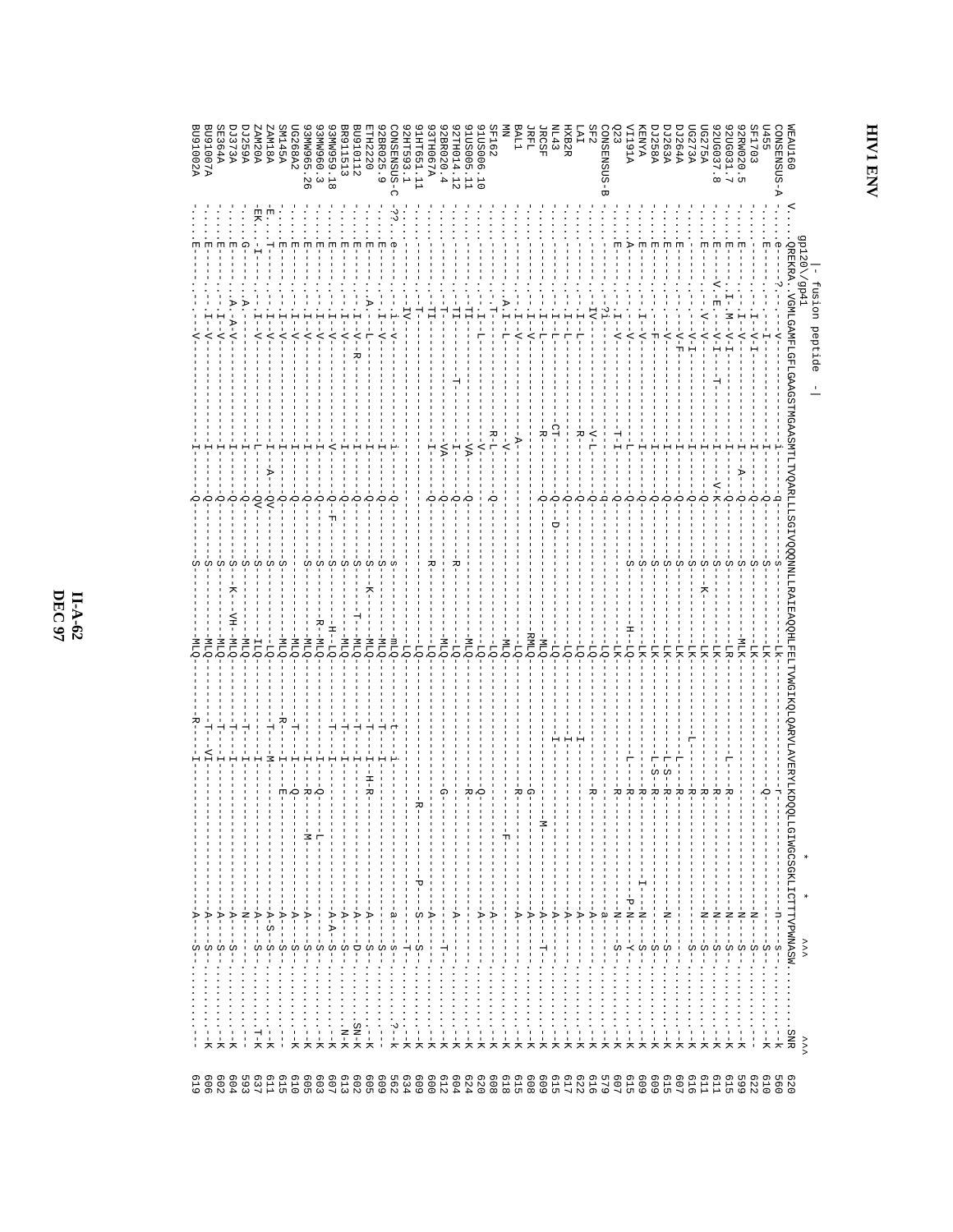| <b>VEAU160</b>                        | dp120\/gp41                    | <u>OREKRA. VGMLGAMFLGFLGAAGSTMGAASMTTTVQARILLISGIVQQQNNILLRAIEAQHILFRINGIYWQIKQQQQQQQQQQQQQQQQQQQQQQQQQQQX</u><br>fusion peptide |                      |                                 |                  |                                      |                |                                     | region                                                                                          | QQLLGIWGCSGKLICTTTVPWNASW<br>$* -$<br>$\checkmark$<br>.<br>SNR                                                                                                                                                                                                                                                                                                                                                                            |
|---------------------------------------|--------------------------------|----------------------------------------------------------------------------------------------------------------------------------|----------------------|---------------------------------|------------------|--------------------------------------|----------------|-------------------------------------|-------------------------------------------------------------------------------------------------|-------------------------------------------------------------------------------------------------------------------------------------------------------------------------------------------------------------------------------------------------------------------------------------------------------------------------------------------------------------------------------------------------------------------------------------------|
|                                       | ≶.                             |                                                                                                                                  |                      |                                 |                  |                                      |                |                                     |                                                                                                 |                                                                                                                                                                                                                                                                                                                                                                                                                                           |
| 84ZR085<br>G-SQSENSNOS                |                                |                                                                                                                                  |                      | ΟV-                             |                  | ċ                                    |                |                                     | $-10-7$<br>$-H - -$                                                                             | $-1 - 2 -$<br>J.<br>$S -$<br>$rac{1}{1}$<br>$\frac{1}{2}$<br>$-1$                                                                                                                                                                                                                                                                                                                                                                         |
| <b>NHO15-726</b>                      |                                |                                                                                                                                  |                      | ဂု                              |                  |                                      |                |                                     | w<br>$\frac{1}{1}$<br>$-BH$ -                                                                   | J<br>п<br>п<br>$S -$<br>$X^{n-1}$                                                                                                                                                                                                                                                                                                                                                                                                         |
| 87TZ4622                              |                                | Ż                                                                                                                                |                      | -<br>- K-                       |                  | ЪЧ<br>О                              | HP-            | ς<br>i<br>ਸ<br>।                    | -кн--                                                                                           | п<br>$\vdots$<br>$\vdots$<br>$x$ - - - - - - $x$                                                                                                                                                                                                                                                                                                                                                                                          |
| ELI<br>94UG1141                       |                                |                                                                                                                                  | $R-V$                | $Q - M -$<br>$\sum_{i=1}^{n}$   |                  | Ō-<br>ŌТ                             | 부              |                                     | $\frac{1}{1}$<br>$-\frac{1}{2}$                                                                 | $-1 - N -$<br>$-1$<br>$-5$<br>$\frac{1}{2}$<br>$\ddot{\cdot}$<br>$\vdots$<br>$\vdots$<br>$\frac{1}{4}$                                                                                                                                                                                                                                                                                                                                    |
| 2226                                  |                                |                                                                                                                                  | ドーロ                  | o<br>¦                          |                  | ŎГ-                                  | н              |                                     | $\mathbf{I}$<br>п<br>J<br>$\mathsf I$                                                           | л<br>$-5 -$<br>$\vdots$<br>$\vdots$<br>$\frac{1}{2}$ $\frac{1}{2}$ $\frac{1}{2}$ $\frac{1}{2}$ $\frac{1}{2}$ $\frac{1}{2}$ $\frac{1}{2}$ $\frac{1}{2}$ $\frac{1}{2}$ $\frac{1}{2}$ $\frac{1}{2}$ $\frac{1}{2}$ $\frac{1}{2}$ $\frac{1}{2}$ $\frac{1}{2}$ $\frac{1}{2}$ $\frac{1}{2}$ $\frac{1}{2}$ $\frac{1}{2}$ $\frac{1}{2}$ $\frac{1}{2}$ $\frac{1}{2}$                                                                                |
|                                       |                                |                                                                                                                                  | $\stackrel{-}{\sim}$ | -N-O                            |                  |                                      |                |                                     | $\begin{array}{c} \hline \end{array}$<br>$\begin{array}{c} \hline \end{array}$<br>т             | л<br>I<br>п<br>т<br>$S -$<br>$\frac{1}{2}$ $\frac{1}{2}$ $\frac{1}{2}$ $\frac{1}{2}$ $\frac{1}{2}$ $\frac{1}{2}$ $\frac{1}{2}$ $\frac{1}{2}$ $\frac{1}{2}$ $\frac{1}{2}$ $\frac{1}{2}$ $\frac{1}{2}$ $\frac{1}{2}$ $\frac{1}{2}$ $\frac{1}{2}$ $\frac{1}{2}$ $\frac{1}{2}$ $\frac{1}{2}$ $\frac{1}{2}$ $\frac{1}{2}$ $\frac{1}{2}$ $\frac{1}{2}$                                                                                          |
| <b>NDK</b>                            |                                | $\overline{z}$                                                                                                                   | ∻                    | $\overline{Q}$ – $\overline{M}$ |                  | δ-                                   |                | ۳                                   | RH-                                                                                             | $\overline{N}$<br>Ŵ<br>$\mathbf{I}$<br>$\ddot{\cdot}$<br>$\frac{1}{2}$<br>fi<br>fi                                                                                                                                                                                                                                                                                                                                                        |
| 920G024.2<br>LXL                      |                                | $\prec$<br>$\overline{\phantom{a}}$                                                                                              | $V - VA - V$         | $Q-M-$                          |                  | δŕ-                                  |                | w<br>w                              | $-4 - 1$<br>$\mathbf{I}$<br>$-BH$ -                                                             | $P - R$ .<br>Ţ<br>$S -$<br>$\vdots$<br>$\vdots$<br>$x + y - z - z$                                                                                                                                                                                                                                                                                                                                                                        |
| <b>JG269A</b>                         |                                | ÷                                                                                                                                |                      | $-20$<br>o<br>¦                 |                  | $-MI$<br>Ġ                           |                | w<br>ω                              | $\mathbf{I}$<br>$\blacksquare$<br>$-BH--$<br>$\frac{1}{1}$                                      | $- - N$ .<br>I<br>$\frac{1}{1}$<br>$S_{-}$<br>$S -$<br>$\vdots$<br>Ť<br>$\vdots$<br>$\begin{bmatrix} 1 & 1 & 1 \\ 1 & 1 & 1 \\ 1 & 1 & 1 \\ 1 & 1 & 1 \\ 1 & 1 & 1 \\ 1 & 1 & 1 \\ 1 & 1 & 1 \\ 1 & 1 & 1 \\ 1 & 1 & 1 \\ 1 & 1 & 1 \\ 1 & 1 & 1 \\ 1 & 1 & 1 \\ 1 & 1 & 1 \\ 1 & 1 & 1 \\ 1 & 1 & 1 & 1 \\ 1 & 1 & 1 & 1 \\ 1 & 1 & 1 & 1 \\ 1 & 1 & 1 & 1 \\ 1 & 1 & 1 & 1 \\ 1 & 1 & 1 & 1 & 1 \\ 1 & 1 & 1 & 1 & $<br>$\ldots$ S. - E |
| <b>JG274A2</b>                        |                                | 루                                                                                                                                |                      | Š                               |                  | Ъ-                                   |                |                                     | $\frac{1}{1}$                                                                                   | $-5$<br>$\vdots$<br>$\begin{array}{c} \vdots \\ \vdots \\ \vdots \\ \vdots \end{array}$<br>$\ddot{\phantom{0}}$                                                                                                                                                                                                                                                                                                                           |
| E365A2                                |                                | $\leq$                                                                                                                           |                      | Ю                               |                  | 5                                    |                |                                     | п<br>$-RH$ -                                                                                    | $\frac{1}{2}$<br>$-5-$<br>$\frac{1}{2}$<br>$\ddot{\cdot}$<br>$x_1 + \cdots + x_n$                                                                                                                                                                                                                                                                                                                                                         |
| <b>DISENSION</b>                      |                                | 븝                                                                                                                                |                      |                                 |                  |                                      |                | $-kf - -1$                          | п<br>$\mathsf I$<br>$-1$                                                                        | $-\Delta$ –<br>$-35 -$<br>$\frac{1}{2}$                                                                                                                                                                                                                                                                                                                                                                                                   |
| <b>ZTHO11A</b>                        |                                | 북                                                                                                                                |                      |                                 | S                | $\overline{5}$                       |                | <br>-<br>-<br>-                     | ÷<br>$\mathsf I$<br>$-1$                                                                        | $-V -$<br>$-ST-$<br>$\begin{array}{c} \vdots \\ \vdots \\ \vdots \\ \vdots \end{array}$                                                                                                                                                                                                                                                                                                                                                   |
| CHO3                                  |                                | 뵤                                                                                                                                |                      |                                 | w                | 5                                    |                | $-15F - -$                          | 부<br>부                                                                                          | $-\Delta-$                                                                                                                                                                                                                                                                                                                                                                                                                                |
| 30H)<br>3TH966.8                      |                                | i<br>F<br>북                                                                                                                      |                      | Ю                               | S<br>w           | ĠТ<br>С                              |                | -RH-1-1-<br>$-17 - 1 - 1 - 1$       | $\mathbf{I}$<br>$\mathbf{I}$<br>$-1$<br>부                                                       | $-\Delta -$<br>$-\Delta -$<br>$x_{-}$                                                                                                                                                                                                                                                                                                                                                                                                     |
| 3TH975.15                             |                                | H<br>H                                                                                                                           |                      |                                 | C                | ЪЧ<br>О                              |                | $-KF - L$                           | П<br>$\mathbf{I}$<br>$\frac{1}{1}$                                                              | $-$ A $ -$                                                                                                                                                                                                                                                                                                                                                                                                                                |
| <b>1235</b>                           |                                | 뷰                                                                                                                                |                      |                                 | S                | 55                                   |                | $-KF$ – $L$ –                       | J.<br>$\overline{1}$<br>٢                                                                       | $\mathbbmss{}^+$<br>$\mathbf{I}$<br>$-2-5$                                                                                                                                                                                                                                                                                                                                                                                                |
| Z + Z N                               |                                | 부                                                                                                                                |                      |                                 | S                | 51                                   |                | $-1 - 1 - 1 -$                      | п<br>I<br>$\frac{1}{2}$                                                                         | $-4-$                                                                                                                                                                                                                                                                                                                                                                                                                                     |
| 2TH022.4                              |                                |                                                                                                                                  |                      |                                 | w                | ŎП                                   |                | $-KF$ – $-$                         | Н<br>$\mathbf{I}$<br>부                                                                          | $\forall^-$<br>$\begin{array}{cccccccccc} -81 & - & -81 & - & -81 & - & -81 & - & -81 & - & -81 & - & -81 & - & -81 & - & -81 & - & -81 & - & -81 & - & -81 & - & -81 & - & -81 & - & -81 & - & -81 & - & -81 & - & -81 & - & -81 & - & -81 & - & -81 & - & -81 & - & -81 & - & -81 & - & -81 & - & -81 & - & -81 & - & -81 & - & -81 & - & -81 & - & -81 & - & -81 & - & -81 & - & -81 & - & -81 & - & -$<br>$X - - - K$                 |
| 3TH976.17                             |                                | 뵤                                                                                                                                |                      | Ю                               |                  | Ď-                                   |                | $-5$                                | F<br>$\mathbf{I}$<br>$-1$                                                                       | $\forall^-$<br>$\cdot$<br>$\cdots - K$                                                                                                                                                                                                                                                                                                                                                                                                    |
| <b>OFZM2</b>                          |                                | н<br>Т                                                                                                                           |                      | Ю                               |                  | t<br>5                               |                | $-KF - L$                           | $\mathbf{I}$<br>$\blacksquare$<br>$\frac{1}{1}$                                                 | $\forall$<br>$\blacksquare$<br>$\cdot$                                                                                                                                                                                                                                                                                                                                                                                                    |
| 3F_93BR029.4<br><b>A-SOSNEXEO</b>     |                                | - 1-- 1-                                                                                                                         |                      |                                 |                  | 51<br>5                              |                |                                     | ٣<br>부                                                                                          | $\dot{\vec{\theta}}$<br>$\frac{1}{2}$<br>$X - -Y$                                                                                                                                                                                                                                                                                                                                                                                         |
| 3BR020.1                              |                                | 부                                                                                                                                |                      |                                 |                  | Ġ                                    |                |                                     | 부<br>- I<br>$\overline{1}$<br>$\blacksquare$                                                    | $\frac{1}{\mathbf{Z}}$<br>$S -$<br>$x_{-},,$                                                                                                                                                                                                                                                                                                                                                                                              |
| Z163A                                 |                                | $-N=-L$<br>S                                                                                                                     |                      |                                 | w                | ЪЧ<br>О                              |                | ဂု                                  | 부<br>$\overline{1}$<br>$\overline{\phantom{a}}$<br>$\blacksquare$                               | ź.<br>$\frac{1}{1}$<br>$3 -$<br>$\vdots$                                                                                                                                                                                                                                                                                                                                                                                                  |
| Z126A                                 |                                | $-1 - 1$<br>S                                                                                                                    |                      | 固                               |                  | 51                                   |                | P-                                  | ٣<br>п<br>п<br>п<br>п<br>п                                                                      | $\frac{1}{2}$<br>п<br>$S -$<br>÷,<br>÷<br>$\vdots$<br>$\cdot$<br>$x - 1$                                                                                                                                                                                                                                                                                                                                                                  |
| <b>D-SUSNESNO</b>                     | O                              | $\overline{\zeta}$                                                                                                               |                      |                                 | m                | 51                                   |                |                                     |                                                                                                 | ł.<br>1<br>$\frac{1}{\sqrt{2}}$<br>÷.<br>$\cdot$<br>$\cdot$<br>$\vdots$<br>$\cdot$<br>$\cdot$                                                                                                                                                                                                                                                                                                                                             |
| SC 92RU131.9                          |                                | $\overline{\zeta}$                                                                                                               |                      | $-4-8$                          | C                | Ġ                                    |                | 적                                   |                                                                                                 | $N - d$<br>$\frac{1}{1}$<br>÷<br>$\bullet$<br>$\bullet$<br>$\bullet$<br>$\ddot{\ddot{\phantom{0}}}$<br>$\bullet$<br>$x=-K$                                                                                                                                                                                                                                                                                                                |
| VI525A2                               |                                | $-\Delta$ -                                                                                                                      |                      | $- - \Delta - \delta$           | S                |                                      |                | ÷<br>ا<br>$-\frac{1}{2}$            | J.<br>I<br>л.                                                                                   | $-1 - N - -$<br>부<br>$\ddot{\phantom{a}}$<br>$\cdot$<br>$\cdot$<br>$\vdots$<br>$X - - -$                                                                                                                                                                                                                                                                                                                                                  |
| AG_92NG083                            |                                | $-\Delta$ -                                                                                                                      |                      | $A-V-Q$                         | S                | 5                                    | U.<br>٢        | п                                   | 1<br>$\mathbf{I}$<br>п                                                                          | $\mathbbm{N}^{\mathbbm{m}}$<br>ł<br>۲I<br>T<br>÷<br>$\vdots$<br>$\vdots$<br>$X = -1$                                                                                                                                                                                                                                                                                                                                                      |
| 93NG003                               |                                | -- ^-                                                                                                                            |                      | $-4-6-8$                        | S                | Ъ-                                   |                |                                     | $\mathbf{I}$<br>-1<br>$\mathbf{I}$                                                              | ł.<br>부<br>$\ddot{\cdot}$<br>$\cdot$<br>$\cdot$<br>$\vdots$<br>$X - - Y$                                                                                                                                                                                                                                                                                                                                                                  |
| -9209975.<br>LIZABT<br>$\overline{0}$ |                                | $-L-\Delta-$<br>$V$ --VLF                                                                                                        |                      | $-4-8$                          |                  | Ġ                                    |                | ᄍ<br><b>O</b>                       |                                                                                                 | $\frac{1}{2}$<br>ź.<br>Ĥ<br>$\vdots$<br>$\begin{array}{c} \vdots \\ \vdots \\ \vdots \end{array}$<br>$x$ <sub>--</sub> $\cdots$                                                                                                                                                                                                                                                                                                           |
| H-SOSMESNOC                           |                                | $\overline{z}$                                                                                                                   |                      |                                 | CO.              | -mLk-                                |                | 진                                   | т.<br>п<br>п<br>$\overline{\phantom{a}}$<br>$\mathbf{I}$<br>$\overline{\phantom{a}}$<br>т.<br>п | $-5$<br>$-5 -$<br>$\frac{1}{2}$ $\frac{1}{2}$ $\frac{1}{2}$ $\frac{1}{2}$ $\frac{1}{2}$ $\frac{1}{2}$ $\frac{1}{2}$ $\frac{1}{2}$ $\frac{1}{2}$ $\frac{1}{2}$ $\frac{1}{2}$ $\frac{1}{2}$ $\frac{1}{2}$ $\frac{1}{2}$ $\frac{1}{2}$ $\frac{1}{2}$ $\frac{1}{2}$ $\frac{1}{2}$ $\frac{1}{2}$ $\frac{1}{2}$ $\frac{1}{2}$ $\frac{1}{2}$                                                                                                     |
| CA13                                  |                                | $\overline{\phantom{a}}$                                                                                                         |                      |                                 | S                | $-LK-$                               |                |                                     |                                                                                                 |                                                                                                                                                                                                                                                                                                                                                                                                                                           |
| <b>T557</b>                           |                                | $-{\bf E}-{\bf V}-$                                                                                                              |                      | Ю                               | S<br>ю           | -NLK-                                |                |                                     |                                                                                                 |                                                                                                                                                                                                                                                                                                                                                                                                                                           |
| 90CR056                               | 固                              | $-K--S$                                                                                                                          |                      | ∂⊦                              | ÜΩ<br>$Q - R -$  | $-MLO$                               |                | 전                                   |                                                                                                 | $-1$<br>$-5 - -$<br>$\begin{array}{c}\n\ddot{c}\dot{c}\dot{c}\dot{c}\n\end{array}$                                                                                                                                                                                                                                                                                                                                                        |
| O-SOSMERSNO                           | Tgt?t?H-                       | $-MI$<br>$S - \Delta$                                                                                                            | ATa--                | $-$ tht-?K-                     | U<br>ò           | $- - 7 - 1 - R - S$<br>하             | $R^{--}$       | L-T1iQN                             |                                                                                                 |                                                                                                                                                                                                                                                                                                                                                                                                                                           |
| <b>ANT70</b><br>AVP5180               | <b>LNIHTPH-</b><br>LOHRT . H - | $-M{\rm I}^{-}$<br>$-V-S$<br>$\sqrt{5}$                                                                                          | $AT--A-$<br>$ATA-$   | $RTHSV - K -$                   | Ů<br>∪<br>p<br>Ņ | $-Q$ -LR-Sx-<br>LR-S-<br>ゃ<br>÷<br>ا | – ¤−<br>ᅑ<br>Ę | <b>L-TLIQN</b><br>$T-TT-TT$         | $-B-NI$ -                                                                                       |                                                                                                                                                                                                                                                                                                                                                                                                                                           |
| ЛAU                                   | TGTRS.H-                       | $-$ MM $\!-$<br>$\frac{1}{2}$                                                                                                    | $ATA -$              | -RTQH-IK-                       | ó<br>ဂု          | -LRPS<br>$-R$                        | $R -$          | T-TETQN-                            | $-$ NL $-$                                                                                      |                                                                                                                                                                                                                                                                                                                                                                                                                                           |
| <b>71686</b>                          | GTGT.                          | $\overline{M}$<br>$V-S$                                                                                                          | ATA                  | -HH-IK-                         | ∪<br>ó,          | $Q-LR-S$<br>÷<br>⊢                   | 5              | NOITI-T                             | $-$ N1 $-$                                                                                      |                                                                                                                                                                                                                                                                                                                                                                                                                                           |
| SONSENSUS-CPZ                         | $-0 - 3 - 5 - 6 - 6$           | $-2 - 2 -$<br>ن.<br>v.                                                                                                           | ں ۔<br>-<br>-        | $2 - 2 - 5 - 5$                 | v.<br>۰ν         | $-10-55-$<br>╬                       | ٠.             | ں.<br>ا                             | $-7i-2$                                                                                         |                                                                                                                                                                                                                                                                                                                                                                                                                                           |
| CPZGAB                                | ARQK.<br>$-5-0$                |                                                                                                                                  |                      |                                 | ₹,               | $-55 - 21 - -$                       |                | ု<br>J.<br>$\overline{\phantom{a}}$ | $-1$<br>$\frac{1}{1}$<br>$- -X - \Lambda V - -$                                                 | $\frac{1}{1}$                                                                                                                                                                                                                                                                                                                                                                                                                             |
| TAAAS                                 | IKQHS-Q                        | - 1<br>뇌<br>두<br>c                                                                                                               |                      | $A-T-T-N$                       | ъ<br>Ó,<br>Η     | $-5 - 8 - 8 -$                       | 주              |                                     | $-75$<br>J<br>$-2D - 2I - H - -$                                                                | ł<br>-N-VNFTQTCAK.NSS                                                                                                                                                                                                                                                                                                                                                                                                                     |

**II-A-63**<br>DEC 97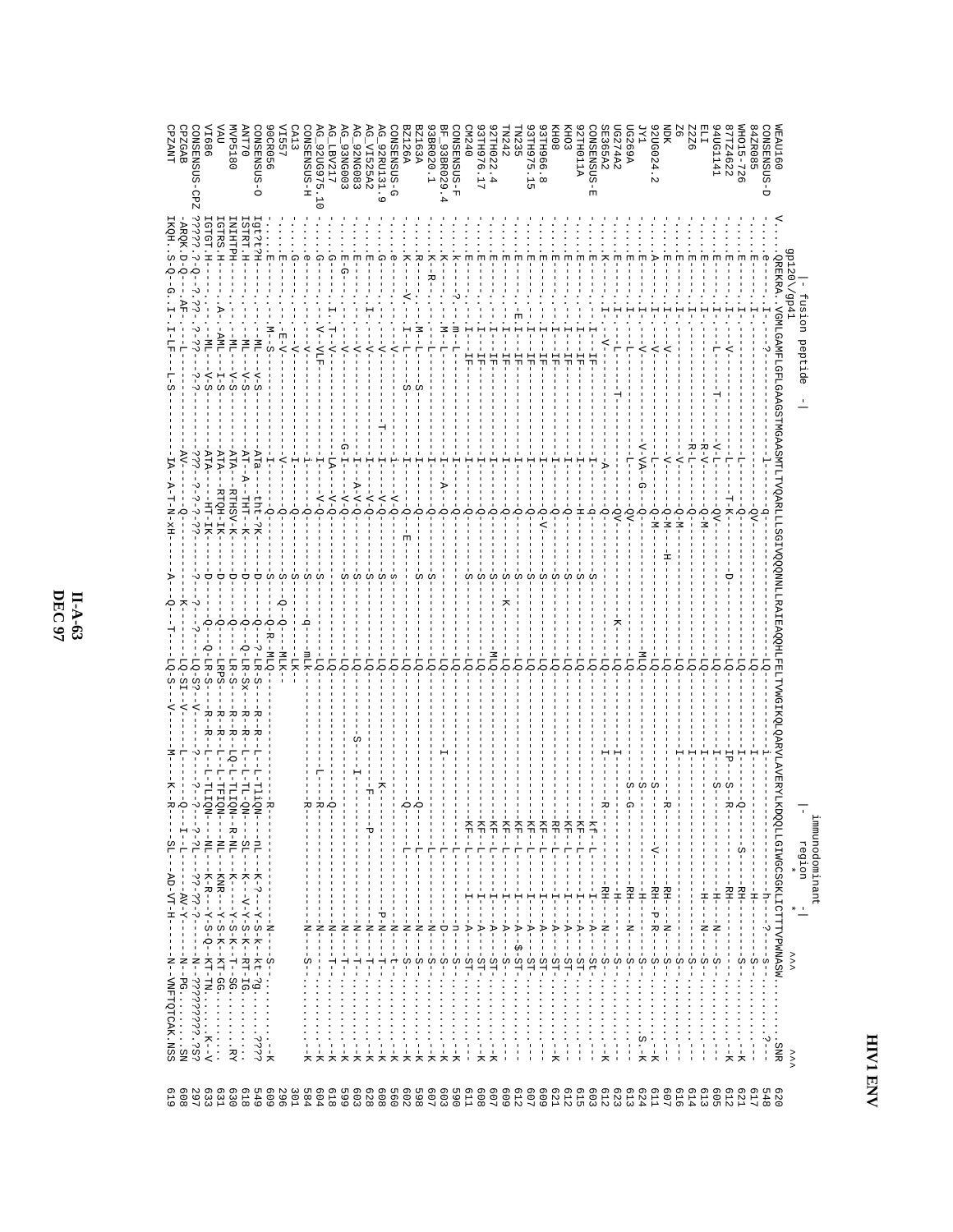| 47                | Ю<br>$\frac{1}{1}$            |                                                                                   | $T1 - NQ - - - - - -TQ -$                               |                         |   |                                                       |        |                      |                                                                                                       | U91002A            |
|-------------------|-------------------------------|-----------------------------------------------------------------------------------|---------------------------------------------------------|-------------------------|---|-------------------------------------------------------|--------|----------------------|-------------------------------------------------------------------------------------------------------|--------------------|
| 734               | $- - - - - - - - -$           | $---DT---$<br>J.<br>$\mathsf I$                                                   |                                                         |                         |   |                                                       |        |                      | <b>CEAL</b>                                                                                           | <b>A7001</b>       |
| 730               | $- - - - - - -$               | $---LGR---$<br>$\overline{\phantom{a}}$                                           | $-111 - 12 - - - - - -$                                 |                         |   |                                                       |        |                      | 접면<br>$\frac{1}{9}$                                                                                   | <b>1364A</b>       |
| 732               | $- -D - KG - -$               | $---R---$<br>T                                                                    | $-17 - N - -1 -$                                        |                         |   |                                                       | ĕ      |                      | p<br>$Q - D -$                                                                                        | 73A                |
| 721               | $-9 - -6 - -$                 | $-6 - -$<br>л.                                                                    |                                                         |                         |   | S-TK                                                  |        |                      | Ģ                                                                                                     | <b>J259A</b>       |
| 994               |                               | $\mathbf I$                                                                       |                                                         | $\frac{1}{2}$           |   |                                                       |        |                      | $-5 - K -$<br>C                                                                                       | <b>AN20A</b>       |
| 739               | $-9 - -K -$                   | $---LGR---$                                                                       |                                                         | P,                      |   | ÜΩ                                                    | ĕ      |                      | S                                                                                                     | <b>AM18A</b>       |
| 743               | $-5 - K - -$                  | $---LGR---$                                                                       | $-17 - 17 - 17 - 17 - 17 - 17$                          | $\prec$                 |   | ÜΩ<br>$\frac{1}{\Omega}$<br>-TK-                      | ĕ      |                      | 변<br>w                                                                                                | 4545A              |
|                   | $-1 - 1 - 1$                  | $---EE---$<br>$\mathbf{I}$                                                        |                                                         | ♭                       |   |                                                       | ġ      | Г<br>U               | 59<br>9<br>ŮΩ                                                                                         | 3268A2             |
| 733               |                               | ï                                                                                 | - 1-1 - N - - - - . 1- - - - - - -                      | ý-                      |   | $-S-NIN$<br>$-1$ $-1$ $-1$ $-1$ $-1$ $-1$             | ā<br>♭ | Г-Г<br>U             | $Q - D -$<br>S                                                                                        | 3MW965<br>56       |
| 731               | $Q - K - S -$                 | $\blacksquare$                                                                    |                                                         | $\overline{\mathbb{A}}$ |   | $S-MM$<br>$-1$ -N-LK                                  | ĕ<br>Þ | r<br>J               | KTD<br>Ų<br>$\frac{1}{2}$<br>S                                                                        | 3MW960.3           |
|                   | $-2 - K - -$                  | İ                                                                                 |                                                         |                         |   |                                                       |        |                      |                                                                                                       |                    |
| 735               |                               | $\mathbf{I}$                                                                      | - L-H - N - - - - - - - - - L-U-G-N - -                 | ΑĻ                      |   | $S - K\Gamma$                                         | ë<br>ъ | $\frac{1}{1}$        | ė<br>$\frac{1}{\sqrt{1}}$<br>S                                                                        | 811959.18          |
| 741               | $-5 - K - -$                  | $---DT--$<br>ì                                                                    | - LT- N- - - - - -                                      | Þ.                      |   | EK.                                                   |        | ヨ<br>$T - D$         | $Q - D$<br>C                                                                                          | 8911513            |
| 730               | $-1 - 0 - 1$                  | $---LGR---$<br>ï                                                                  | $-11 - 8 - -1 - -$                                      | $TV-$                   |   |                                                       | ä      | Ę<br>$\frac{1}{1}$   | <b>FLGD</b> -<br>$Q-D$<br>S                                                                           | <b>S10112</b>      |
| 733               | $--00--$                      | $-100 -$<br>$\overline{\phantom{a}}$<br>$\overline{1}$<br>$\mathsf I$             | $-1 - H - H - 1$                                        |                         |   | $-1$ $-1$ $-1$                                        | ĕ      | $\Gamma$ – $\Lambda$ | $\frac{1}{\sqrt{1}}$                                                                                  | TH <sub>2220</sub> |
| 737               |                               | $-100 -$<br>т<br>п<br>г                                                           | $-1$                                                    |                         |   |                                                       |        | ヨ<br>R#-L-D          | $\frac{1}{\sqrt{1}}$<br>C                                                                             | 2BR025.9           |
| 889               |                               | Ť.                                                                                | -Lt-n----?---1g----                                     |                         |   |                                                       | ă      |                      | ا<br>م<br>-a-q-<br>Ω                                                                                  | -SQSN2ENS          |
| 762               | $\frac{1}{1}$                 | $\mathbf{I}$                                                                      | $-1$ - $-1$<br>$\frac{1}{1}$                            |                         |   | 中山                                                    |        |                      | 55<br>면<br>∀                                                                                          | 2HT593.1           |
| 737               |                               | Т                                                                                 | $\frac{1}{1}$<br>ー<br>H<br>H<br>-<br>$\frac{1}{1}$      |                         |   |                                                       |        |                      | U                                                                                                     | TT-051.11          |
| 728               | $-1$ $-1$ $-1$ $-1$ $-1$      | I                                                                                 |                                                         |                         |   |                                                       |        | 면<br>면               |                                                                                                       | THO67A             |
| 740               |                               |                                                                                   | - - - V - - - - - R - - - O - - . - - - - - H H - - - - |                         |   | Z---7---                                              |        |                      |                                                                                                       | SR020.4            |
|                   | - - ワ- E-E--                  |                                                                                   |                                                         |                         |   |                                                       |        |                      | Ů                                                                                                     |                    |
| 732               | $-$ - $\frac{1}{2}$           |                                                                                   |                                                         |                         |   | -TK-                                                  |        |                      | U                                                                                                     | THO14.12           |
| 752               |                               |                                                                                   | $\frac{1}{1}$<br>------<br>$-1 - 0 - 1$                 |                         |   | $S-TQ$ .                                              |        |                      | U                                                                                                     | LT: 900SQ.         |
| 748               | $- - 56 - - - -$              | $\frac{1}{1}$<br>$\frac{1}{1}$<br>I<br>$\begin{array}{c} 1 \\ 1 \\ 1 \end{array}$ | J                                                       |                         |   | S-TK-                                                 |        |                      | <b>DNU</b><br>i<br>P                                                                                  | 900SD              |
| 736               | $-1$ $-1$ $-1$ $-1$ $-1$ $-1$ | ı<br>п<br>п<br>I<br>I<br>ı<br>ï<br>I                                              | ı<br>$\frac{1}{1}$<br>- 78 円 - - - - - - - -<br>ı       |                         |   |                                                       |        |                      |                                                                                                       |                    |
| 746               | I<br>$-1$                     | J                                                                                 | Ť<br>$L - RP - V - -$<br>$\mathbf I$<br>÷               |                         |   |                                                       |        |                      | o<br>-                                                                                                |                    |
| 743               |                               | $-6 -$                                                                            | $---$ SS-- . -<br>$\overline{\phantom{a}}$              |                         |   |                                                       |        |                      | <b>LINK</b>                                                                                           |                    |
| 736               | I                             | $-1$ $-1$ $-1$ $-1$<br>$\frac{1}{1}$                                              |                                                         |                         |   |                                                       |        | ЯŠ                   | ∪                                                                                                     | RFL                |
| 737               |                               | п<br>I<br>I                                                                       |                                                         |                         |   |                                                       |        |                      |                                                                                                       | <b>RCSF</b>        |
| 743               |                               |                                                                                   | $-1 - -1 - 1 -$                                         |                         |   | -<br>H-N-                                             |        |                      | 5<br>5<br>5                                                                                           | 1243               |
| 745               |                               | $\frac{1}{1}$<br>I<br>I<br>I                                                      | $-1$ + $-1$ + $-1$ + $-1$                               |                         |   |                                                       |        |                      | <b>PEQ</b><br>丐<br>à                                                                                  | <b>XB2R</b>        |
| 750               | $\frac{1}{1}$                 | $\frac{1}{1}$<br>I                                                                | $-1 - 1 - 1 - 1$<br>$\mathbf{I}$                        |                         | Š | Ż<br>J                                                |        |                      | 58<br>150                                                                                             |                    |
| 744               | $\frac{1}{1}$<br>Í            | $-1$ - $-1$ - $-1$<br>$\frac{1}{1}$                                               | $-$ R $-$ - N $-$ - $ -$                                |                         |   |                                                       |        |                      | 팁<br>$\overline{p}$<br>è                                                                              |                    |
| 703               |                               |                                                                                   | $-1$ - $-1$<br>Ĵ.                                       |                         |   |                                                       |        | ŵ                    | ف                                                                                                     | <b>DNSENS</b>      |
| 735               |                               | - T-N--- . ビ-----R----D--QG-G--                                                   |                                                         |                         |   |                                                       |        |                      | LQ-DK                                                                                                 |                    |
|                   |                               | $-1$ - $-1$ - $-1$ - $-1$ - $-1$ - $-1$ - $-1$                                    | $-TBHHO-E. -$                                           |                         |   |                                                       | U      |                      | $\Delta - 1$<br>$LQ-DK$<br>ť                                                                          | <b>A191A</b>       |
| 738<br>737<br>743 |                               | - TT - - - - - - . ピ - - - - - R - - - - - - - - O - - - -                        |                                                         |                         |   |                                                       | U      |                      | –<br>연<br>国<br>$TQ-TK$<br>$-5$                                                                        | <b>AYME</b>        |
|                   |                               | $- -K - -G - - -K - -$                                                            | LTHHN-RP--                                              | $\frac{1}{1}$           |   | ດ<br>ມ                                                | U      |                      | <b>TRIAL</b><br>Ü<br>LQ-DK<br>$\frac{1}{\Omega}$                                                      | <b>J258A</b>       |
| 743               |                               |                                                                                   |                                                         |                         |   | -G-TK                                                 | U      |                      | <b>CINA.</b><br>$\stackrel{\scriptscriptstyle\mathsf{L}}{\scriptscriptstyle\mathsf{U}}$<br>$LQ-DR-VS$ | <b>J263A</b>       |
| 735               |                               |                                                                                   | $\frac{1}{1}$<br>$-17HHT - E$                           | AIAL--AT                |   | -<br>N--<br>N-+<br>N-                                 | ê      |                      | CRAN<br>」<br>변<br>$LQ-DK$<br>$\frac{1}{2}$                                                            | <b>J264A</b>       |
| 744               |                               | - - T-N-- D . L - - - - A - A - - - - - O - - - -                                 | $-1 - 2 - 1$                                            | $-10 - 1 - 1$           |   |                                                       | U      |                      | $\frac{1}{\mathbf{U}}$<br>$TQ-TK$<br>$\frac{1}{\infty}$                                               | <b>AS73A</b>       |
| 739               | $---KQ---$                    |                                                                                   | - TT- N--- . L----QR-----                               | $\leq$                  |   | Ż<br>-<br>-<br>Φ                                      | Α<br>ъ |                      | ó<br>$LQ-DK$                                                                                          | G275A              |
| 739               |                               | - LT-N---D . ----QR---Q-----Q----                                                 |                                                         |                         |   |                                                       |        |                      | 因<br>$TQ - DK$<br>$\frac{1}{\Omega}$                                                                  | 20G03<br>$\infty$  |
| 743               | $-98 - -$                     | J                                                                                 | - - TT - N - - - - . L - - - GA - - - - - -             |                         |   |                                                       | Α<br>ъ |                      | <b>HSK</b><br>$LQ-DK$                                                                                 | 20G03              |
| 727               |                               | НВН-И-КЕ: ---НGR-DQ-----O                                                         |                                                         |                         |   |                                                       | Δ      |                      |                                                                                                       | <b>2RW020</b>      |
| 750               |                               |                                                                                   |                                                         |                         |   |                                                       |        |                      |                                                                                                       |                    |
|                   |                               | - LA - I - E - CR - - - - - - - - QR - - - - - - - - QR                           |                                                         |                         |   |                                                       |        |                      |                                                                                                       |                    |
| 737               |                               |                                                                                   |                                                         |                         |   |                                                       |        |                      |                                                                                                       | ONSENSUS           |
| 789<br>748        |                               |                                                                                   | FXSPLSFQTHLPAPRG.PDRPEGIEEGGERPDRS                      | IVFTVLSIVNRVRQ          |   | ESONOORRENTETETUR WASTWEIGNWEIGNEEF FREINDER GOLFGOLF |        |                      |                                                                                                       | EAU160             |
|                   |                               | <- tat cds end                                                                    |                                                         |                         |   |                                                       |        |                      |                                                                                                       |                    |
|                   |                               |                                                                                   |                                                         |                         |   |                                                       |        |                      |                                                                                                       |                    |

 $\frac{\Pi\text{-}\text{A-64}}{\text{DEC~97}}$ 

# HIV1 ENV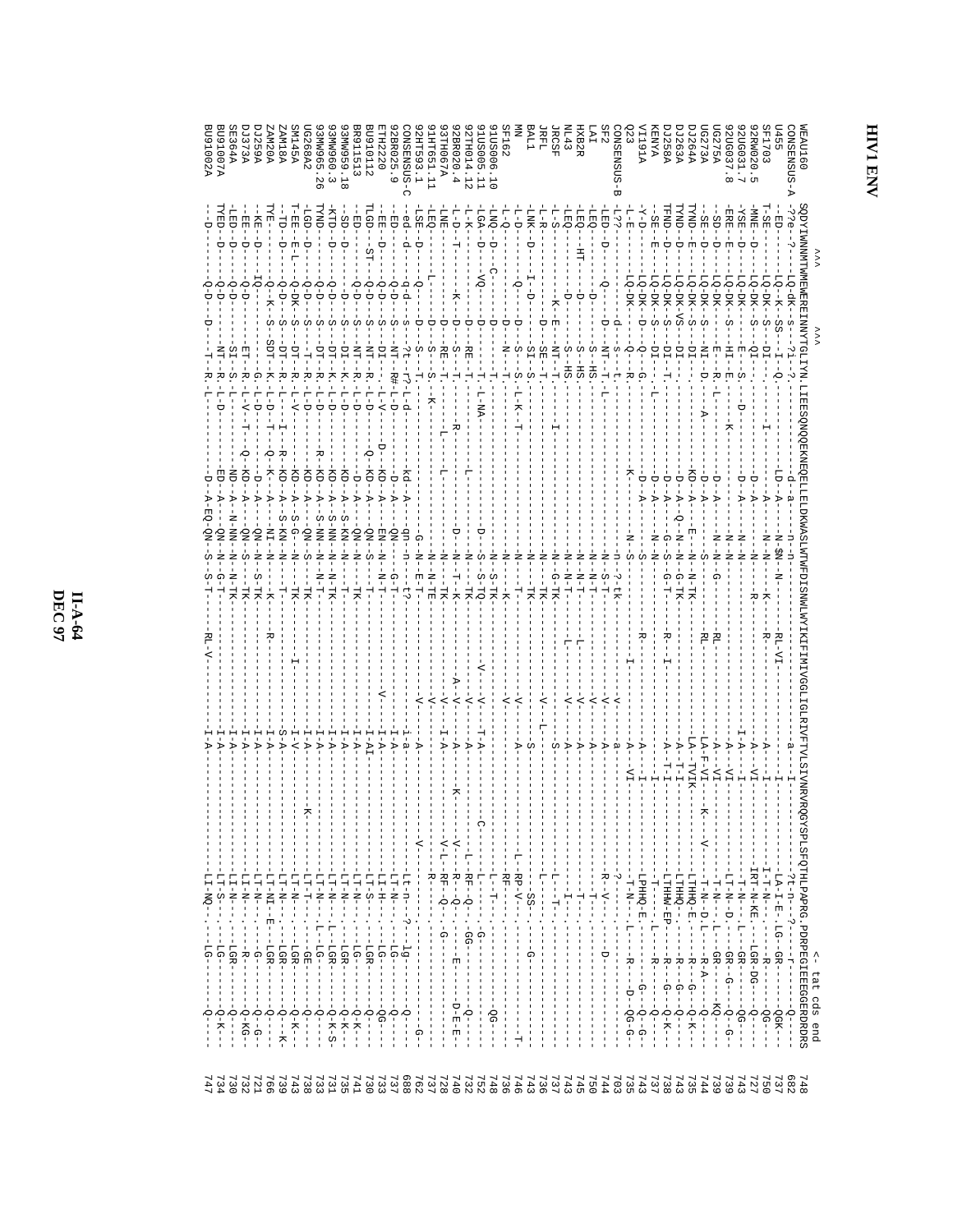|                                       |                              |                             |                        |                      |                             |              |             |                                                                                                     | <- tat cds end                                                                                                                            |                             |
|---------------------------------------|------------------------------|-----------------------------|------------------------|----------------------|-----------------------------|--------------|-------------|-----------------------------------------------------------------------------------------------------|-------------------------------------------------------------------------------------------------------------------------------------------|-----------------------------|
| EAU160                                |                              |                             | IEESQNQQEKNEQELLELDKWA |                      | MTWRDISMWI                  | KIFININGGL   | IVFTVLSIVNR | OGYSPLSFQTHLPAPRG.PDRPEGIEEEGGERDRS                                                                 |                                                                                                                                           | $\frac{48}{6}$              |
| <b>SUSNESNE</b>                       |                              |                             |                        |                      |                             |              |             | $\frac{1}{1}$ – $\frac{1}{1}$ – $\frac{1}{1}$                                                       | $- -5 - 65 - -$                                                                                                                           | 019                         |
| 4ZR085                                |                              |                             |                        |                      |                             |              |             | I<br>$\cdot$ <sup>i</sup>                                                                           |                                                                                                                                           | 745                         |
| 324-5-726                             |                              |                             |                        |                      |                             |              |             | $-17$<br>$\frac{1}{1}$<br>$\overline{\phantom{a}}$                                                  | $-$ -E----G---QG-G---                                                                                                                     | 949                         |
| TZ4622                                | <b>LGE</b><br>ဂ္ဂ်           |                             |                        |                      |                             |              |             | $-1$<br>ï<br>ı                                                                                      | $\frac{1}{1}$<br>$- - -5 - -6 - -$                                                                                                        | 740                         |
| 40G1141                               | $U^{\Pi}E$ --5<br>トロ         |                             |                        |                      | ņά                          |              |             | j.<br>$-1$<br>ï<br>Î<br>$\cdot$ <sup>1</sup><br>田<br>-                                              | $-1 - 1 - 1 - 1$<br>$\begin{array}{c} 1 \\ 1 \\ 1 \\ 1 \end{array}$<br>$\frac{1}{1}$                                                      | $\frac{1}{1}$<br>733<br>741 |
| 226                                   | <b>LIND</b><br>$\sigma$      |                             |                        |                      | $\overline{N}-\overline{N}$ |              |             | $-1$                                                                                                | $\begin{array}{c} 1 \\ 1 \\ 1 \end{array}$<br>$-6 - -$                                                                                    | 742                         |
|                                       | <b>D--dNJ</b>                |                             |                        |                      | $-L-LLO$                    |              |             | j.<br>--------<br>$\ddot{H}$<br>$\ddot{H}$                                                          | ł<br>$\begin{array}{c} 1 \\ 1 \\ 1 \\ 1 \end{array}$                                                                                      | 744                         |
|                                       | 다<br>면<br>$\frac{1}{\circ}$  |                             |                        |                      | $-S-TK$                     |              |             | $-1$ - $-1$ - $-1$ - $-1$                                                                           | $\frac{1}{1}$<br>$\mathbf{E}$ – – – – –                                                                                                   | 735                         |
| 20G024.<br>N                          | 「H<br>ဂ္ဂ်                   |                             |                        | ĕ                    |                             |              |             | L-1-1-1-1-1-                                                                                        | $-1$ - QH-1 - - - -<br>$-9 - 0 - 0 - -$                                                                                                   | 739                         |
|                                       | 计因为                          |                             |                        |                      | $S-TK$                      |              |             | $\frac{1}{1}$<br>Ţ<br>- 1                                                                           | $\mathbf{I}$<br>$- -50 - -$                                                                                                               | 757                         |
| G269A                                 | <b>HRE</b><br>$\frac{1}{11}$ |                             |                        |                      | ပ္ပ်                        | 진<br>C       | $A - F - I$ |                                                                                                     | $-1$ $-1$ $-1$ $-1$ $-1$ $-1$<br>$---0G-G-$                                                                                               | 741                         |
| 3274A2                                | 计因为                          |                             |                        | ó                    | -S-TK                       |              |             | - - L - - - - - H - - - - - H - - - - -                                                             | $- - 0 = -C -$                                                                                                                            | 751                         |
| E365A2                                | HH<br>$\frac{1}{\infty}$     |                             |                        |                      |                             |              |             | $\frac{1}{1}$<br>$- - - - - - - -$                                                                  | $\frac{1}{1}$<br>$\mathsf I$<br>$\frac{1}{1}$<br>$---00--$                                                                                | 740                         |
| -SOSNEXSOS-                           |                              |                             |                        |                      |                             |              |             | $-54H2$                                                                                             | $\frac{1}{1}$<br>$\overline{b}$ -- $\overline{a}$<br>$---00---$                                                                           | 730                         |
| <b>ZTHOILA</b>                        | 互互互                          |                             |                        | н<br>М               |                             |              |             | Ť<br>$\mathsf I$<br>в тнид-в<br>Ť                                                                   | $\frac{1}{1}$<br>$R$ – – – –<br>Ω<br>$-9 - 00 - 0 -$                                                                                      | 743                         |
| ä                                     | è                            |                             |                        | ĕ                    | $-5-1$                      |              |             | -PTHHQ-D<br>÷                                                                                       | $\frac{1}{4}$<br>$-1 - 1$<br>۵<br>$---00$                                                                                                 | 740                         |
| <b>HO8</b>                            | <b>DEN</b><br>ė              | Š                           | 팁                      | $\frac{1}{\text{O}}$ |                             |              |             | д-бннат<br>÷,<br>J.                                                                                 | $\frac{1}{4}$<br>۵<br>$---00$                                                                                                             | 749                         |
| 33H1966<br>$\stackrel{\cdot}{\infty}$ |                              | δÄ                          |                        | Ğ                    |                             |              |             | PIHQQ-E                                                                                             | $\frac{1}{1}$<br>Ŕ,<br>ດ<br>$--00--$                                                                                                      | 737                         |
| 3TH975                                |                              | Š                           | ᇽ<br>DR--KD            |                      |                             |              |             | Î<br>j.<br>в-бннд<br>$\bullet$<br>$\mathbb I$<br>J                                                  | İ<br>Ŕ,<br>$\frac{1}{1}$<br>$---0G---$                                                                                                    | 735                         |
| 242                                   |                              | ă<br>δÄ                     | <b>LLTK</b><br>DR-- KD | ĕ                    |                             |              |             | Ţ<br>$A - B$ HHQ-E<br>$B - \overline{O}HHLd$<br>Ŷ<br>Ť                                              | $S - R$<br>$\frac{1}{1}$<br>iki<br>⊦<br>$\frac{1}{K}$<br>$\frac{1}{\Omega}$<br>$---00$<br>$---00$                                         | 740<br>737                  |
| <b>P.22022.4</b>                      |                              | ă                           |                        | Ġ                    |                             |              |             | EPPHHQ-E<br>٠<br>$\overline{1}$                                                                     | $\mathbf{I}$<br>ᄷ<br>$\frac{1}{\Omega}$<br>$---00---$                                                                                     | 735                         |
| STH976.17                             |                              | $-20$                       | FIT-<br>DR--KD         |                      |                             |              |             | - ТРЕННО-Е.<br>J<br>J                                                                               | $-$ R $-$<br>$\frac{1}{\Omega}$<br>$---00---$                                                                                             | 736                         |
|                                       |                              | -Nō                         |                        |                      |                             |              |             | --PSHHQKE.-<br>$\mathbf I$<br>ı                                                                     | J.<br>$\frac{1}{\Omega}$<br>$---00$                                                                                                       | 739                         |
| -SUSNEXSUS-                           |                              | SnE                         |                        |                      |                             |              |             | Ę<br>Ţ                                                                                              | $\frac{1}{\Omega}$<br>$---364-$                                                                                                           | 716                         |
| $-93BRO29$                            | ດ                            | ×<br><b>SNE</b>             |                        |                      |                             |              |             | - - - - 1 - - - 1 - S - - E .<br>- - - - - - - R F - S - - E .<br>- - - - - - - - - - E - S - - E . | $\stackrel{1}{\Omega}$<br>$- -$ DGK $-$                                                                                                   | 731                         |
| BR020.1                               | ဂ္ဂ                          | <b>SKE</b> .                |                        |                      |                             |              | ř           | т                                                                                                   | $\stackrel{\scriptscriptstyle \rm I}{\scriptscriptstyle \Omega}$<br>$\frac{1}{1}$<br>$-5GK - -$                                           | 735                         |
| <b>L63A</b>                           | 丙                            | SNEV-R                      |                        |                      | ÚΩ                          |              | - PX<br>- - | $- \frac{1}{\Gamma} - \frac{1}{\Gamma} - \frac{1}{\Gamma}$ .<br>Ĩ                                   | 団<br>I.<br>$_\Omega^\text{I}$<br>ŧ<br>$-96 - - - -$                                                                                       | 726                         |
| 126A                                  | 넎<br>内                       | <b>SYE</b>                  | Ю                      |                      | ż                           |              | K--         | $-1$<br>ÿ                                                                                           | Ω<br>$-QGME -$                                                                                                                            | 730                         |
| <b>D-SOSNESNE</b><br>92RU131.         | ENE<br>ληe                   |                             |                        |                      |                             |              |             | д-бннд-<br>т¢нно-е<br>ÿ<br>Ý                                                                        | $\frac{1}{1}$<br>$\overline{r}$<br>$\mathsf I$<br>$\frac{1}{\Omega}$<br>$\frac{1}{\Omega}$<br>$\frac{1}{1}$<br>$\frac{1}{1}$<br>$-90-1-1$ | 989<br>736                  |
| <b>VI525A2</b>                        | <b>CINLY</b>                 | $-KQ$                       |                        |                      | g                           |              |             | $\frac{1}{1}$<br>LTHHQGE .----L-R-                                                                  | $\frac{1}{\Omega}$<br>$-1 - H - H$                                                                                                        | 554                         |
| 92NG083                               | <b>HNY</b>                   | $-$ HO-                     |                        |                      |                             |              |             | $B - \overline{O} H H L T$<br>÷,                                                                    | $-17GK - -G$<br>$-6 - -$                                                                                                                  | 731                         |
| 93NG003                               | HHK                          | ã<br>$-80$                  |                        | ∪                    |                             |              |             | $-0.33440 - 0.5$<br>Ŷ<br>J<br>J                                                                     | $-$ B $-$<br>$\frac{1}{\Omega}$                                                                                                           | 727                         |
| LTZABT                                | <b>HNE</b>                   | HQ--                        |                        | ∪                    | $-5 - 7Q$                   |              |             | $H - OHHV$<br>f,                                                                                    | $- -5 - -$                                                                                                                                | 746                         |
| 9709975                               | HHK<br>$-5-5$                |                             |                        | U<br>Ъ               | Ġ                           |              |             | $\frac{1}{1}$<br>-гынд-----                                                                         | $\begin{array}{c} \n 1 \\  1 \\  1\n \end{array}$<br>$\frac{1}{\Omega}$<br>$3 - -2 - - - -$                                               | 732                         |
| <b>H-SOSNESN</b>                      | -SE                          | $-EB$                       |                        | ∀                    |                             |              |             | $-1-V-N-1-$                                                                                         |                                                                                                                                           | 712                         |
| <b>DCR056</b>                         | ά                            | $-$ EE                      | ローヘーロ                  | ∪                    |                             |              |             | $  N$ $ N$ $   -$                                                                                   | $-1 - 7 - 9$                                                                                                                              | 737                         |
| O-SOSNESNC                            |                              |                             | e-QkA-v                |                      |                             |              |             | --D-Ripi?hq?E.a?T-GrTG-9                                                                            | Ŧ                                                                                                                                         | $M - d - -e$<br>999         |
|                                       | <b>NES</b>                   | $-5 - 0 - 5$<br><b>ISSI</b> | E-QKA-V                | - KK<br>団            |                             | $\mathbb{F}$ | Οr          | --L-IPNHHQEE.AGT-GRTGGG--                                                                           | $\mathbf{I}$                                                                                                                              | $EG-P-N$<br>745             |
| VP5180                                |                              | <b>VSST</b>                 | $QAA-D$                | УKA<br>固             |                             |              | Ю           | $-1 - 1 = V - HRCSE$ .<br>AET-GRTG--                                                                | $\frac{1}{4}$<br>-G--PKN                                                                                                                  | 954                         |
|                                       | <b>DNES</b> .                | 2-DQQ-<br><b>VSSF</b>       | $X - Q - A - E$        |                      | $-N-T$                      |              | NH-HN<br>Ρŗ | L-IPIQQQAE.VGT-G-TG-G--PE-R-W                                                                       |                                                                                                                                           | 959                         |
|                                       |                              |                             | DKA-V                  |                      | $-N-T$                      |              | Ю           | L--P-RHQSE.AET-GRTG-G----F--                                                                        |                                                                                                                                           | $T - d$<br>761              |
| <b>DISENSI</b>                        | こここ                          |                             | <b>CONGCT</b>          | $-23 - -$            |                             |              | ?R?<br>٠.   |                                                                                                     | $6 - 6 - 66$                                                                                                                              | 367                         |
| <b>FZANT</b><br><b>SZGAB</b>          |                              |                             |                        |                      |                             |              | 푸           | --2-1-1-00-E-00-LGE-D-0---0---                                                                      | --RK--                                                                                                                                    | $M - I$<br>736<br>47        |
|                                       |                              |                             |                        |                      |                             |              |             | $\overline{\phantom{a}}$<br>j.<br>IPTONOQD.-EQ--E-R--                                               |                                                                                                                                           |                             |

#### $\frac{H-A-65}{\text{DEC } 97}$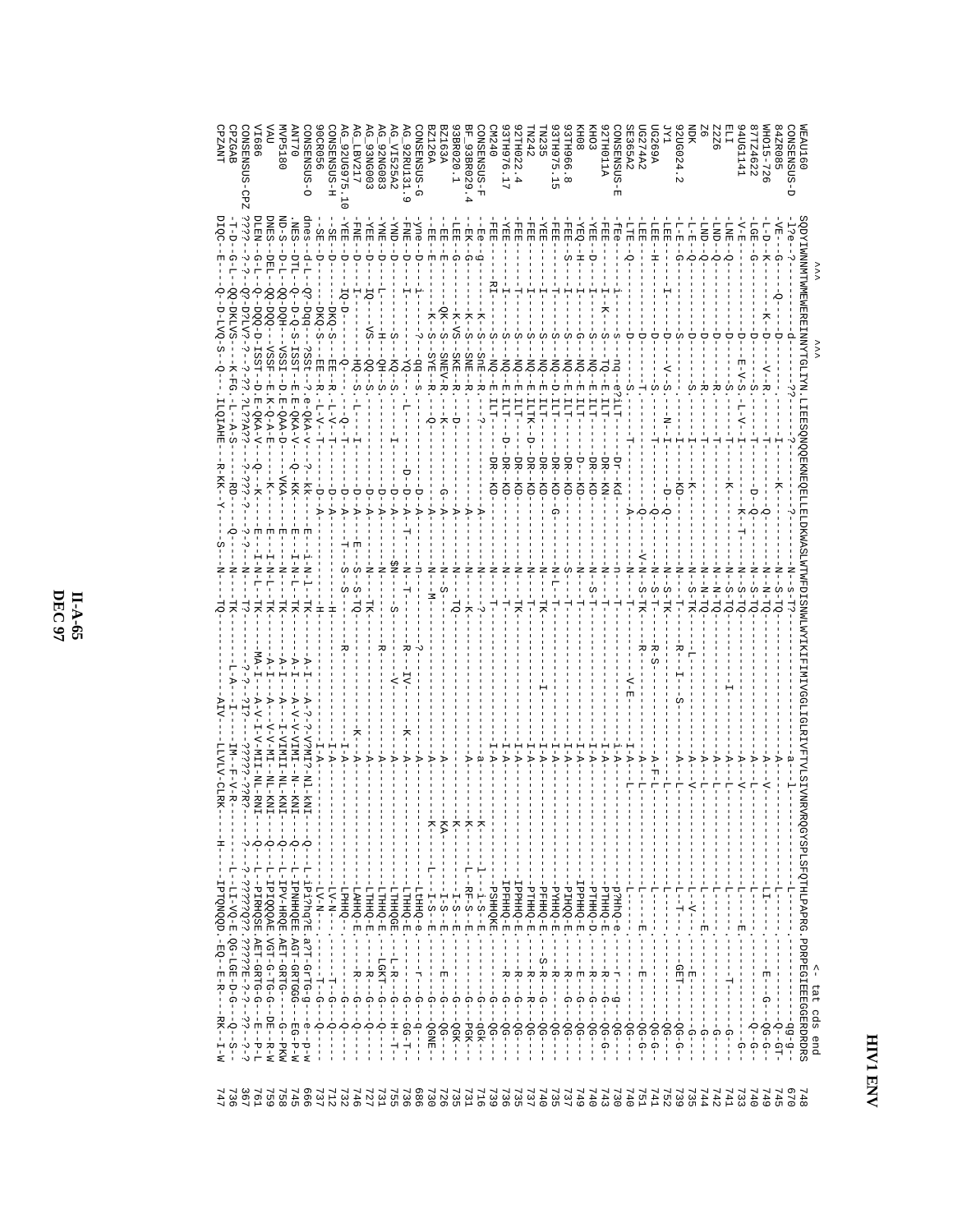**DEC 97 II-A-66**

**HIV1ENV** 

<- rev cds end